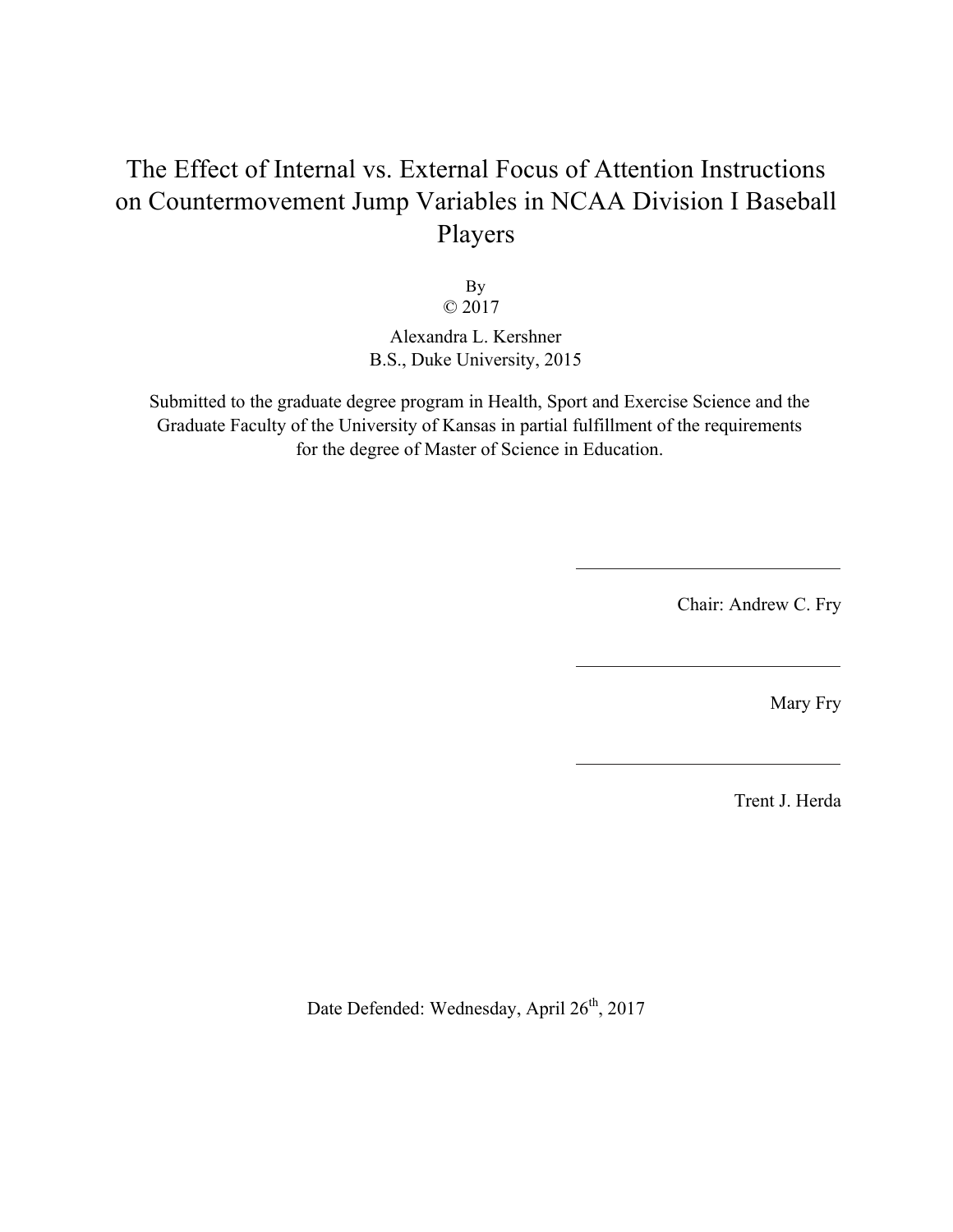The thesis committee for Alexandra L. Kershner certifies that this is the approved version of the following thesis:

# The Effect of Internal vs. External Focus of Attention Instructions on Countermovement Jump Variables in NCAA Division I Baseball Players

Chair: Andrew C. Fry

Date Approved: Wednesday, April 26<sup>th</sup>, 2017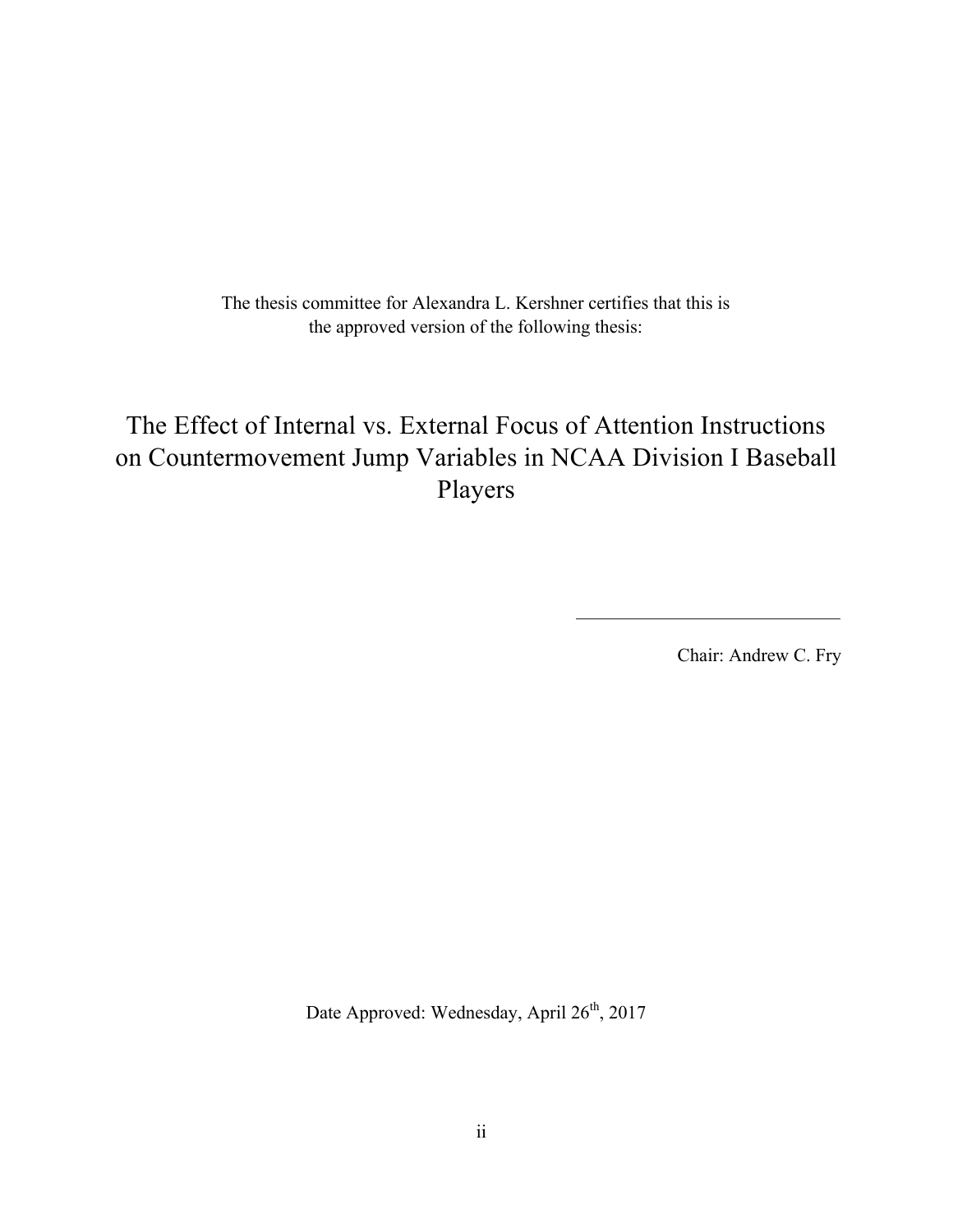#### **Abstract**

The Effect of Internal vs. External Focus of Attention Instructions on Countermovement Jump Variables in NCAA Division I Baseball Players

# Alexandra L. Kershner The University of Kansas, 2017

**INTRODUCTION:** Coaches utilize verbal instruction to focus an athlete's attention on pertinent aspects of a skill. Focus of attention can be classified as either internal or external (13). An internal instruction directs focus to bodily movements or the action itself whereas an external instruction pertains to the desired movement outcome, an implement (golf club, ball, etc.) or the environment (87, 13).

**PURPOSE**: To compare the effect of internal and external focus of attention instructions on force-time characteristics of the countermovement jump (CMJ) in collegiate baseball players.

**METHODS**: Forty-three resistance trained men ( $\bar{x} \pm SD$ ; age = 20  $\pm$  1.5 years; height = 186.4  $\pm$ 6.6 cm; body mass =  $88.9 \pm 8.8$  kg) on an NCAA Division I baseball team volunteered to participate in this study. Each participant performed a total of 16 CMJs (2x4 jumps in both an internal and external focus condition). Jump height (JH), peak velocity (PV), mean concentric velocity (MCV), peak force (PF), mean concentric force (MCF), peak power (PP), mean concentric power (MCP), average eccentric rate of force development (ECC-RFD), relative mean concentric force (rCON) and relative net concentric impulse (rCON Impulse) were calculated from force-time and position data. Paired samples t-tests and Cohen's *d* effect sizes were used to examine differences between conditions. Subjects also completed manipulation check surveys following each set of jumps.

**RESULTS**: When subjects were instructed using an external focus they demonstrated significantly ( $p < 0.05$ ) greater JH (48.0  $\pm$  5.6 cm), PV (3.6  $\pm$  0.3 m·s<sup>-1</sup>), MCV (2.31  $\pm$  0.22 m·s<sup>-1</sup>) <sup>1</sup>), MCP (4,442.41  $\pm$  716.35 W), ECC RFD (1,512.5  $\pm$  249.1 N·s<sup>-1</sup>), and rCON impulse (3.4  $\pm$  0.3 Ns·kg<sup>-1</sup>) as compared to jumps performed with the internal focus  $(46.4 \pm 5.4 \text{ cm}; 3.5 \pm 0.3 \text{ m}\cdot\text{s}^{-1})$ ;  $2.25 \pm 0.23$  m·s<sup>-1</sup>; 4,350.85  $\pm$  729.79 W; 1,461. 2  $\pm$  252. 8 N·s<sup>-1</sup>; 3.3  $\pm$  0.3 Ns·kg<sup>-1</sup>). According to the manipulation checks, subjects adopted the desired focus of attention in 73.8% of the internal trials, and 66.6% in external trials.

**CONCLUSIONS**: Trials in which subjects were instructed with an external focus of attention displayed significantly greater JH, PV, MCV, MCP, ECC-RFD, and rCON impulse. These results support the Constrained Action Hypothesis and related literature which state that external focus of attention enhances automaticity and subconscious control of motor patterns (101). It is interesting to note that there was superior recall of the internal instructions during the manipulation checks. This may suggest that the subjects thought about or consciously processed these instructions to a greater extent. Conscious processing may also explain the reduced internal condition performance.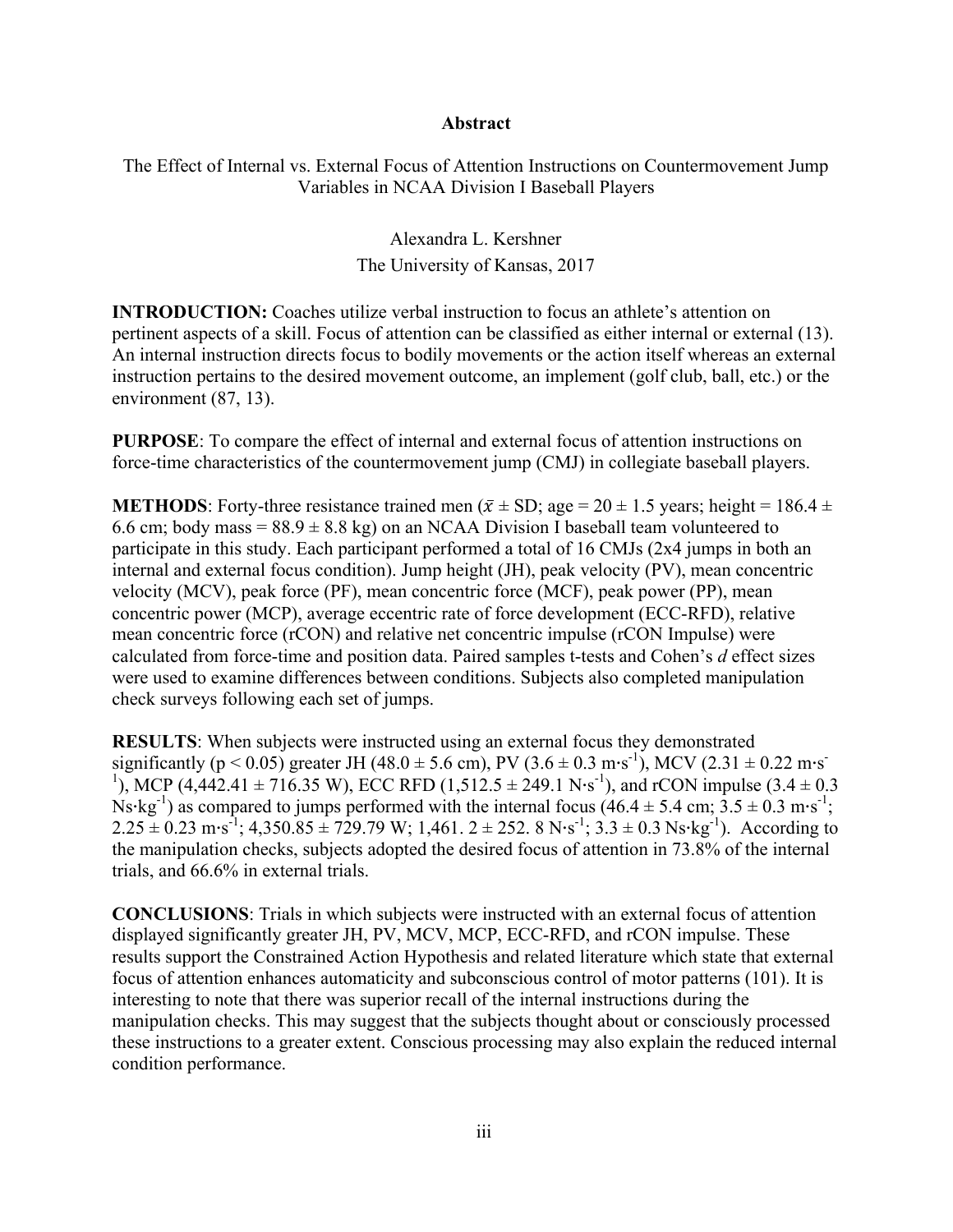**PRACTICAL APPLICATION**: The present study demonstrates that several CMJ jump variables were significantly influenced by the stipulated instructions. These results indicate that instructions can alter the efficiency and performance of a skill and should be designed and applied appropriately. According to the literature and the present study, if an optimum performance metric (jump height, peak velocity) is desired, external focus of attention instructions should be used.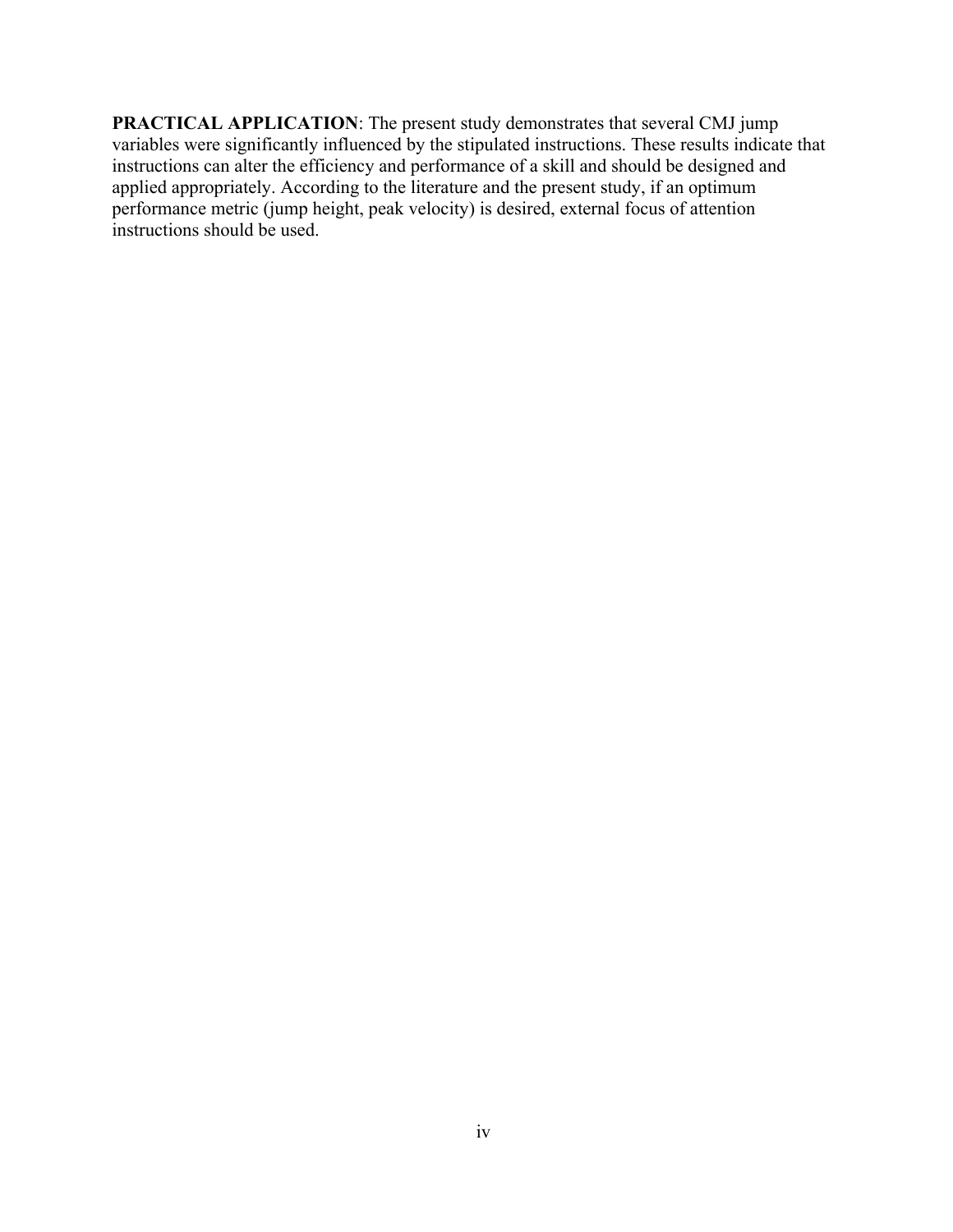#### **Acknowledgements**

I would like to thank Dr. Andrew Fry, Dr. Mary Fry and Dr. Trent Herda for serving as members of my thesis committee and for dedicating their time to help me complete this project. I would like to give special thanks to Dr. Fry who mentored me on a daily basis, and helped guide me through every step of the process. I would also like to thank Luke Bradford, Andrea Hudy and the entire KU Sports Performance staff for not only helping me with my study, but for ensuring I had the time, resources and support I needed to complete it. Finally, I would like to thank my family and friends for their love and support during this two-year endeavor.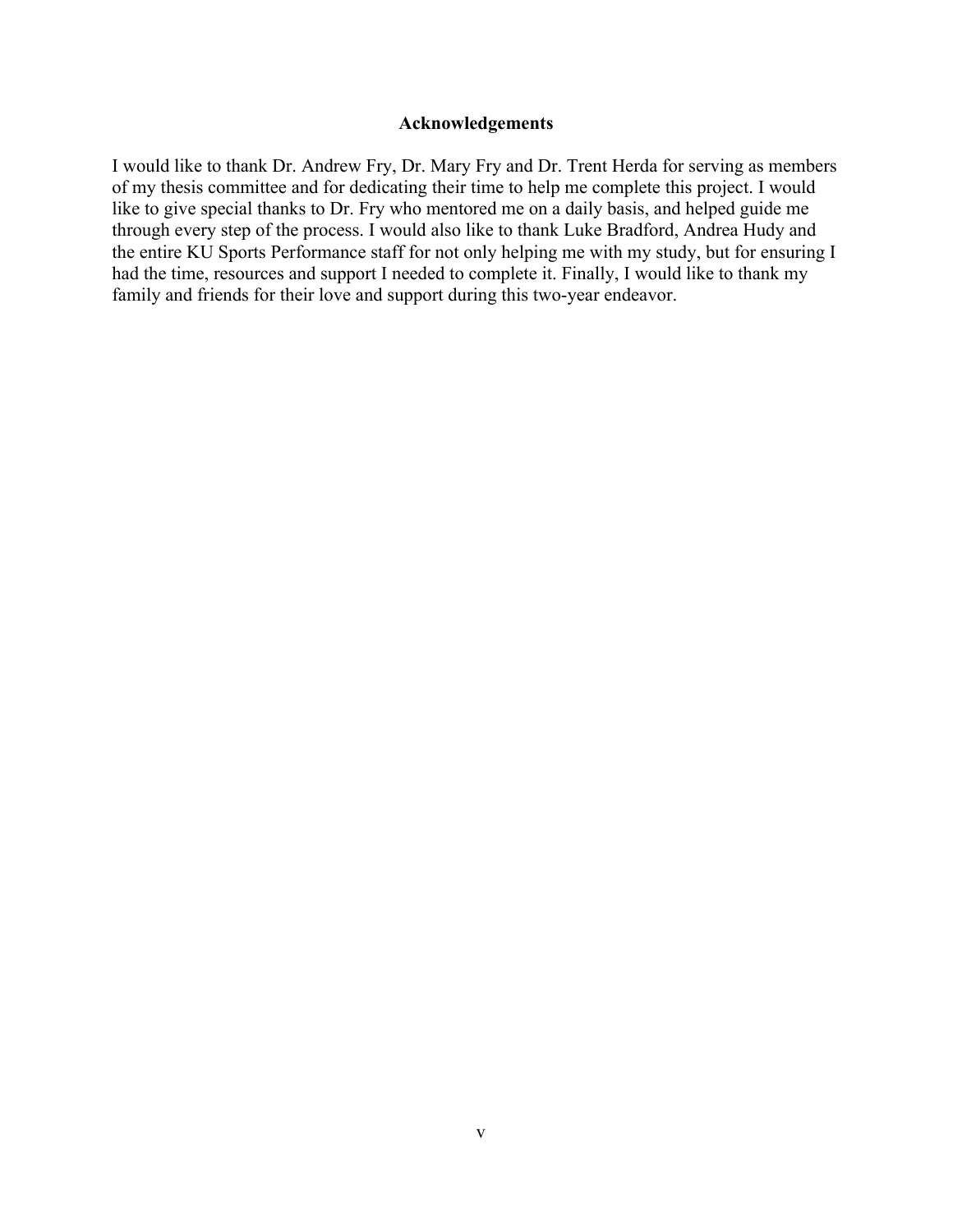| 16 |
|----|
|    |
|    |
|    |
|    |
|    |

# **Table of Contents**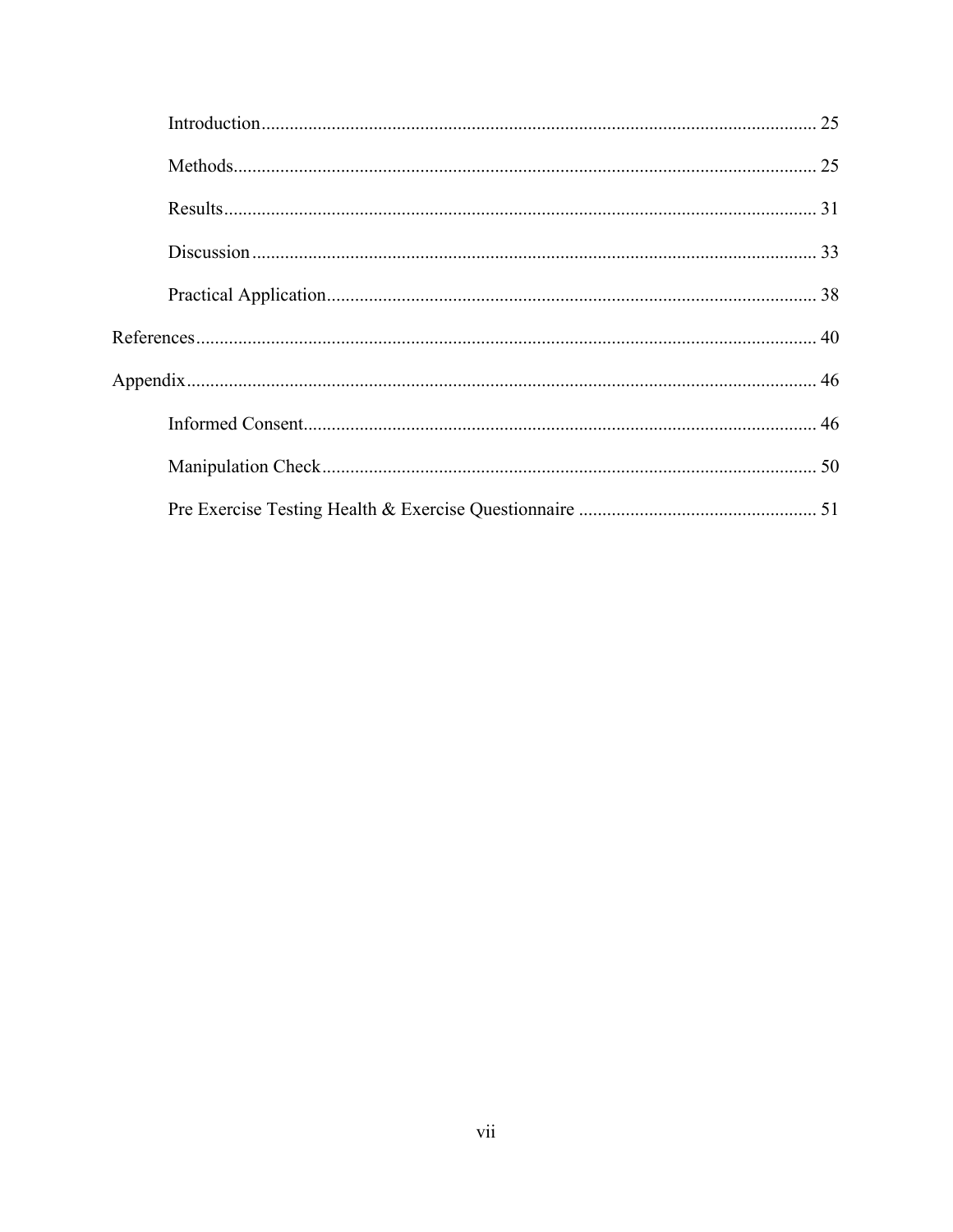# **List of Figures**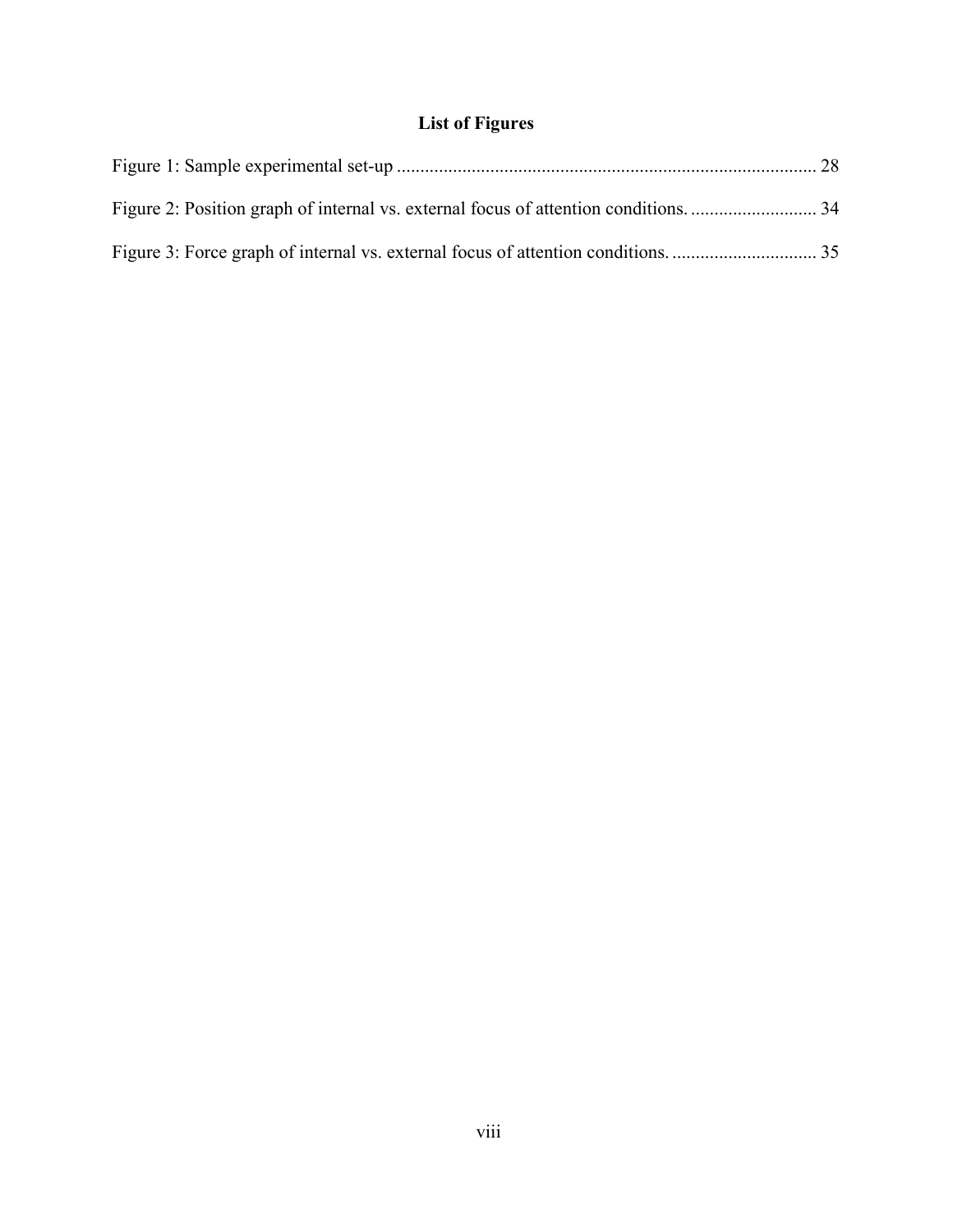# **List of Tables**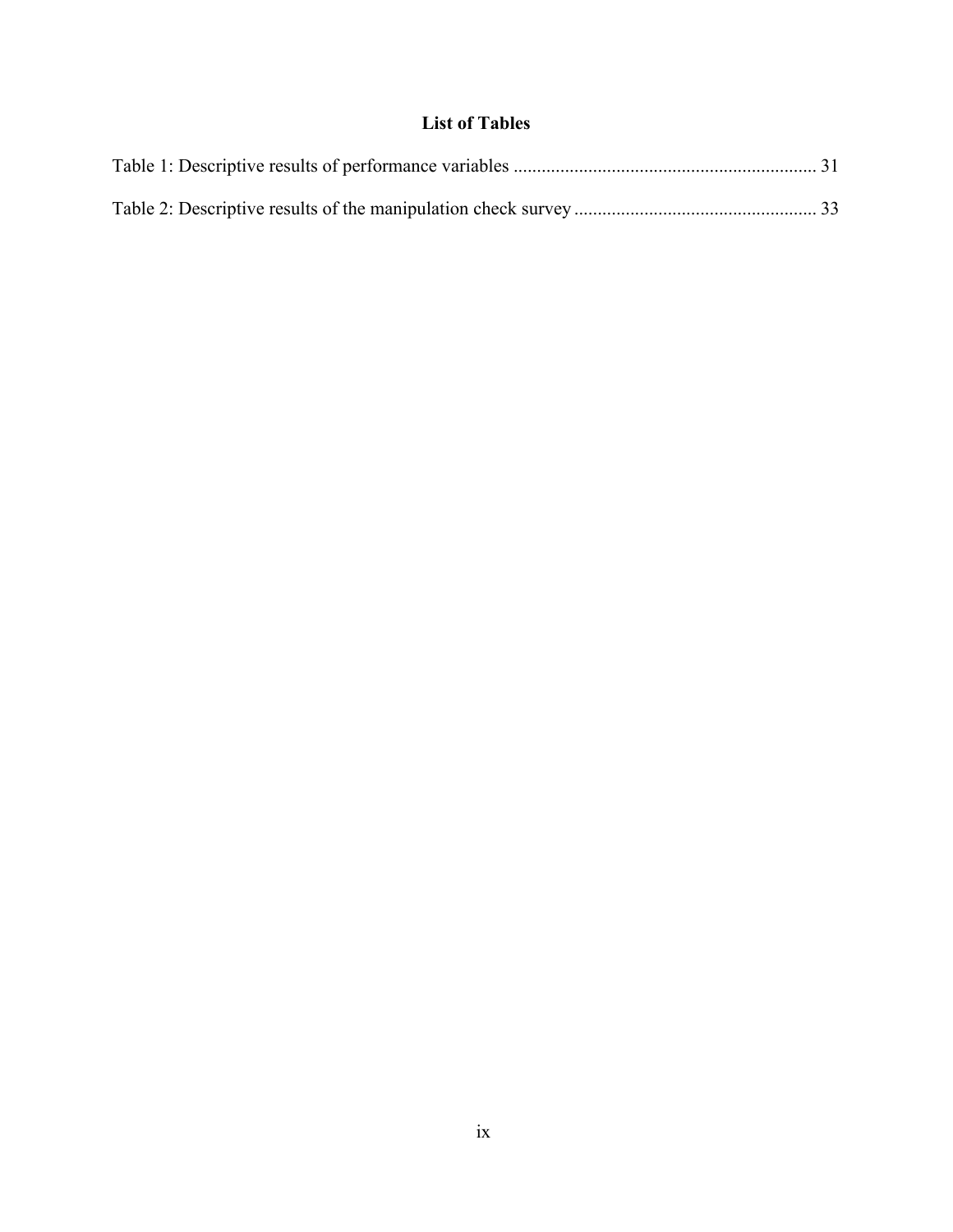#### **Chapter 1: Introduction**

*"It is hard to imagine a variable more central to performance than the ability to direct and control one's attention (Nideffer, 58).*

#### **Background**

Words are the foundation of communication. Pieced together, they convey meaning and purpose. In addition to allowing individuals to share information, words can have a physiological effect on the brain (53). They alter genetic expression, chemical release, and growth or decay of certain cortical regions (53). Thus, verbal communication between two people (e.g. coach and athlete) can tangibly affect function and performance.

Universally, coaches use words (via instructions) to communicate intent and proper technique for a certain skill (7). Ideally, these instructions guide the athlete's focus to pertinent aspects of the action. By promoting a specific focus, coaches can then affect the athlete's thought process in the execution of that task (13).

Depending on the intent for a movement or skill, this focus may internal or external. An internal focus directs attention to bodily movements, joint angles or details of the action itself (87). An external focus, however, directs attention to the effect of the movement, an implement (golf club, ball, etc.) or the environment (13, 87). Current research comparing the two styles almost unanimously recognizes that externally focused instruction prior to the execution of a skill facilitates superior performance. Such increases in performance are primarily attributed to automaticity, as internal instructions tend to disrupt motor patterns through a shift to conscious control (101).

If attentional focus can affect instruction processing in the athlete, sports performance practitioners would undoubtedly benefit from being able to recognize optimal timing and context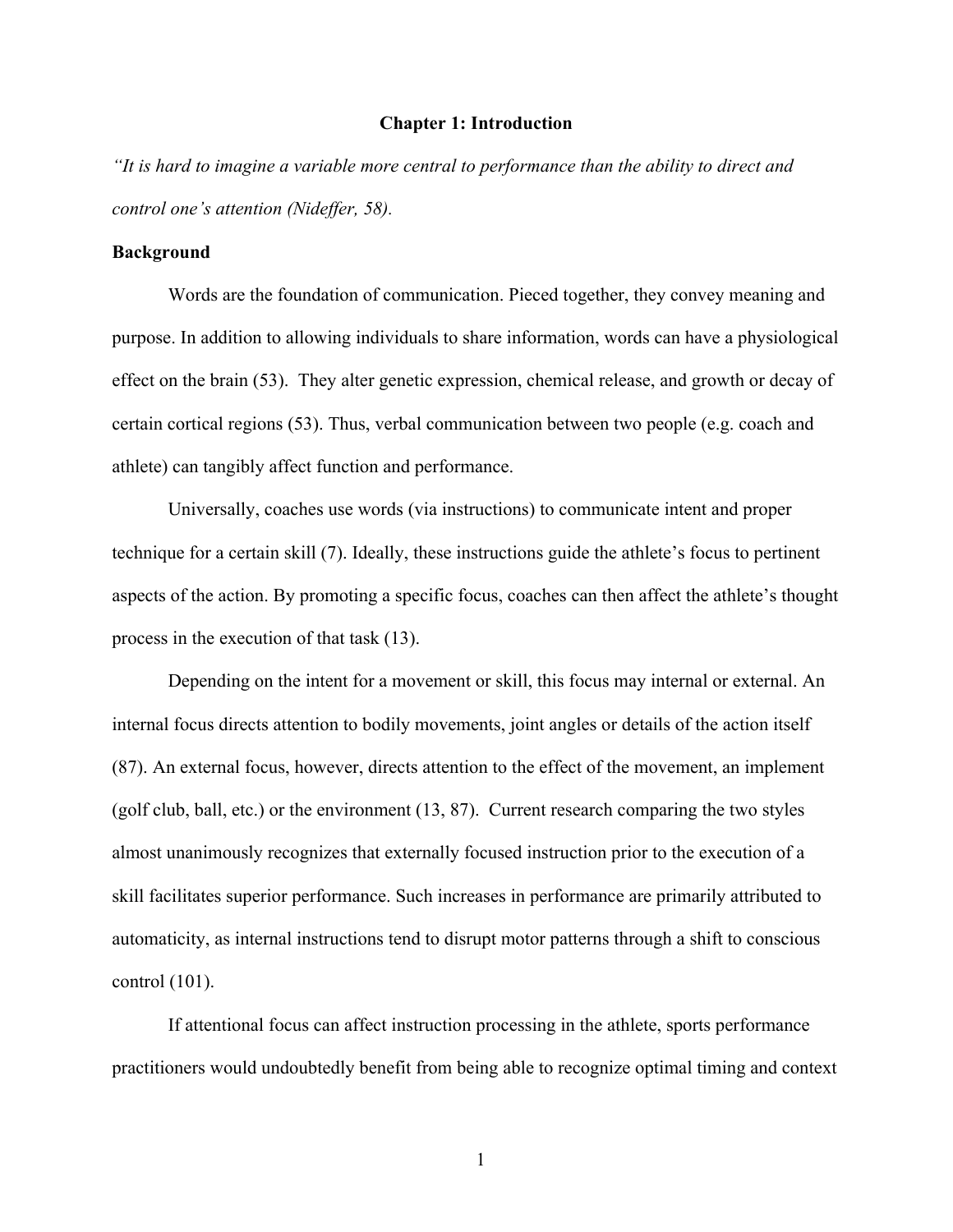for these instructional styles. Specifically, there would be immediate impact and application for the approach that maximizes acute performance variables like force, velocity and power. More importantly, several studies have shown that instructions can have an effect on not only immediate, but long-term performance (82). If certain instructions promote learning, athletes and coaches can capitalize on short-term adaptations by transferring those abilities to other (possibly sport specific) skills.

Before either short or long-term adaptation can occur, coaches must recognize the complexities and contextual aspects of designing and applying attentional focus instructions. Utilizing the appropriate focus requires an understanding of the neurological, psychological and motor mechanisms behind altered attentional focus performance. The coach must also recognize and adapt their instructional style to the skill level or learning style of the athlete. Finally, these adaptations demand dedication to designing and delivering instructions in a way that will evoke the desired response. The following review will highlight these aspects as they are applied to a study of countermovement jump performance (CMJ) in a population of NCAA Division I baseball players.

#### **Purpose**

The purpose of this study was to measure acute differences in CMJ performance (jump height, power, velocity, force, rate of force development, and impulse) given opposing focus of attention instructions (internal vs. external) in NCAA Division I baseball players.

#### **Hypothesis**

The primary hypothesis was that using external focus of attention instructions would improve CMJ height and other related CMJ variables as compared to using internal focus of attention instructions.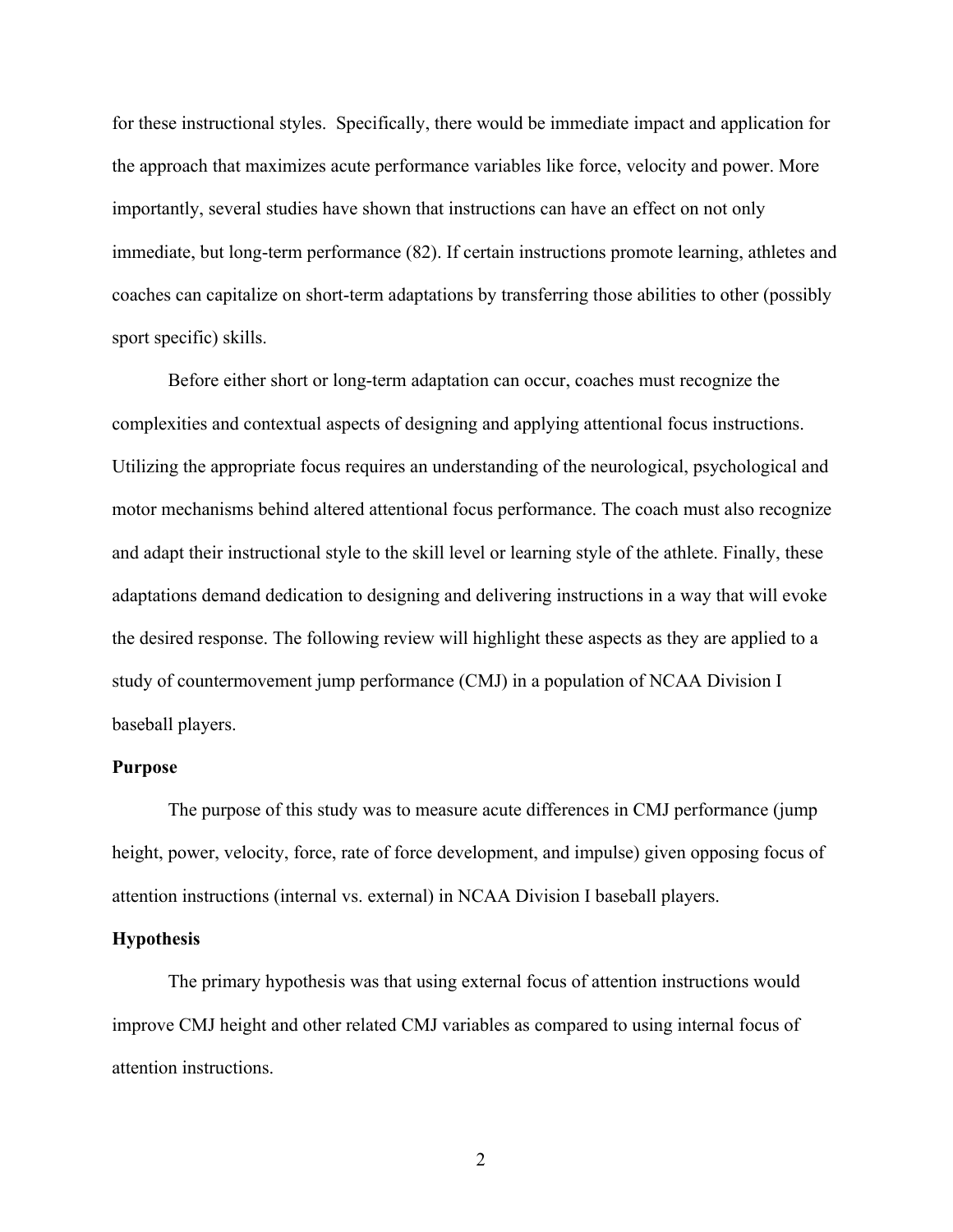#### **Independent Variable**

The independent variable for this study was the attentional focus instruction conveyed to the athlete: internal or external. Our protocol required each athlete to perform eight noncontinuous CMJs in two different instructional conditions. The internal focus of attention instruction was, "In this condition, just concentrate on extending your knees and hips as explosively as possible." The external focus of attention instruction was, "In this condition, just concentrate on pushing away from the ground as explosively as possible."

#### **Dependent Variables**

The dependent variables for this study were jump height (JH), peak power (PP), mean concentric power (MCP), peak velocity (PV), mean concentric velocity (MCV), peak force (PF), mean concentric force (MCF), mean eccentric rate of force development (ECC-RFD), relative mean concentric force (rCON), and relative net concentric impulse (rCON Impulse).

#### **Delimitations**

This study was delimited to NCAA Division I baseball players at the University of Kansas (males, age 18-24). We used one specific set of internal and external attentional focus instructions and the jump test was delimited to a countermovement vertical jump without an arm swing. For statistical analysis, we compared the internal and external conditions using paired samples t-tests and Cohen's *d* effect sizes.

#### **Assumptions**

We assumed that all subjects had adopted the specified focus based on the instructions provided for each set of CMJs. We also assumed that all athletes could consistently perform similar CMJ technique over the course of the entire session.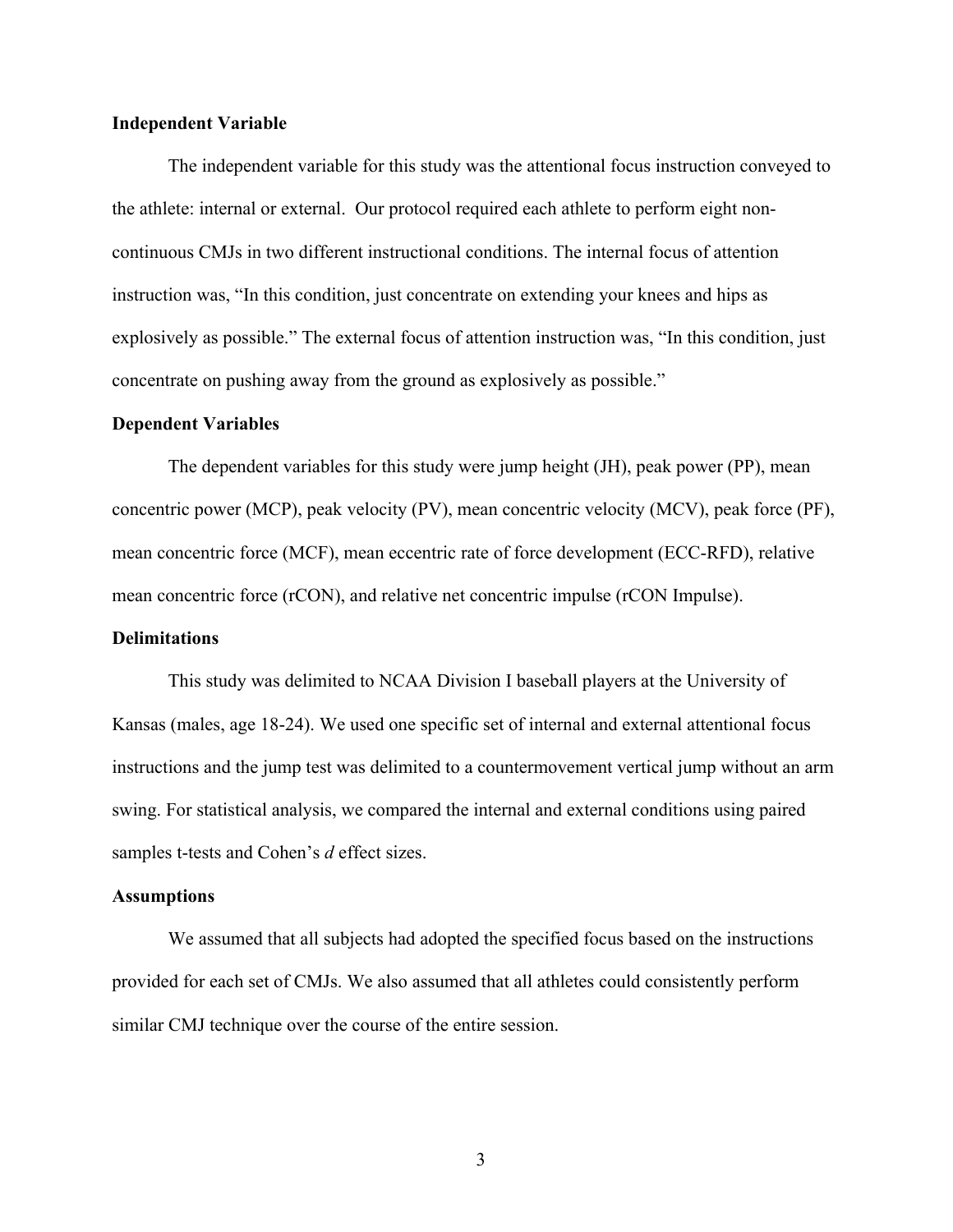#### **Definitions**

- 1. **Focus of Attention**: The subject of one's mental focus at any particular instant.
- 2. **External Focus**: Focusing attention on the outcome of an action, the environment or a temporally/spatially distal movement effect (e.g. trajectory of a ball or toward a target) (87-89).
- 3. **Internal Focus:** Focusing attention on the specifics of the movement, certain bodily dimensions (joint angles, velocities, patterns), and how they interact to create a movement pattern (87-89).
- 4. **Manipulation Check**: A post-trial survey designed to measure what subjects were thinking about during the procedure.
- 5. **Countermovement Vertical Jump (CMJ)**: "A movement in which the jumper starts from an upright standing position, makes a preliminary downward movement by flexing at the knees and hips, then immediately and vigorously extends the knees and hips again to jump vertically up off the ground (39)."
- 6. **Ground Reaction Force (GRF)**: The force exerted by the ground onto a body in contact with it. This force is equal and opposite to the force applied by the body onto the ground.
- 7. **Impulse**: The integral of force over the length of time for which that force is acting.
- 8. **Velocity**: Change in position with respect to time.
- 9. **Power**: Force multiplied by velocity OR work divided by time.
- 10. **Take-off Velocity**: An individual's instantaneous velocity as they leave the floor. In most instances, synonymous with peak velocity (PV).
- 11. **Mean Eccentric Rate of Force Development** (ECC-RFD): The average of the peak eccentric force and the instantaneous eccentric force when GRF returned to body weight.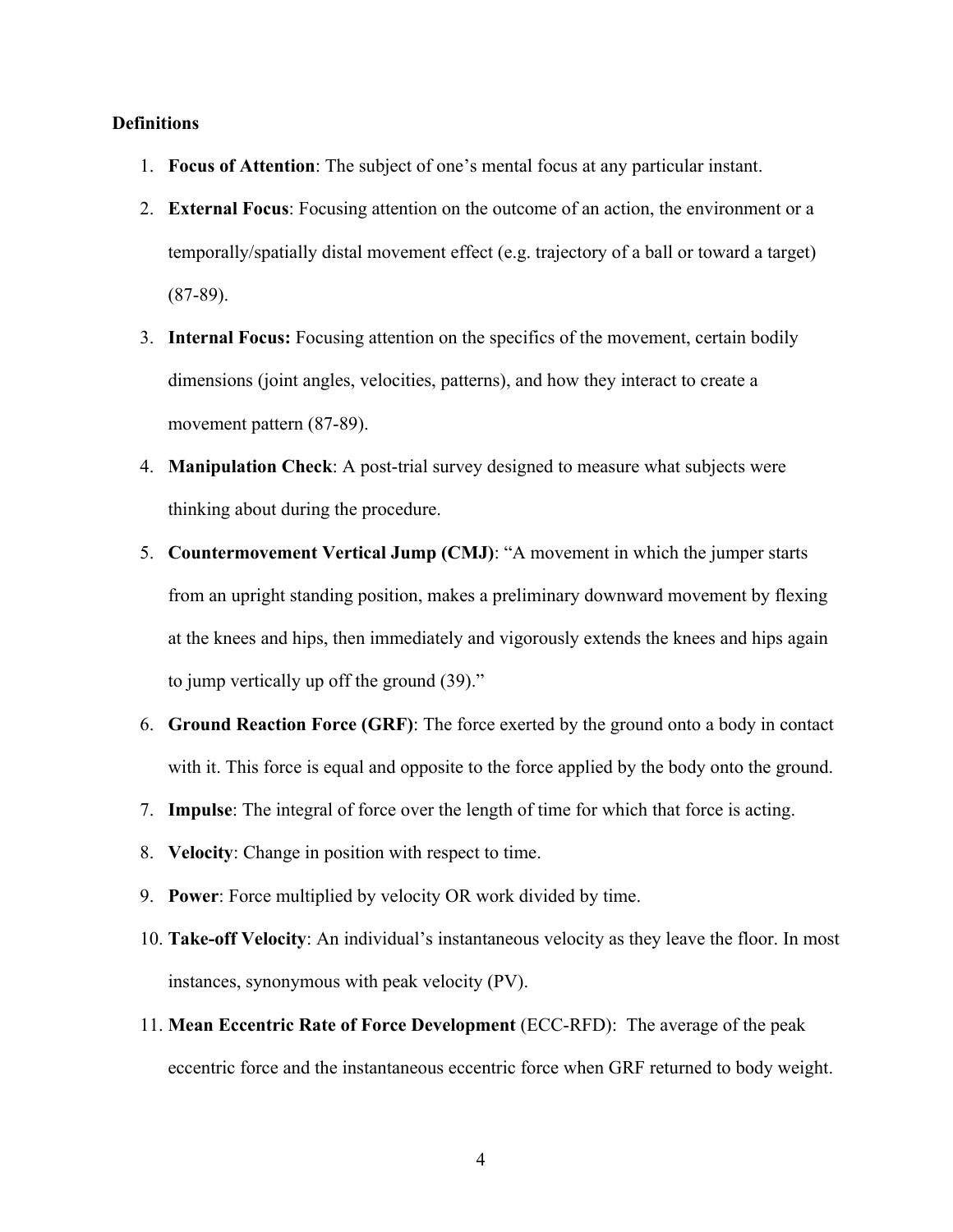- 12. **Relative Mean Concentric Force (rCON)**: Mean force during the concentric phase of the jump, relative to body mass (N/kg).
- 13. **Relative Net Concentric Impulse (rCON Impulse)**: The integral of vertical GRF during the concentric phase (above body weight), relative to body mass (Ns/kg).
- 14. **Instructions**: A few sentences given prior to a specific skill or action detailing how to execute the procedure (13).
- 15. **Cue(s):** A short one or two-word phrase immediately preceding or during the execution of an action or skill (13).
- 16. **Feedback**: A few sentences following the performance of a skill or action, intended to provide the athlete with information on how they did in the previous repetition and how they can improve prior to the next trial (13).
- 17. **Electromyography (EMG)**: A technique for evaluating and measuring the electrical activity of skeletal muscle.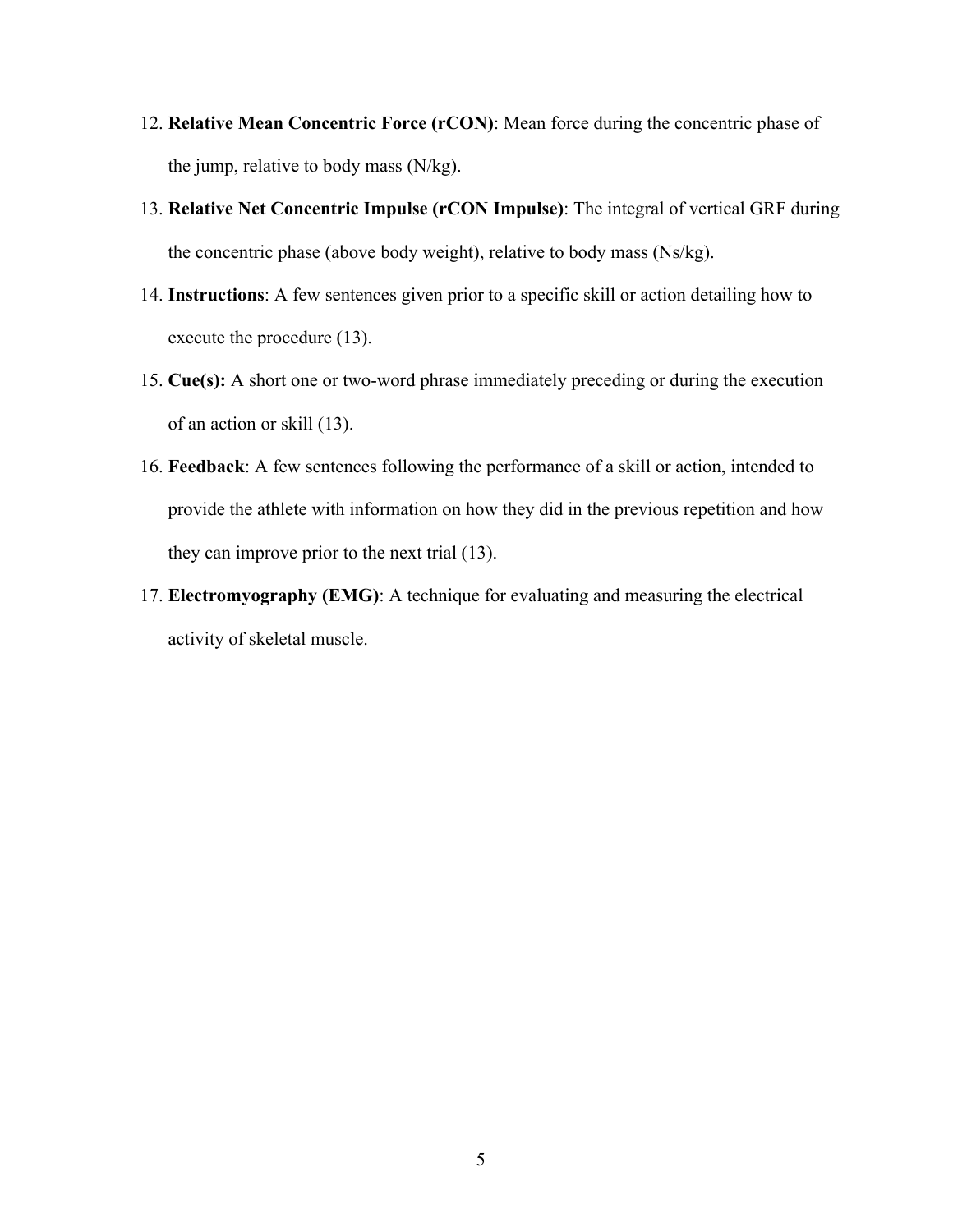#### **Chapter 2: Review of Literature**

#### **Introduction**

Effective communication between coach and athlete is essential for optimal performance. Through this communication, coaches attempt to convey purpose, technique, and proper execution of a skill. Regardless of context, this interaction is multidimensional, involving both visual and verbal components. The visual aspect consists of demonstration and physical reinforcement, whereas the verbal encompasses instruction, cueing and feedback. Utilized concurrently, these two components significantly enhance motor learning and comprehension (96).

**Types of Coaching.** Coaches use both verbal and visual components to guide the learner's attention to pertinent aspects of a task or skill. By directing attention to a particular focus, they can affect the athlete's thought process in the execution of that task (13). If effective, this focus of attention will become the subject of mental concentration rather than just a fleeting thought or visual focus (13).

Depending on the coach's intent for a movement or skill, the focus may include information about the location of certain body parts, coordination of sub-movements and/or the goal of the motion (87). With many choices, understanding which form to use, and where to direct the athlete's attention is difficult and often situation dependent. Therefore, it is necessary to recognize how an athlete responds in certain contexts and to different types of coaching.

While they should not be used in a mutually exclusive manner, verbal and visual coaching may have different levels of utility in certain situations. For example, the verbal component may direct a learner's attention to aspects that wouldn't otherwise be picked up by just watching a demonstration (87). In order to optimize the interaction between the two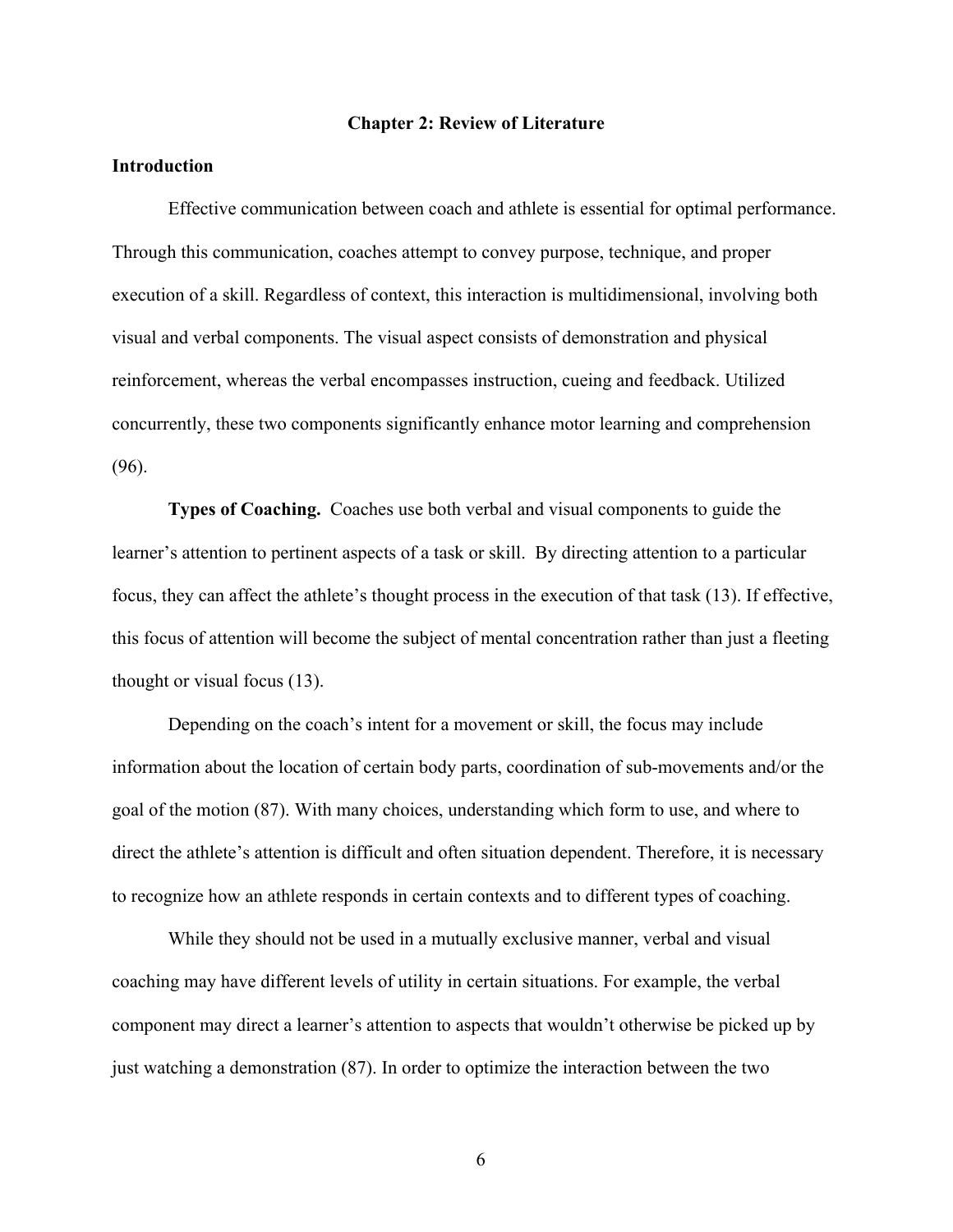components, one must have a deeper understanding of each individually. This study will focus on just the verbal component because it is more controllable and repeatable in the laboratory setting.

#### **Verbal Coaching**

**Types of Verbal Coaching.** Verbal coaching consists of instruction, cues and feedback. While similar, these terms are not interchangeable. According to Benz et al. (13), instructions are medium to long phrases delivered prior to performance of a skill. Cues are shorter (one or two words) and delivered immediately before or during the execution of a skill. Feedback is information administered following the performance of a skill. Instructions convey how to perform a movement, cues remind the athlete about key aspects of the movement and feedback refines the movement prior to the next set. All three, if applied correctly, will focus a subject's attention on the crucial aspects of a task. In our study, we chose to use instructions (over cues and feedback) because they ensured the information was consistently delivered and detailed enough to convey the necessary information.

**Internal and External Focus of Attention.** For each of these methods of verbal communication there are two primary types of attentional focus – internal and external. An internal focus directs attention to bodily movements, joint angles or details of the action itself (87). Alternatively, an external focus directs attention to the effect of the movement, an implement (golf club, ball, etc.) or the environment (13, 87). For example, when performing the bench press, an internal focus instruction might be, "focus on extending your arms and squeezing your chest" whereas an external would be, "focus on explosively pushing the bar to the ceiling." While both instructions describe the same movement pattern, the words themselves may trigger distinctive processing within the brain. Analogies (and/or metaphors) are an extension of the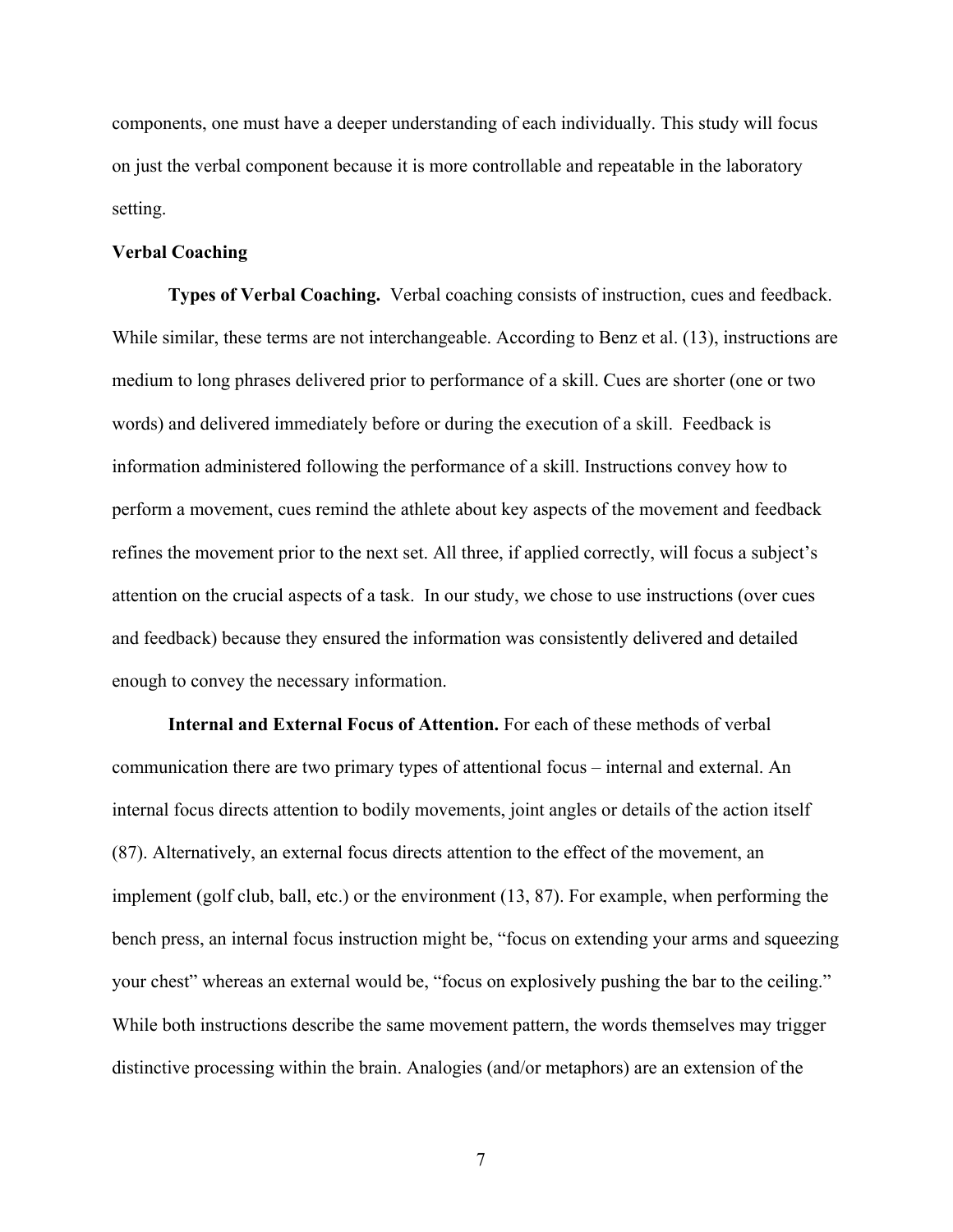external focus. They provide the athlete with goal-specific directions that trigger a familiar image or pattern (84). For optimal retention, the mental image or context should be meaningful to the subject (84).

Knowledge of attentional focus and the various ways it can be applied is crucial because there is extensive literature demonstrating that it can significantly alter performance (positively or negatively). Under the assumption that an individual is proficient in a specific task, most studies find that adopting an external focus of attention significantly increases execution (*see Pertinent Studies*). Given the prevalence of this outcome, it is worth investigating the theories that explain its occurrence. Understanding these neurolinguistic and psychological mechanisms can help coaches apply instructions in a way that will positively influence performance (13, 101).

#### **Proposed Mechanisms of Enhanced Performance**

As mentioned previously, words can directly affect the brain. For instance, positive words can increase frontal lobe activity, control production of neurochemicals and even alter the expression of certain genes (53). With these extraordinary manifestations as a baseline, the following hypotheses and theories attempt to explain how words can actually alter processes at the cerebral, nervous and muscular level.

**Working Memory.** To understand word processing in the brain, it is necessary to analyze the working memory. Working memory is the portion of short-term memory that processes immediate conscious perceptual and verbal stimuli (Oxford English Dictionary). It is only capable of storing  $\pm$  7 pieces of information at one time, and thus easily overloaded (45, 49). In the multiple component model, working memory is described as three interconnected domains: the phonological loop, the visuospatial sketchpad and the general central executive (50). The central executive regulates attention by preserving task goals while reducing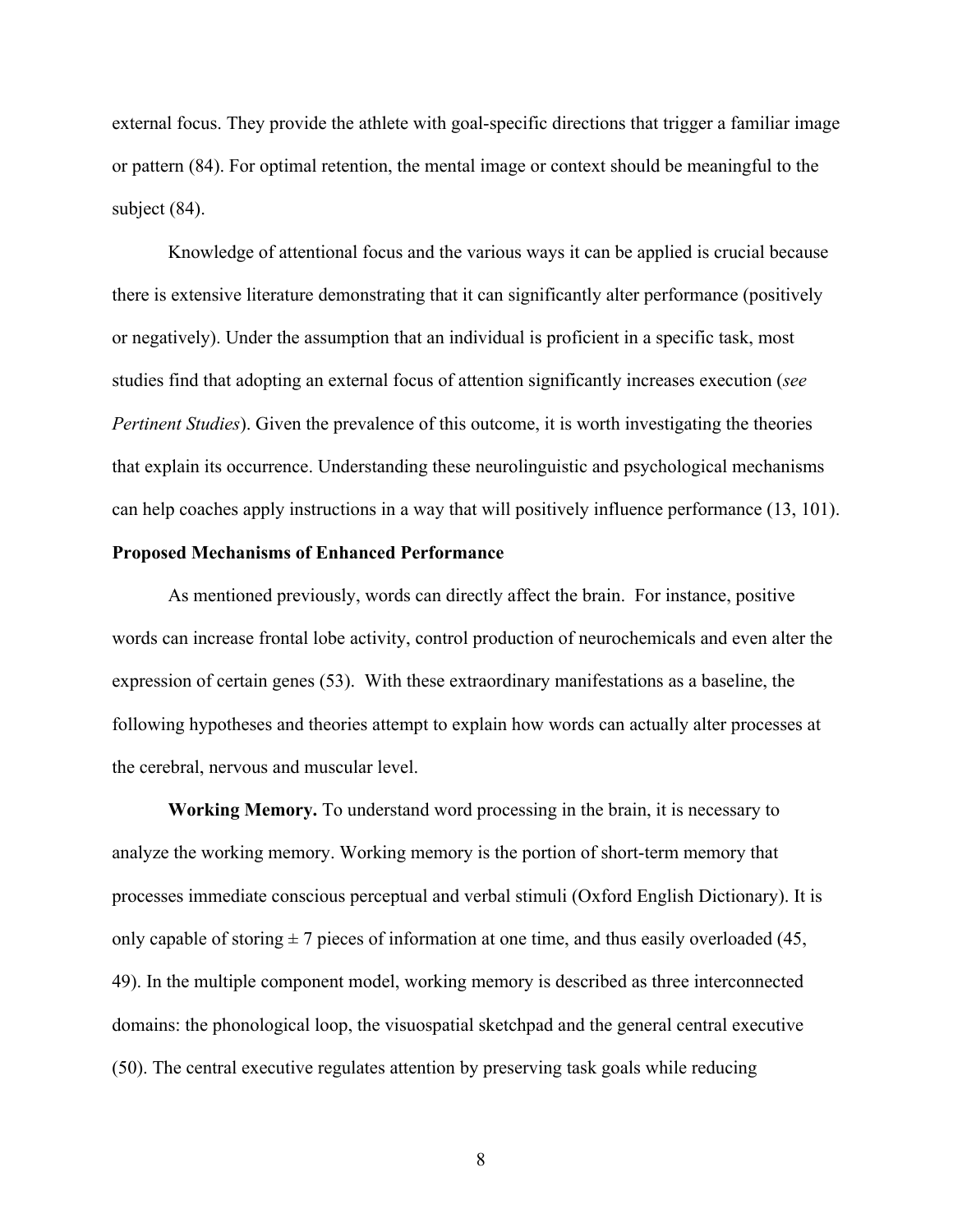distraction or outside influence (50). Thus, the central executive domain of working memory is likely where instructions are organized and perceived in terms of actionable information.

Working memory directs attention based on existing neural pathways (4, 76, 77). Furley et al. (29) illustrate this idea by comparing working memory to a thermostat. Instructions specify the initial settings or temperature. These directions enable the working memory to constantly readjust focus and pick up on important task information, even in the presence of distraction. It also ensures that the athlete utilizes existing and strong neural pathways. Essentially, properly instructing an athlete can 'load the working memory,' priming them for accurate processing and attention (29).

The more practice an individual gets with a particular skill, the stronger these neural networks become. For example, Wu et al. (85, 86), analyzed fMRI of participants tapping their fingers in a certain pattern until they were able to do so automatically. They found that no one area of the brain increased its activity. However, the cerebellum, cingulate motor area, supplementary motor area and putamen showed significantly greater connectivity. The authors suggest this increased connectivity results in more efficient neural networking and greater motor coordination despite an overall decrease in activation (85, 86).

The way the working memory processes verbal instruction also depends on the type of information received. For example, declarative (explicit) knowledge is information that can be described, whereas procedural (implicit) knowledge is something that can elicit or control behavior, but cannot be put into words (38, 45). Declarative (explicit) knowledge is working memory dependent, whereas procedural (implicit) is subconscious and requires little working memory (8). As a result, skills that are learned or instructed implicitly (external focus) require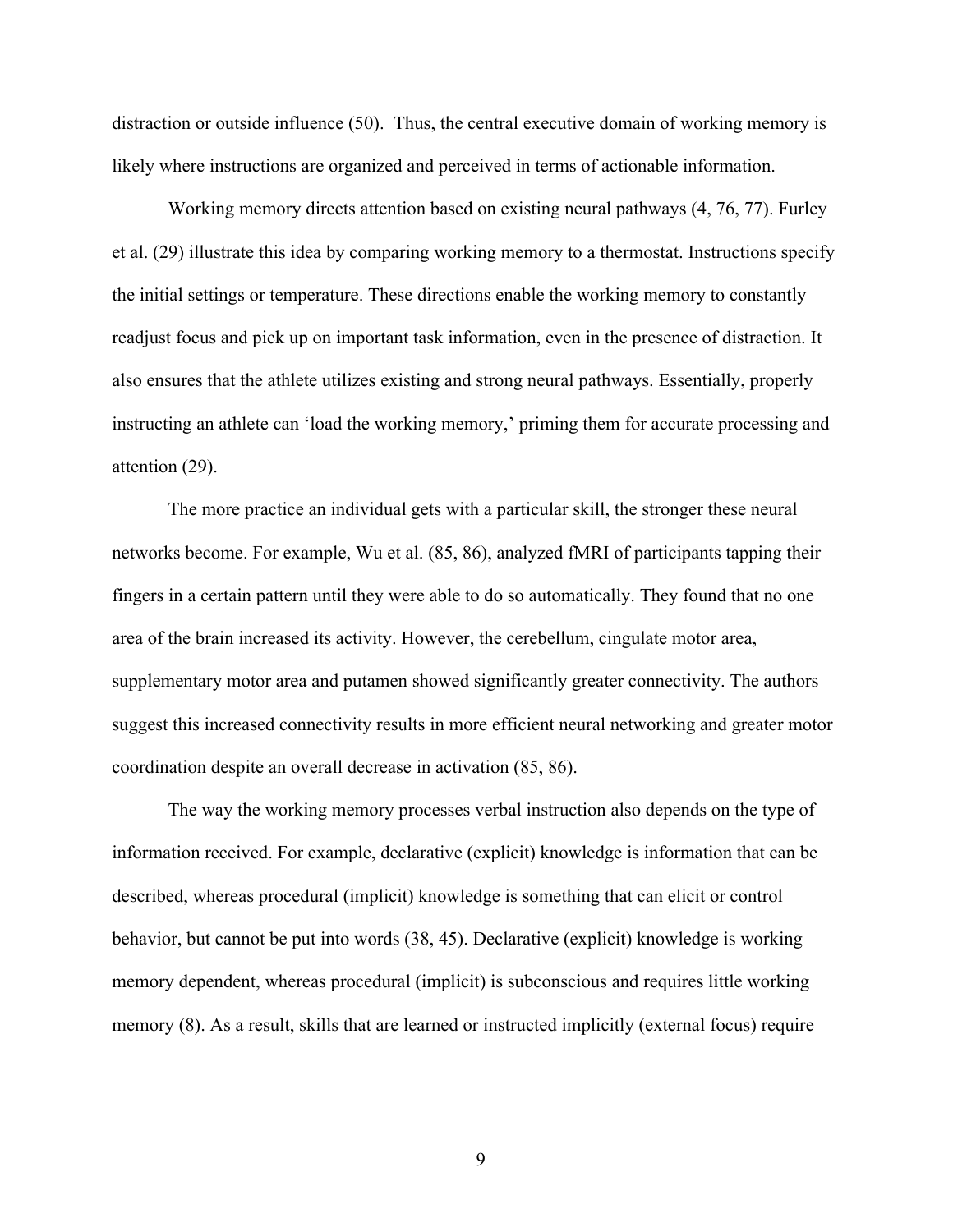less conscious thought and tend to be longer-lasting and more robust under conditions of psychological stress (38).

Internal instructions can be a form of declarative (explicit) knowledge because they give the athlete "rules" for a certain skill or cause them to consciously process verbal information about the movement pattern (8, 38). As it is working memory dependent, internal instruction can overload the working memory (8) and cause the athlete to overthink a movement. However, movement patterns that are learned or instructed implicitly can remain subconscious, not using up information processing resources in the working memory (38, 45). Automatic or implicit skills should not be instructed with an internal focus as it may cause a return conscious processing (14, 68, 69, 70).

**Constrained Action Hypothesis.** Building on the concept of working memory, Wulf, McNevin and Shea (90) developed the Constrained Action Hypothesis (CAH). The CAH explains why individuals (proficient in a skill) respond favorably to an external focus of attention. According to The CAH, the brain defaults to subconscious self-organization when performing well-practiced skills. In other words, it subconsciously coordinates its motor patterns in the most efficient way possible. When one focuses on specific body parts instead of the movement as a whole, the individual tries to control or adjust the skill in their conscious mind. Therefore, an internal focus interferes with the normal motor process as the individual tries to incorporate the new instruction into their existing movement pattern.

To investigate The CAH, Kal et al. (34) tested the effect of secondary task loading (a cognitive letter fluency task) on primary motor task performance (speed of flexing and extending the leg while in a seated position). They administered the secondary task protocol to individuals performing the primary motor task with either an external focus or an internal focus. With this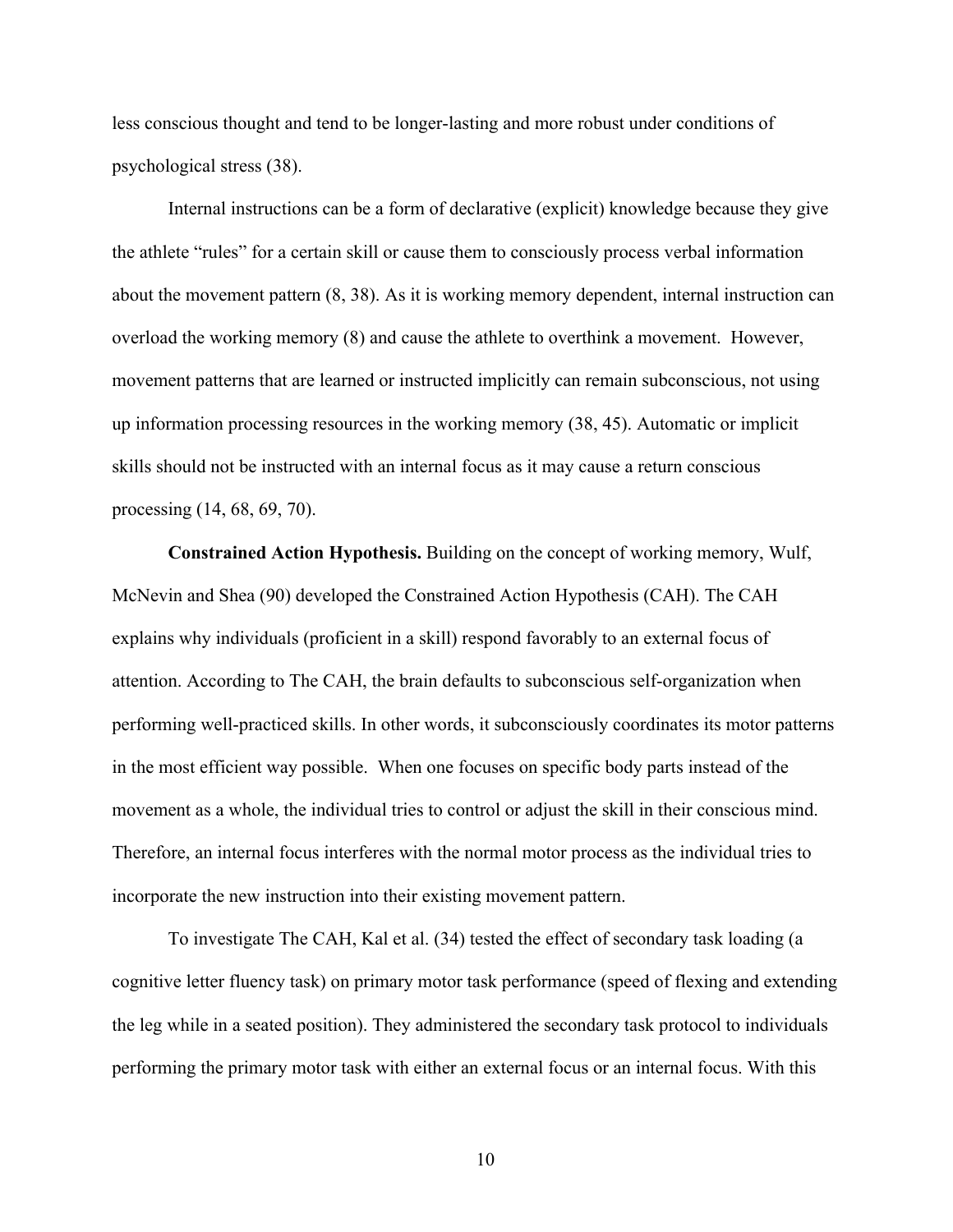dual constraint, the external focus condition performed the primary motor task faster than the internal focus condition. Kal et al. (34) believe that the internal focus caused individuals to consciously control the primary task. When the secondary task was introduced, they were unable to accomplish both effectively due to working memory constraints and interference. In the external condition, however, they were able to execute the primary task subconsciously, allowing the conscious mind to focus on only the secondary task.

**Functional Variability.** The notion that an external focus stimulates automaticity is supported by studies of functional variability. Specifically, external focus conditions tend to demonstrate higher frequency adjustments and movement amplitudes as measured by mean power frequency (MPF) (7, 87, 90). These mechanisms allow the motor system to compensate for error in the movement pattern through small, constant corrections (52, 55, 91). To illustrate, in external conditions, variability around specific joints tends to be high, but variability of the movement outcome is low (27, 28, 40, 48, 95). On the contrary, when the motor system is constrained (in internal focus conditions), degrees of freedom (at the joint) are constricted and movement outcomes are inconsistent (30, 55).

Similar to functional variability, the Optimal Control Theory suggests that attentional focus promotes a specific goal within the movement pattern (42). With an external focus, the goal is the movement outcome, whereas with an internal focus, the goal is execution of specific joint angles and sequences (42). As such, an external attentional focus may increase the variability of the movement pattern from trial to trial, but reduce error in the overall movement outcome (42).

**Self-Perception & Non-awareness.** The Working Memory, Constrained Action Hypothesis, Functional Variability and Optimal Control theories each concern neurological and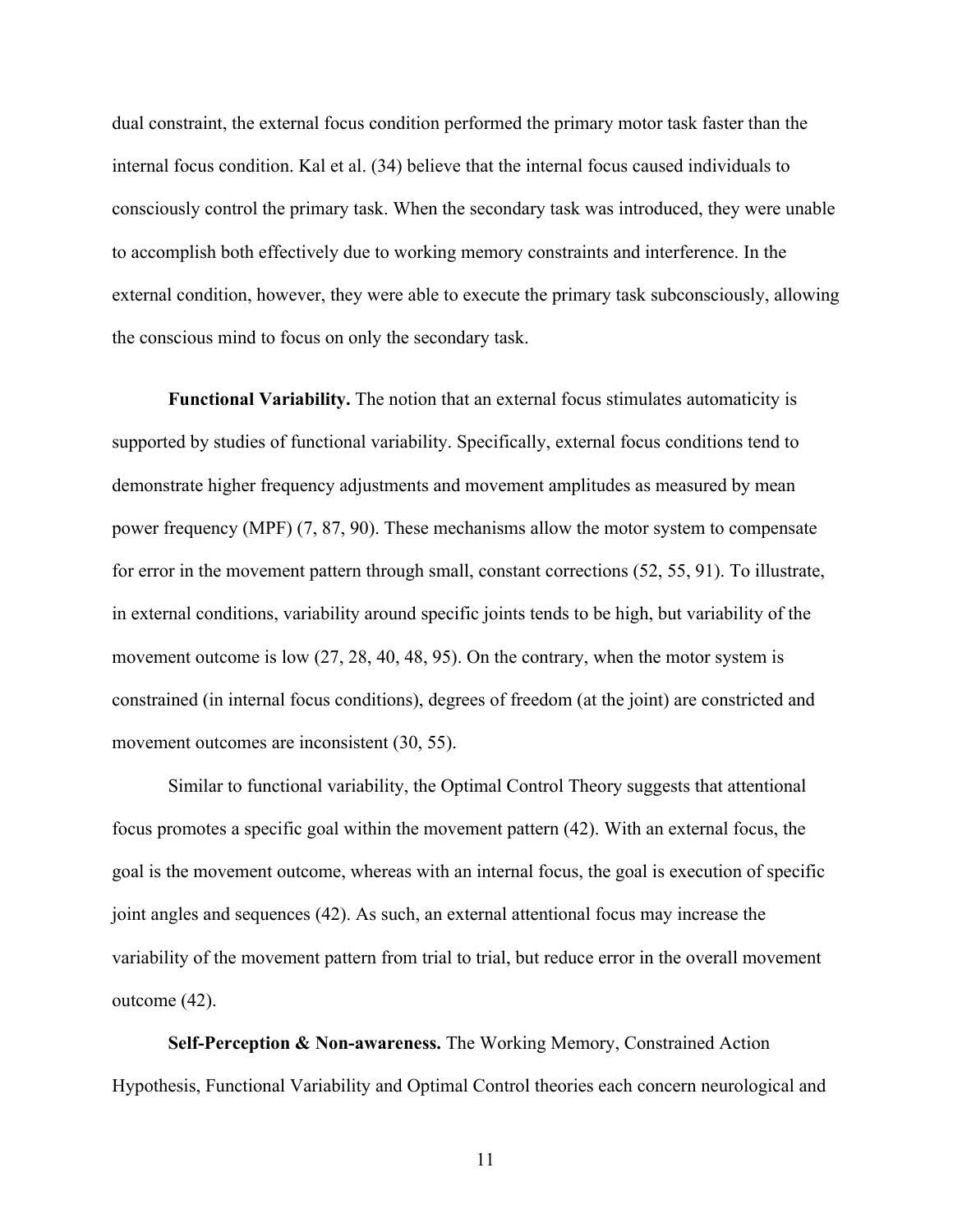motor processes. However, there are several psychological theories thought to be equally important in explaining the effect of instruction on attention and performance.

Studies of professional and expert athletes find that many share similar mental strategies. For the most part, these athletes tend to adopt 'non-awareness' strategies or execution of a skill without thinking about it (74). They eliminate situational details, focus on "just doing the task" and quiet the conscious mind during execution (74). This strategy is similar to an external focus in that it promotes thinking beyond the body. Singer et al. (74) found that individuals using a 'non-awareness' strategy, even with an unfamiliar task and when loaded with a secondary task, were more accurate.

The concept that an internal focus of attention degrades performance is often attributed to its promotion of focus on "the self." Self-reflection may cause the athlete to worry about how others see their performance (98). For example, when they perform a specific task or skill in the presence of others, the participant may become self-conscious and negatively self-evaluate (100). It is also possible that when the subject entertains self-conscious thoughts, it occupies space in the working memory. Information in the working memory is processed consciously and can disrupt automatic motor patterns (10, 73). Additionally, during times of stress or performance anxiety, individuals resort to thinking about the skill in terms of the "rules" with which that skill was initially learned. This may cause them to use highly specific internal-like instructions which tend to constrain the motor system and cause overthinking (64).

In summary, internal instruction is detrimental to performance because it induces selfconscious thought and micro-choking. Giving social comparative feedback, however, can enhance performance. In particular, positive social-comparative feedback may increase selfefficacy, decrease self-consciousness and promote automaticity (75, 98). In addition, enhanced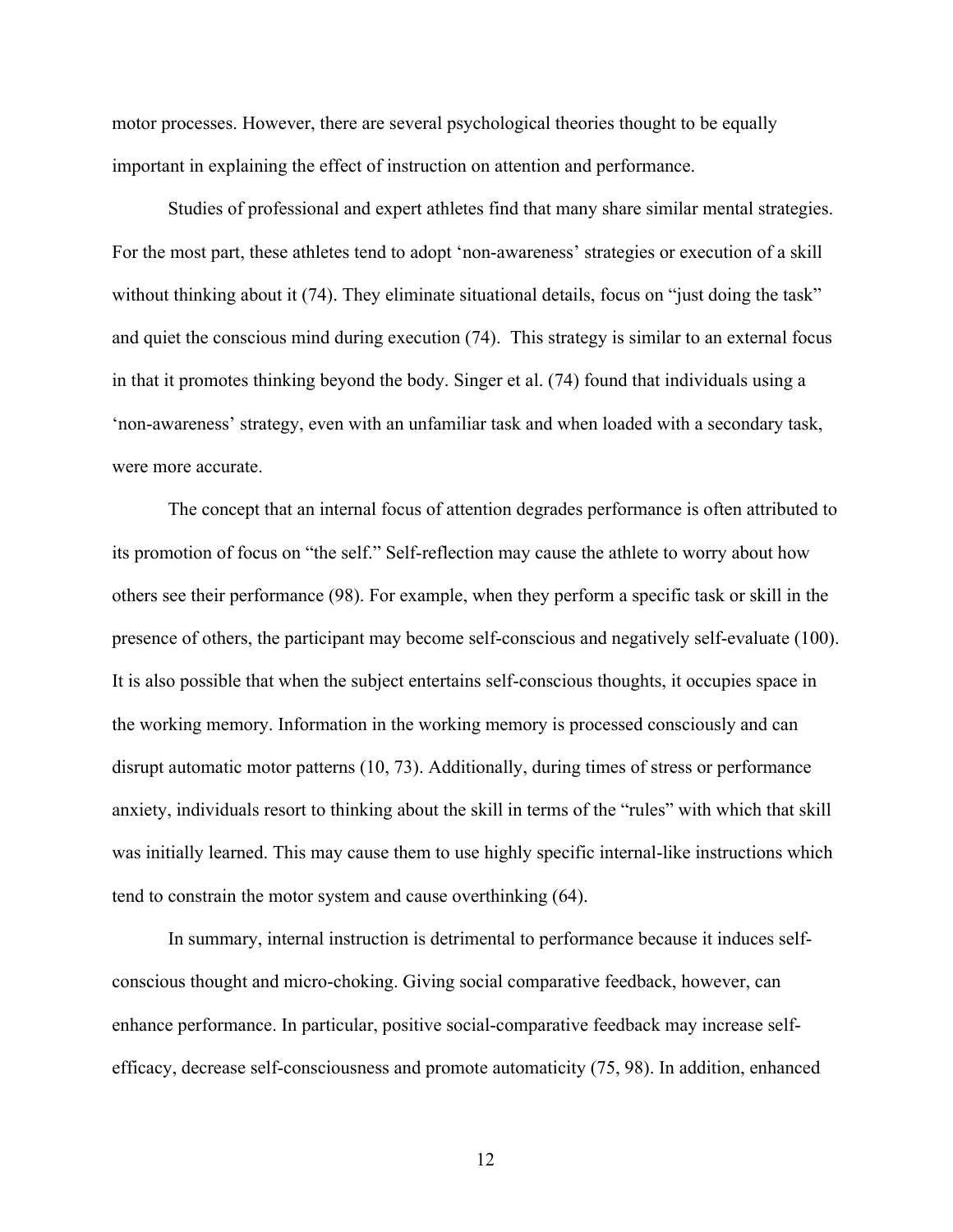expectancy (telling an individual you expect them to achieve a certain result) can increase behavioral flexibility and adaptability, creating less-constrained movement patterns (75). By only providing feedback following trials that are successful, coaches can improve performance (17) and build positive affect, a trait correlated with an increase in dopamine (a potential strengthening agent of neural connections) (3).

As they are alike in induced result, using enhanced expectancy and social comparative feedback may be similar to adopting an external focus. If they are, they should operate through similar mechanisms. Pascua, Wulf & Lewthwaite (61) designed a study to compare and determine whether these strategies are mutually exclusive. Subjects that were given both external focus instruction and positive social comparative feedback (told they were doing better than the average score of the other subjects), performed better in both performance and learning tasks than either condition separately or the control condition. These results suggest that the two strategies operate somewhat independently but have additive benefits.

#### **Expert vs. Novice**

Given the wide spectrum of theories presented, researchers are still unsure what produces altered attentional focus performance. Until the mechanism(s) are explicitly defined and understood, more research is needed to explore how certain contexts affect internal and external focus performance. One such context to consider is whether the coach is dealing with a novice or expert performer. A novice is an individual who is relatively new to, or performing a skill for the first time. An expert is someone who has performed a skill so many times they execute it automatically. Understanding the skill level of the athlete is important because cognitive psychologists postulate that there is a difference in internal processing between experts and novices  $(74)$ .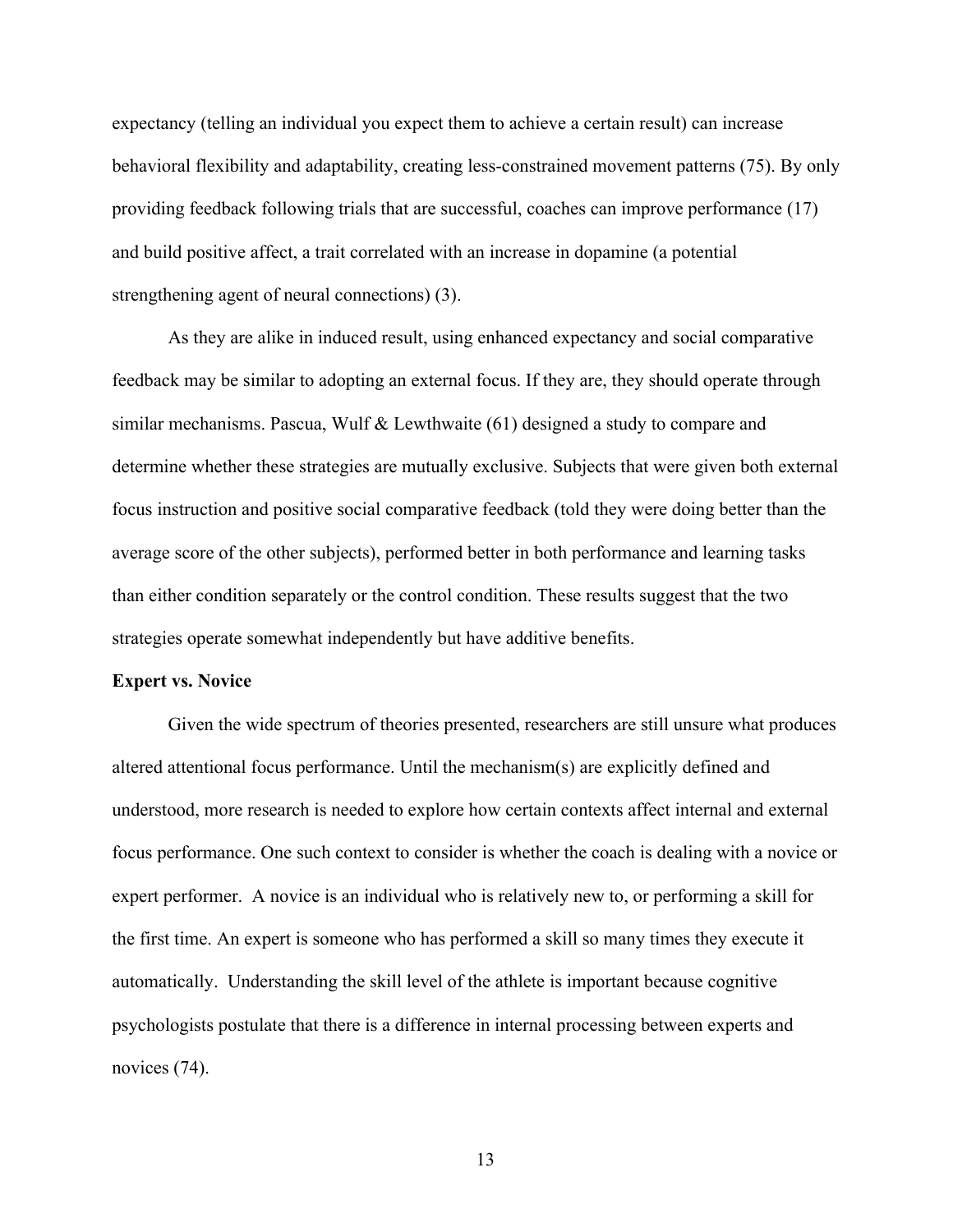It is likely that the disparity in processing strategies is related to the fact that novices are typically instructed using internal cues (74). Often, they are told to focus on joint angles, certain body parts and the movement pattern itself (74). This approach seems logical because beginners need to understand how to orient their bodies and sequence a movement pattern. The Deautomatization of Skills Hypothesis (DOH) concurs, suggesting that because novice performance is not yet automatic, learners must consciously concentrate on the systematic components of the skill (9). In support of this hypothesis, there are several studies showing that novices perform better under an internal, rather than external focus of attention (9, 16, 27, 28).

When instructed with an internal focus, novices tend to utilize controlled processing. Controlled processing is slow and requires a great amount of attentional demand (73). However, when skills become more familiar and practiced, automatic processing begins to develop. Eventually, the same skill occurs with greater automaticity and less attentional demand (73). By the time an individual becomes an expert, they may not have to think about what they are doing (74).

Fitt's model of skill acquisition echoes this progression of novice to expert. In the 'initial cognitive' phase, novices are subjected to the basic rules of the movement pattern through verbal instructions (15). Their performance is unpredictable as they attempt to piece together and experiment with different methods (15). In the 'associative' phase, the individual becomes more consistent in that skill, practicing until that skill becomes refined. Finally, they reach the 'autonomous' phase, where they can perform the movement with minimal conscious effort. Based on this sequence, Peh et al. (62) suggests coaches use a parallel transition from internal to external focus of attention with their athletes. For example, an internal focus of attention can assist novices in the initial 'cognitive' phase as they piece together movements from individual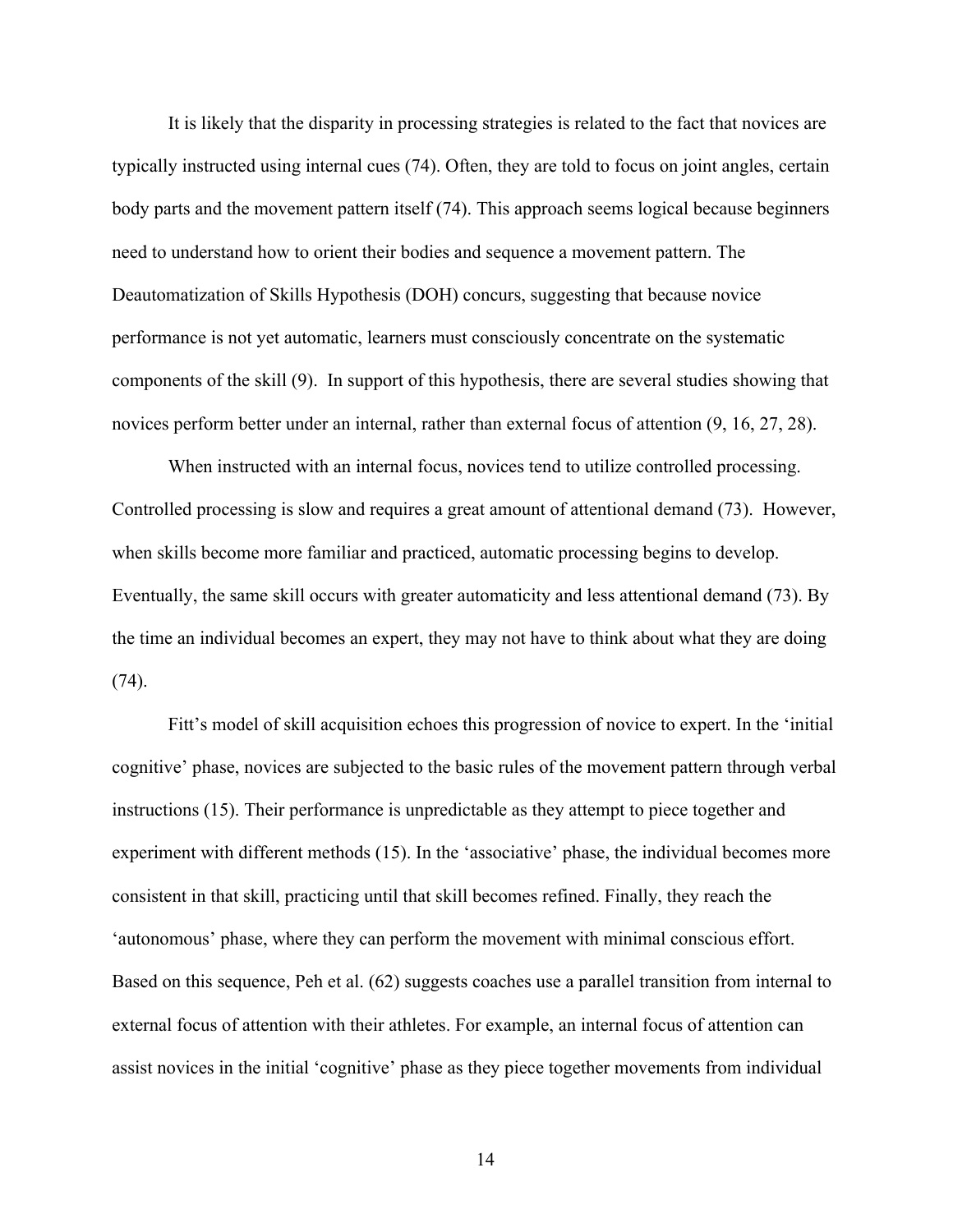motor components. However, as they transition into the 'associative' and 'autonomous' stages, individuals may benefit more from an external focus, as it promotes automatic execution of the skill (62).

The transition from internal to external focus instructions with increasing skill level is one approach. However, few studies have looked at the legitimacy of other strategies. Singer et al. (74) devised a study to see if it would be possible for novices to bypass the slow, controlled processing and begin with an expert strategy. In this study, novices were instructed to use the 'non-awareness' or external focus strategy that experts do. Results showed that novices throwing a ball with their non-dominant hand were able to perform better with a 'non-awareness' strategy than an 'awareness' (internal focus) one. However, they were equally successful with a mixed (internal & external) strategy called the 'Five-Step Approach'. This method required the novice to plan the movement ahead of time, but focus on only one (external) cue during performance. Even in the presence of a secondary (verbal) task, novice performance was superior with the 'non-awareness' and 'Five-Step Approach' strategies. Traditional thinking may suggest that novices be instructed in a way that promotes conscious processing of situational details and body parts, but it is probably more advantageous to use a combination of both internal and external.

#### **A Review of Pertinent Studies**

Having reviewed the major theories, it is worth looking at the existing body of literature for examples of their application and contextual dependencies. As of 2013, there were more than 80 studies analyzing the effect of external and internal focus of attention on performance and skill (101). The subject matter of these experiments range from balancing tasks to dart throwing. However, most of the studies fall into three major categories – movement effectiveness (balance or accuracy), movement efficiency (muscular activity, maximal force production and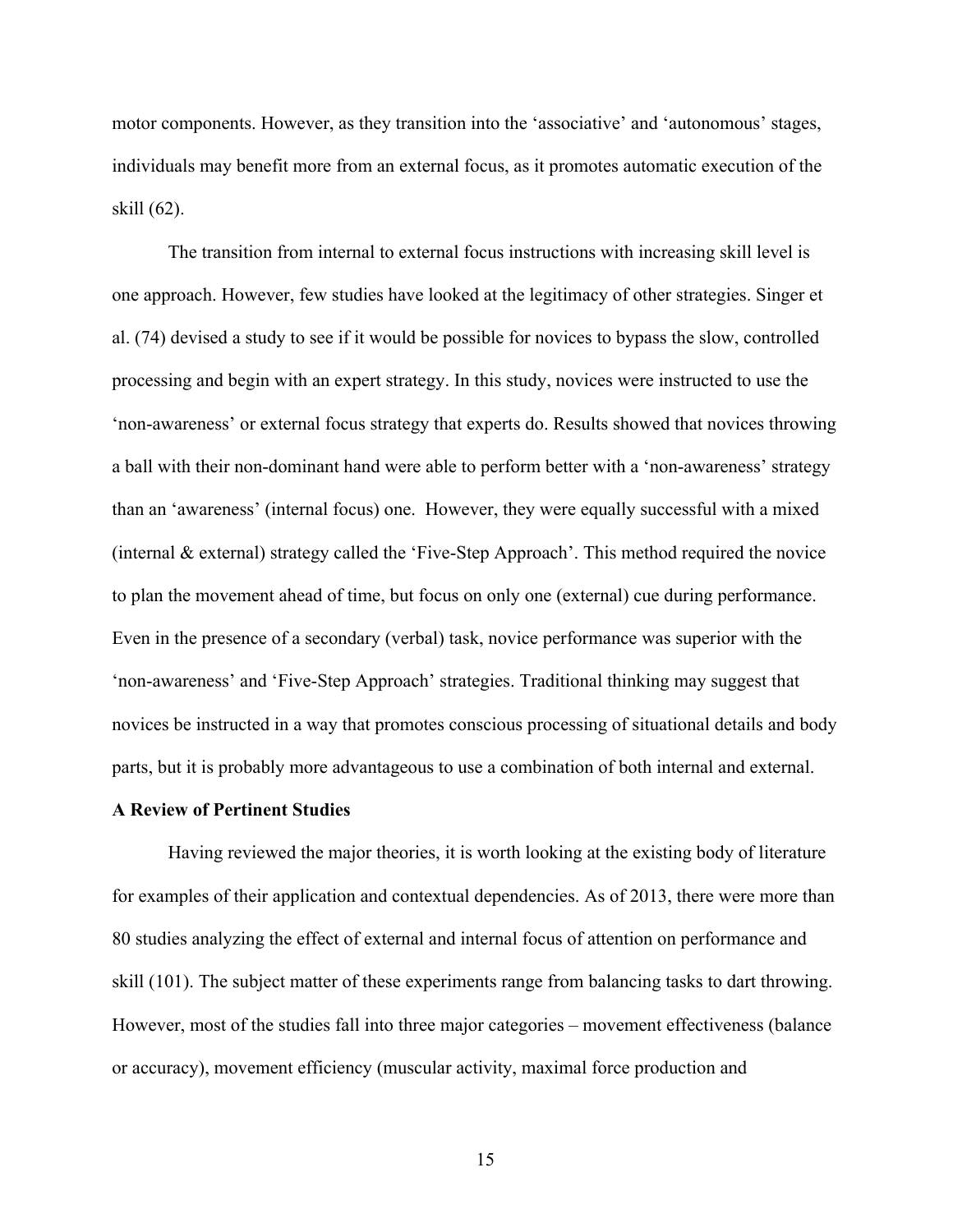speed/endurance) and learning (retention and transfer) (101). Given the scope of the current study, the maximal force section will highlight three studies that relate to ours in terms of protocol and application. These include a vertical jump and reach task (93), a standing long jump (65) and an unloaded CMJ (81).

#### **Movement Effectiveness**

**Balance.** Balance is a unique skill that demands the subject maintain vestibular control while simultaneously coordinating all postural muscles (63). Most tests of balance require the subject to stand on or interact with a specific implement. When testing attentional focus in these studies, focusing on reducing movement of the balance apparatus (external focus) as opposed to movement of the feet or body (internal) minimizes sway and increases performance (101). This same result is seen when subjects balance on ski-simulators (87, Experiment 1), stabilometers (87, Experiment 2), inflated rubber disks (97), and Pedalos (82).

**Accuracy**.Movement effectiveness is also studied using tests of accuracy. Many accuracy studies measure the athlete's control of a sporting implement (golf clubs, balls, darts, etc.). Focusing attention on the implement (external), as opposed to the body part controlling the implement (internal) results in superior performance. For instance, golfers are more accurate with the placement of the ball when instructed to focus on the club  $(88)$ , or the trajectory (both external) (11) as opposed to their arms (88, 94) or wrists (internal) (11). Other accuracy tasks such as basketball free-throws, darts, beanbag toss, volleyball serves, and soccer passes (1, 18, 40, 92) tend to be more accurate when instruction and/or feedback is externally focused.

#### **Movement Efficiency**

**Muscular Activity.** In some cases, adopting an external focus may enhance movement efficiency through reduced muscle activity and better-organized motor patterns. For example,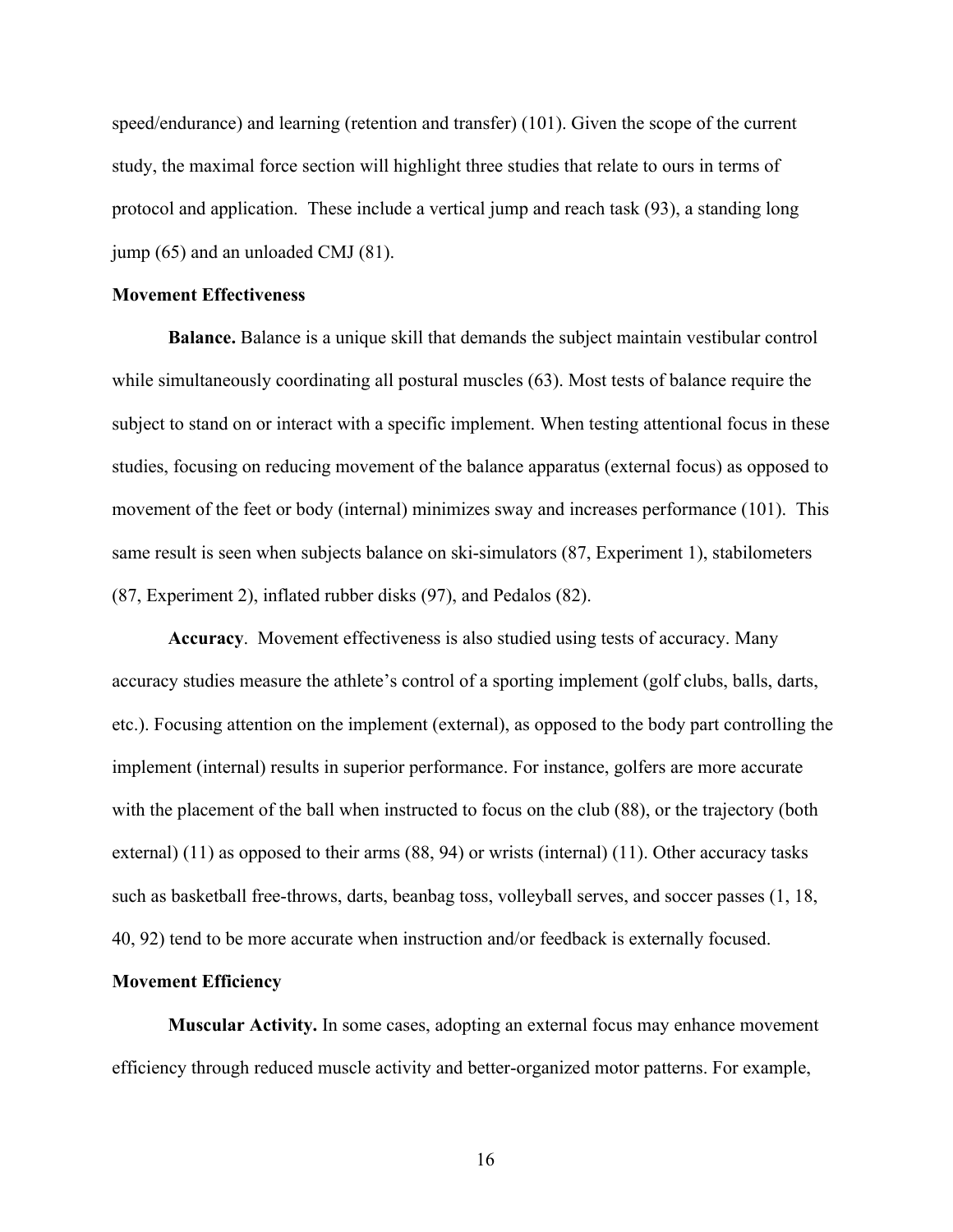Vance et al. (83) measured EMG activity in participants performing a bicep curl. Participants were instructed to focus on their arms (internal) or on the bar (external). Those in the external condition performed the movement faster despite similar EMG activity. In a second experiment controlling for time, the external condition exhibited reduced iEMG activity in both agonist and antagonist muscles. Likewise, in studies of basketball free throw shooting (104, 105) and dart throwing (40), the external conditions also demonstrated increased accuracy and reduced EMG activity.

Most noteworthy in terms of the proposed study, Wulf et al. (98) measured EMG activity of lower body musculature in a vertical jump and reach task. Not only were jump heights greater in the external focus condition, EMG activity was generally lower. In addition, there was no difference in muscle onset time, indicating differences in jump height were due to more efficient muscular coordination rather than initial control.

These results demonstrate that proper attentional focus can improve performance while simultaneously reducing the neural and muscular cost to the athlete. If coaches can instruct the athlete in a way that preserves energy, time in the weight room becomes more efficient and can have positive impact on the athlete's health and performance.

**Maximum Force Production.** Maximal force occurs when peak motor unit recruitment coincides with proper joint sequencing (101). Both vertical jump and standing long jump tests require this coordination to achieve optimal force production. The following study excerpts will examine the differential effect of external/internal focus of attention on these tests.

**1. Increases in Jump-and-Reach Height Through an External Focus of Attention, Wulf et al. (93).** The purpose of this study was to measure participants' response to external and internal focus of attention instructions while executing a vertical jump-and-reach task. Using a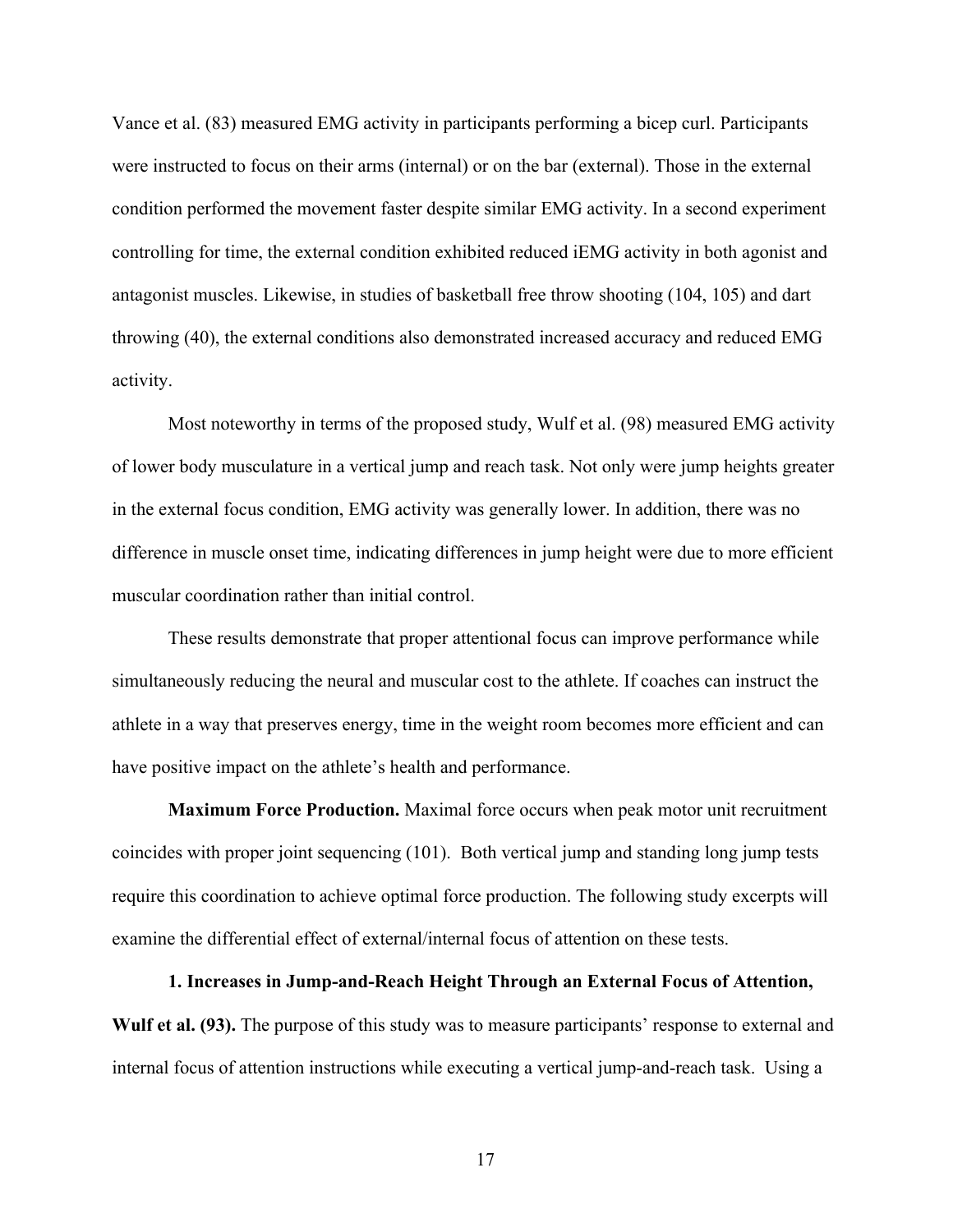Vertec as the measuring apparatus, researchers instructed participants to perform a maximal vertical CMJ, displacing the highest vane possible. Each participant completed five neutral focus, five internal focus and five external focus jump trials. In the control, participants received no instruction. In the external condition, they were instructed to concentrate on the rungs of the Vertec, and in the internal condition they were instructed to concentrate on the tips of their fingers reaching the highest rung possible.

Participants reached higher and increased center of mass height in the external focus condition, as compared to the internal focus or neutral focus. As a result, the main effect of attentional focus was significant. Critics of this study argue that the external and internal focus of attention were not sufficiently different. They claim that focusing on the rungs of the Vertec versus the fingers effectively produced the same visual focus, as both need to be in the line of sight during the action of touching the rungs (62).

**2. Standing Long Jump Performance is Enhanced When Using an External Focus of Attention, Porter et al. (65).** Similar to the vertical jump-and-reach test, the standing long (broad) jump requires optimum muscular coordination and efficiency. Accordingly, strength and conditioning professionals use the standing long jump as a test of maximal power production (12, 71, 78). For this test, Porter et al. (65) used a between-subjects design to evaluate 120 untrained participants. Subjects completed five standing long jumps in only one (of the two) conditions. If they were in the internal condition, they received the instruction "When you are attempting to jump as far as possible, I want you to focus your attention on extending your knees as rapidly as possible." If they were in the external condition, they were told, "When you are attempting to jump as far as possible, I want you to focus your attention on jumping as far past the start line as possible." Similar to the Wulf et al. (93) study, subjects in the external condition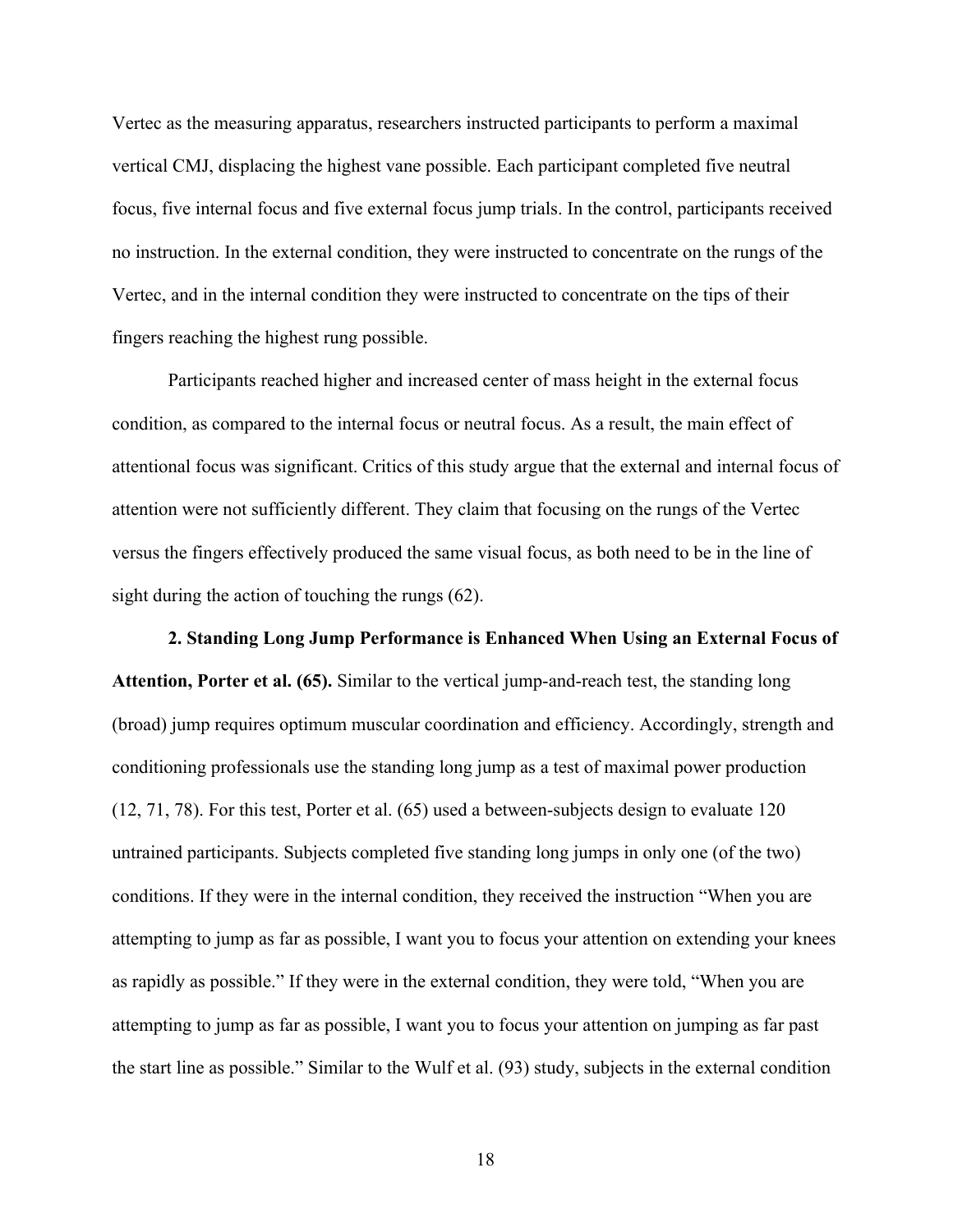jumped significantly farther than the internal condition. Again, this may indicate greater force producing capabilities, or more efficient movement patterns when instructed with an external focus of attention.

Unfortunately, neither of the aforementioned studies actually measured ground reaction force. Therefore, one cannot conclude that increases in jump performance were caused by greater force producing capabilities. The current study, however, measured force, power and velocity.

**3. Effect of Instructions on Selected Jump Squat Variables, Talpey et al. (81).** This study was the basis for the current study in terms of purpose and protocol. The similarities between the two studies allow readers to make direct comparisons. However, our study also adapted certain components to refine the following protocol.

In addition to the vertical and standing long jump, the countermovement jump (CMJ) is a common measurement of maximal force (81). An unloaded CMJ produces greater peak power, peak velocity and displacement than CMJs at other loads (21). Talpey et al. (81) evaluated 18 male subjects using a within-subjects repeated measures design. In each condition, participants performed two sets of four CMJs on a force plate. In addition to the force plate, researchers attached a linear position transducer to a stretching stick held across participants' shoulders to eliminate arm swing. In the external condition, participants received the instructions "…just concentrate on jumping for maximum height." In the internal condition, they were told "… just concentrate on extending the legs as fast as possible to maximize explosive force." Like both Wulf et al. (93) and Porter et al. (65), the external instruction condition produced greater mean jump height and velocity. The internal condition, however, produced greater peak force. These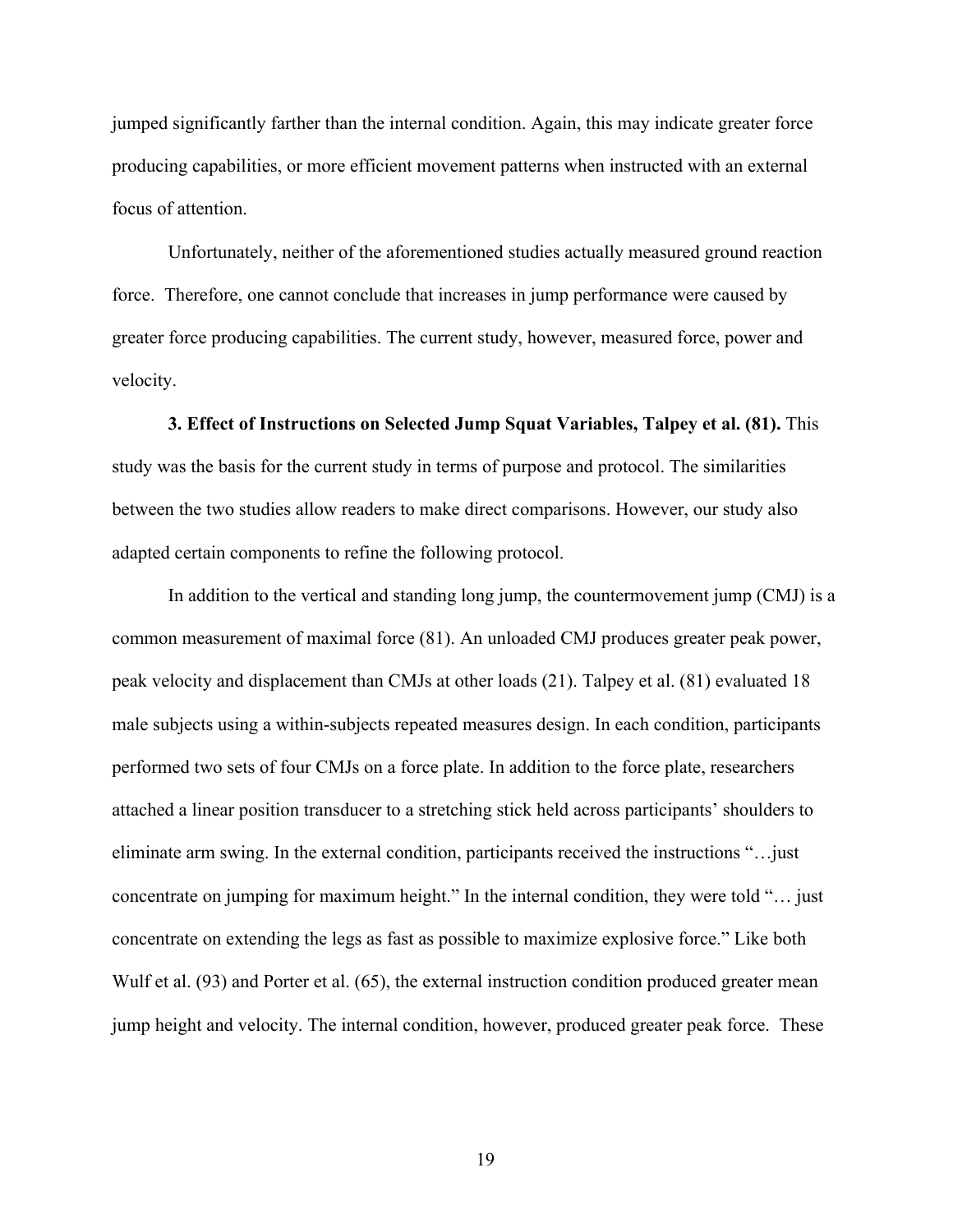results reinforce that type of instruction has an effect on certain variables in terms of the way an athlete produces force in the vertical and horizontal planes.

**Speed and Endurance.** Similar to tests of maximal force production, both speed and endurance tasks benefit from external attentional focus. Porter et al. (66) found an increase in speed of an agility task (L-Run) and a 20-meter sprint when participants adopted an external focus. Stoate & Wulf (79) actually observed no increase in swim speed of experienced swimmers given an external focus of attention (compared to control), but swim speed of the internally focused condition was significantly slower.

In terms of endurance, an external focus of attention increased the number of repetitions to failure performed when lifting a 75% load (44), and the time to failure of an isometric "wall- $\sin^{3}(41)$ .

#### **Transfer, Retention and Learning**

Much of the literature summarized above examines changes in immediate performance. However, several studies indicate attentional focus can also induce long-term learning effects. In this context, learning is a change that becomes relatively permanent. Most studies demonstrate learning through retention and/or transfer tests without additional attentional focus reminders (59, 100). In one particular study, subjects completed a primary task with either an internal or an external focus. Then they completed variations of that task without reminder of the initial focus. Participants in the external focus condition not only executed the initial task faster, they showed greater performance in each of the transfer tasks (82). Ultimately, coaches care about lasting performance; if an external focus can amplify learning, coaches will not have to instruct athletes as frequently and there will be greater transfer to sport performance.

#### **Designing Instructions**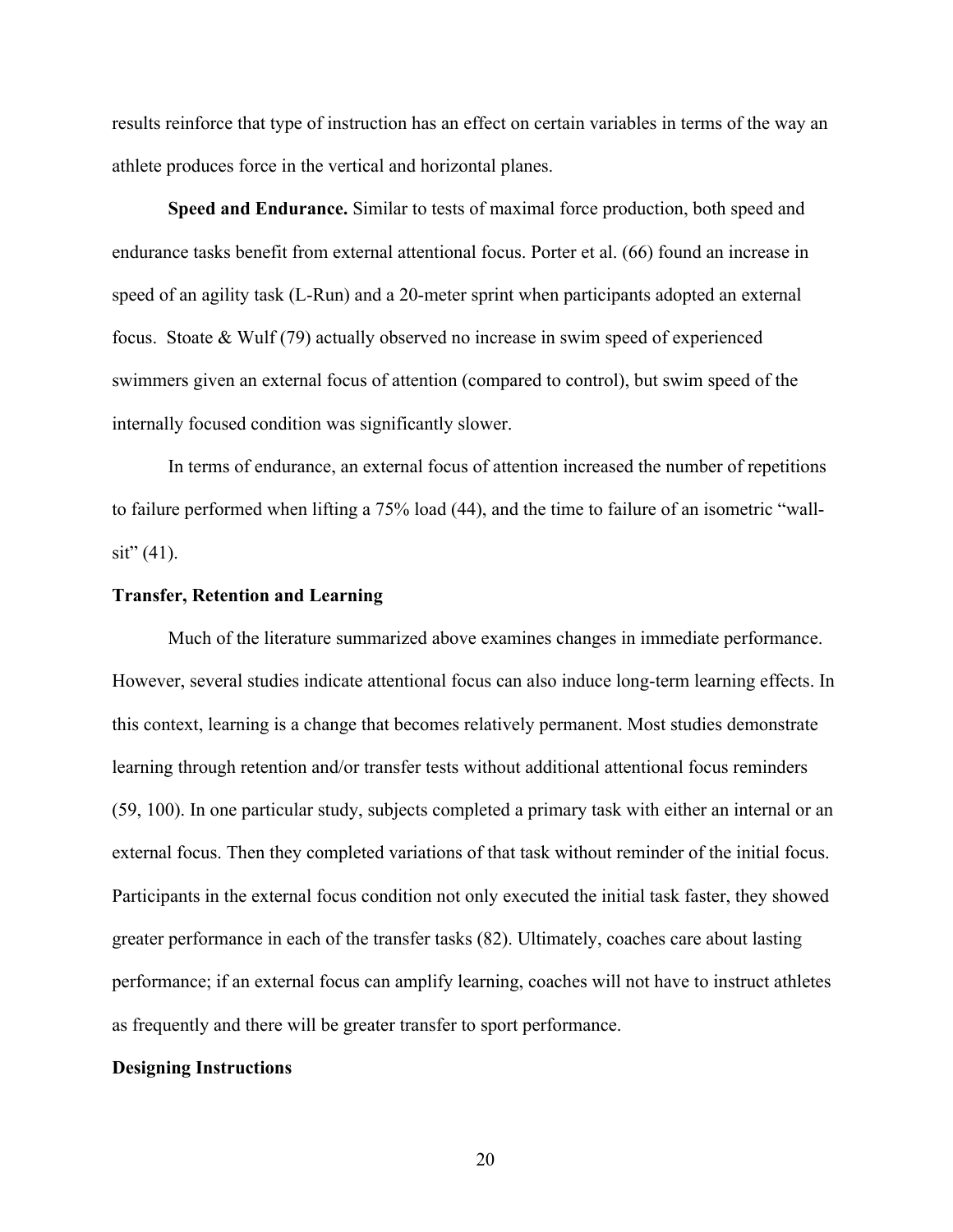Using the reviewed studies as examples, one can see that there are various methods and justifications for the way instructions are designed and applied. When comparing these studies, it is critical to understand how the instructions were devised and whether or not they were appropriate for the specific application or population. The following is a review of guidelines Wulf et al. (101) uses to design instructions for attentional focus studies.

First, in opposing internal and external instructions, the two phrases should be as similar as possible (101). If feasible, they should differ by only a few words (101), and should contain similar types of information (e.g., one should not introduce a visual focus if the other does not). Second, the instructions should be as specific as possible to ensure the command will induce the desired focus (101). Finally, instructions should include direction, distance and description. Direction specifies "up" or "down", "toward" or "away" whereas distance describes "near" or "far". Description can be as simple as an action verb (e.g. snap, push, explode, drive) or as complex as mental imagery (84).

**Distance.** To demonstrate the importance of including direction and distance in instruction, several studies have shown that increased physical space between subject and focus can play a major role in performance. For example, Porter et al. (67) discovered that both near and far external focus instructions elicited greater standing long jump performance. However, participants instructed to focus on something farther away performed significantly better than those focusing on a nearby object. Similar results were also seen in balancing and golf accuracy tasks (11, 48).

The mechanism for enhanced performance given a further focus of attention may be the increased separation between the movement 'process' and 'outcome' (84). In other words, a 'near' focus may make the process less distinguishable from the body (72).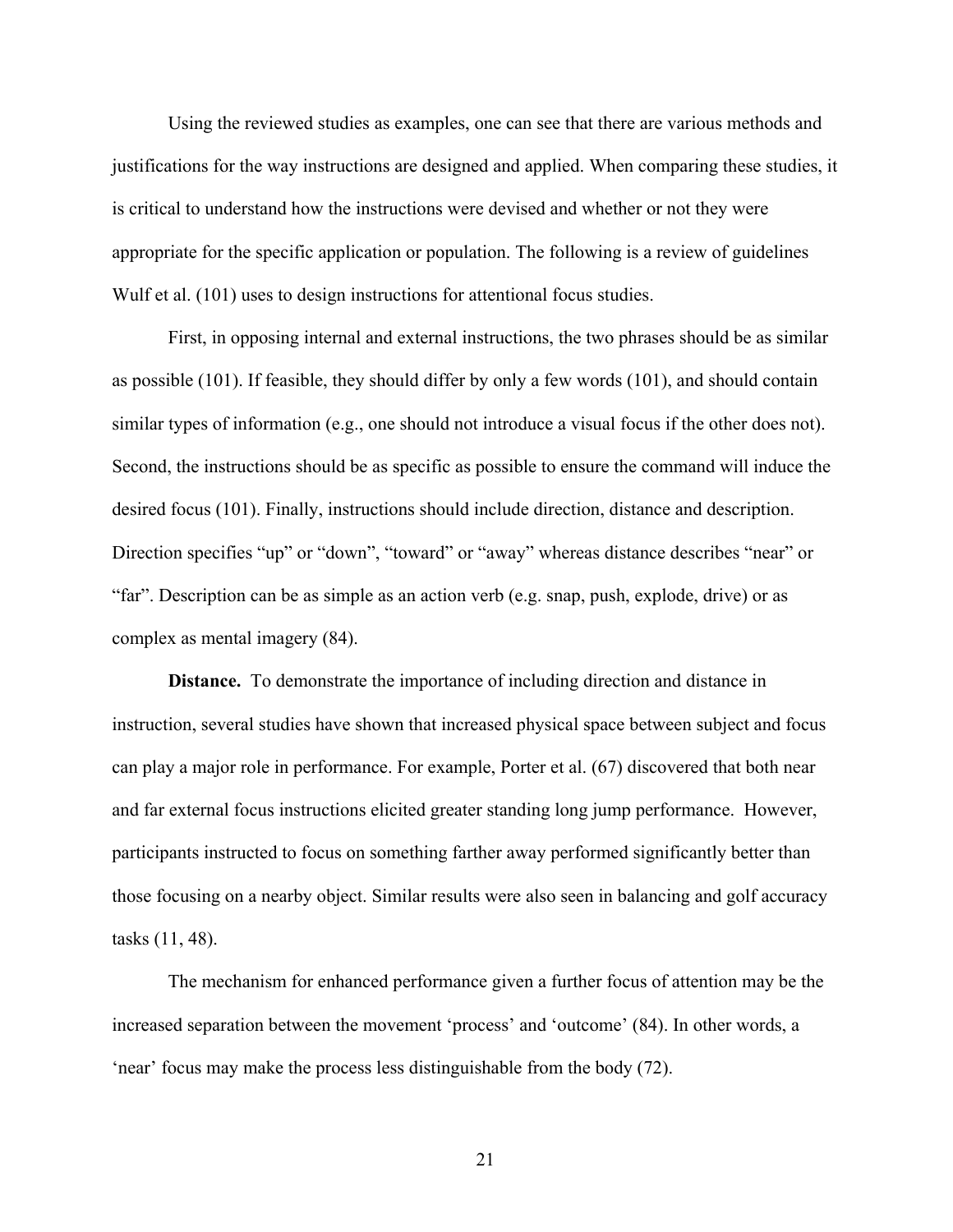**Frequency.** Another component to consider when designing instructions is the effect of frequency. The ideal frequency of instruction delivery depends on the attentional focus. If promoting an internal focus, reduced frequency tends to be superior (92) whereas the opposite is true with an external focus (92). This reinforces the notion that an external focus increases the automaticity of motor patterns, while an internal focus disrupts natural processing.

#### **Performance Test and Population**

**Unloaded CMJ and the Arm Swing.** The proposed study used an unloaded countermovement vertical jump (CMJ) to measure the effect of external and internal attentional focus instructions. The CMJ is common in performance research due to its universal application in sport (51, 57). The kinetic and kinematic variables of the CMJ can also provide information regarding movement tendencies, preparedness, and response of an athlete to a particular stimulus (57).

In a review of vertical jump field tests, Markovic et al. (44) established that the CMJ without an arm swing was the most reliable test of lower body power. It is also an ideal measure of performance because repeated trials of CMJs lack systematic bias (learning effect or familiarization) in high school, collegiate and professional athletes (57). This data suggests that familiarization trials prior to CMJ evaluation may be unnecessary, regardless of skill level.

The rationale for not using an arm-swing originates from research demonstrating that the arm-swing requires greater coordination and contributes significantly to overall jump performance (44). In fact, one can increase vertical jump performance by training the shoulder and hip flexor muscles without explosively training the legs (103). Similarly, some have suggested that the hip flexors generate two-thirds of the vertical GRF, while the shoulder musculature "pulls" or generates the remaining one-third (23). The use of an arm swing can also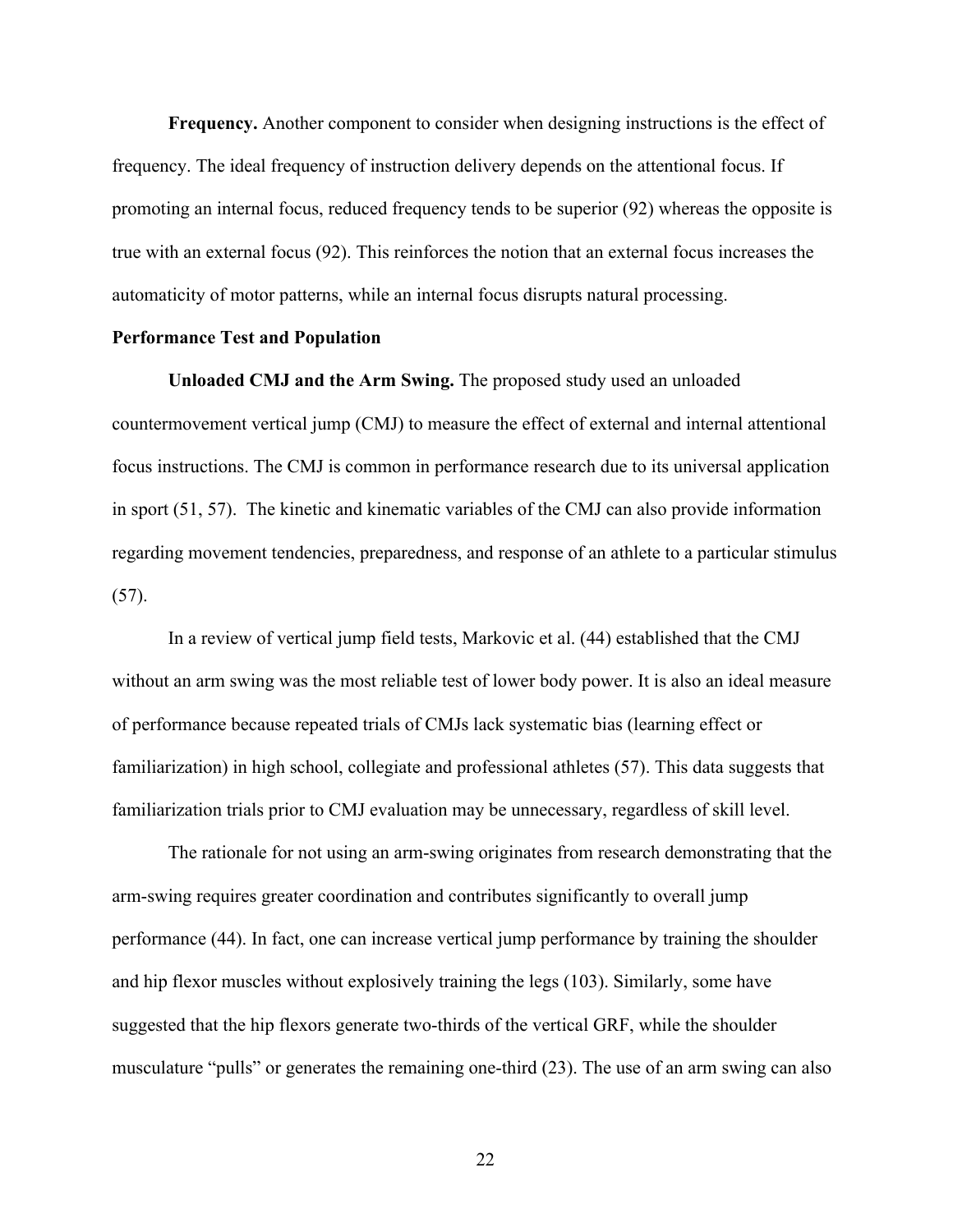increase the vertical displacement of the center of mass because arm swing opposes hip extension (23). Essentially, arm swing slows the angular velocity of the lower limbs promoting generation of greater force in the lower extremity (23). According to these theories, it would appear that tests without an arm swing may be purer measures of lower limb power.

The current study utilized an unloaded CMJ because research shows that peak power, velocity and displacement are maximized when subjects use 0% 1RM loads (21, 80). Additionally, the unloaded CMJ is used in many different sport and resistance training programs. Finally, we know that unloaded CMJ performance is somewhat affected by focus of attention instructions (81).

**Baseball & Lower Body Power.** Baseball is not traditionally associated with jumping proficiency. However, baseball motions (hitting, throwing, running or jumping) all require lower body power and explosiveness (33). This lower body power is generated from ground reaction forces which sequentially activate musculature through the torso to the upper body (60).

In addition to the requirement of lower-body power, baseball movements are ballistic, requiring high velocities and the efficient transfer of potential and kinetic energy from the ground up (22, 26). Also, hitting, pitching and jumping are singular explosive motions. This trend is mirrored by a study characterizing baseball players as reliant on "maximal rested explosive muscular actions" instead of repeated efforts (37).

While jumping itself is only a small part of the baseball skill set, the CMJ and other plyometric exercises have application within the baseball population. Results of a survey distributed to all 30 MLB strength and conditioning coaches support this assumption. Twentyone of the respondents reported that they utilize plyometric exercises in their programs to develop lower body power (25).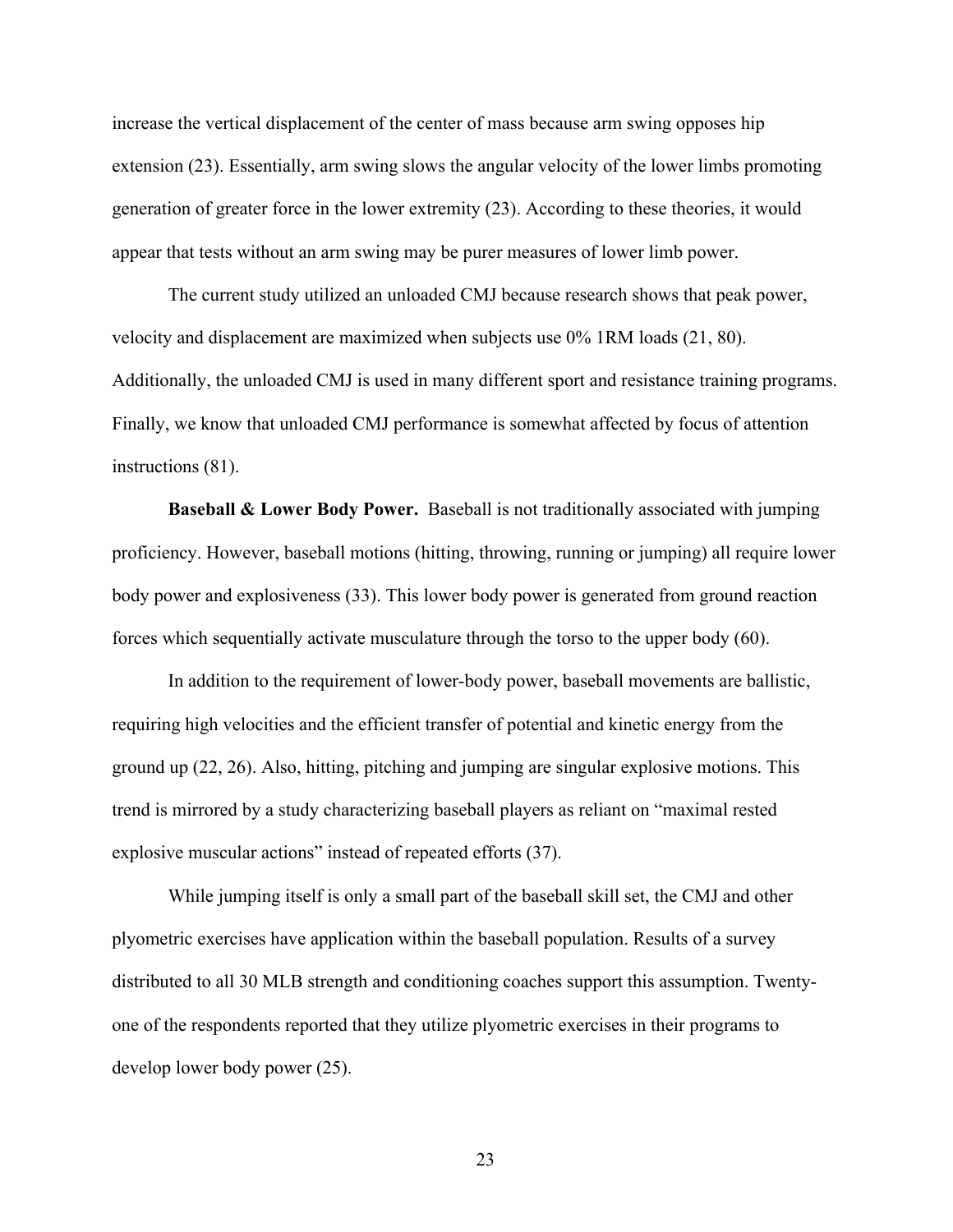#### **Conclusion & Contribution**

There is overwhelming evidence to support the use of an external focus of attention in most contexts. However, a large number of practitioners still believe in the power of the internal focus. In fact, 84.6% of Olympic level track and field athletes surveyed by Porter et al. (66) report that their coaches use instruction pertaining to body movements. Of these athletes, 69.2% also admitted to utilizing an internal attentional focus when instructing themselves (66). If these tendencies occur with elite populations, they are most likely happening at all levels. Therefore, it is essential that we educate coaches and practitioners on the advantages of properly applied attentional focus instructions.

This study contributes to a growing field of applied strength and conditioning research. To date, most attentional focus studies have used recreationally trained or novice populations. This was the first study to use a trained collegiate population in an attentional focus study of CMJ performance. Obviously, these results need to be replicated several times before we can draw conclusions about the proper way to instruct this level of athlete. However, our analysis presents compelling evidence in support of using external focus instructions when athletes are performing well practiced ballistic or plyometric movements.

Coaching is an art form rooted in science. Understanding the power of words, significance of context and importance of focus, coaches must choose their words carefully. By picking the appropriate focus of attention and applying it to the correct context, coaches can have a significant impact on performance.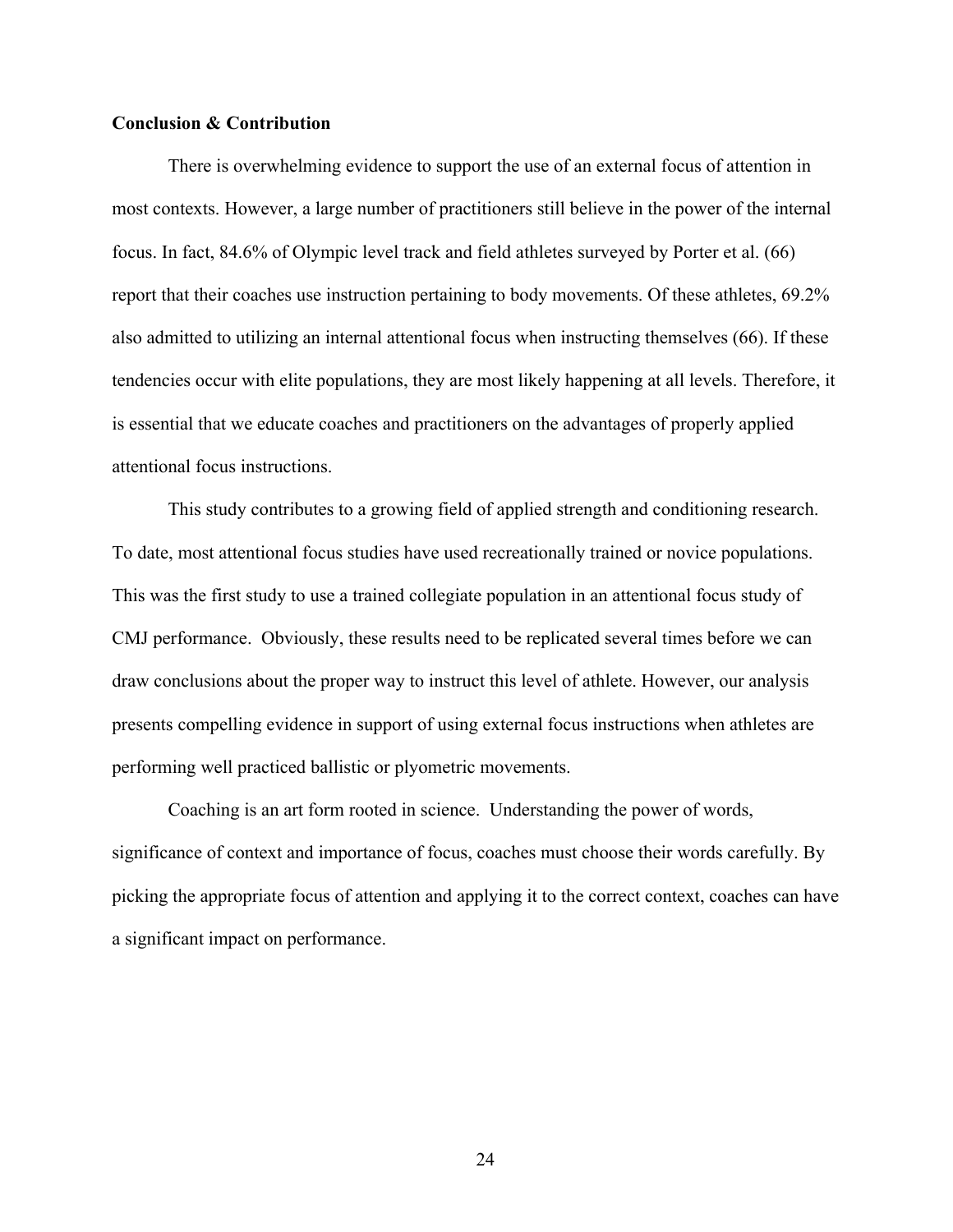#### **Chapter 3: Manuscript**

### **Introduction**

Coaches utilize verbal instruction to focus an athlete's attention on pertinent aspects of a skill. Depending on the context, this focus of attention can be either internal or external (13). An internal instruction directs focus to body movements, joint angles or the action itself, whereas an external instruction pertains to the desired outcome, an implement (golf club, ball, etc.) or the environment (13, 87). Choosing words carefully is critical as proper instructions can "load the working memory," priming the mind for processing and attention appropriate for that skill (29).

Numerous studies show that adopting an external focus of attention can improve performance in a multitude of domains (balance, accuracy, power, speed, endurance). In particular, a study by Talpey et al. (81), analyzed the impact of different instructions on countermovement jump performance (CMJ). While their instructions were not explicitly external or internal, they reported a significant improvement in jump height when individuals adopted the "jump height" or external-like focus.

For comparison purposes, we replicated the Talpey et al. (81) protocol (with some modifications). As such, both studies utilized an unloaded, no arm-swing CMJ. Many studies use the CMJ because of its universal application to sport, as well as its reliability and factorial validity (44, 51, 57). It also provides information about an athlete's movement tendencies, preparedness, response to a particular stimulus and lower body power (44, 57).

Our study adapted and expanded the Talpey et al. (81) methods to include more explicitly designed focus of attention instructions and a manipulation check survey. Another difference was the use of an elite population in our study: NCAA Division I baseball players. Recognizing that instructions can significantly affect CMJ performance in an untrained population (81), we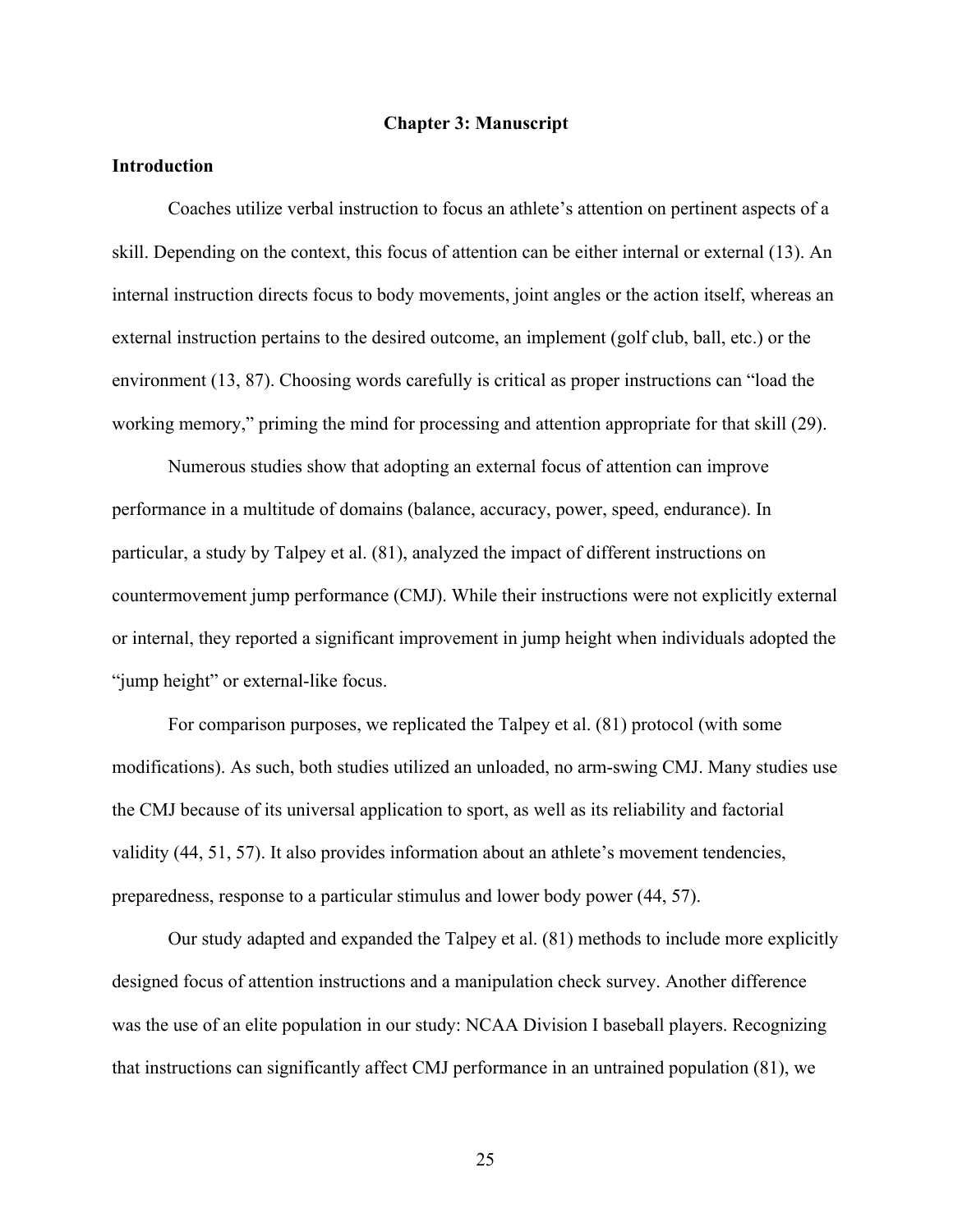adopted this variation in hopes of understanding the effect of attentional focus instructions on trained athletes executing a well-practiced skill.

Baseball players were an ideal population for this study because, similar to the CMJ, their sport requires ballistic, high velocity movement and efficient transfer of kinetic energy from the ground to the rest of the body (22, 26). Also reminiscent of the CMJ, baseball players rely on "maximal rested explosive muscular actions" (37). As such, the CMJ test may be a useful and accurate measurement tool for this population.

The purpose of this study was to measure acute differences in CMJ performance (jump height, power, velocity, force, eccentric rate of force development, and impulse) given opposing focus of attention instructions (internal vs. external) in NCAA Division I baseball players. The findings of this study may help coaches and practitioners determine how to design instructions to best elicit desired performance results.

#### **Methods**

**Experimental Approach to the Problem.** To measure the effect of different instructions on CMJ performance, we used a within-subjects repeated measures design. Prior to the experimental session, all subjects underwent familiarization trials as part of their strength and conditioning program. In these trials, each subject completed two sets of the protocol (minus the instruction) in the weight room. During the single laboratory testing session, subjects heard two sets of instructions in a counterbalanced order. One instruction condition had an internal focus, while the other instruction had an external. Using random assignment, half of the subjects completed the internal condition first, and half completed the external condition first.

**Subjects.** Forty-three NCAA Division I baseball players (mean  $\pm$  SD, age = 20  $\pm$  1.5 years; height = 186.4  $\pm$  6.6 cm; body mass = 88.9  $\pm$  8.8 kg) were recruited. At the time of the study, all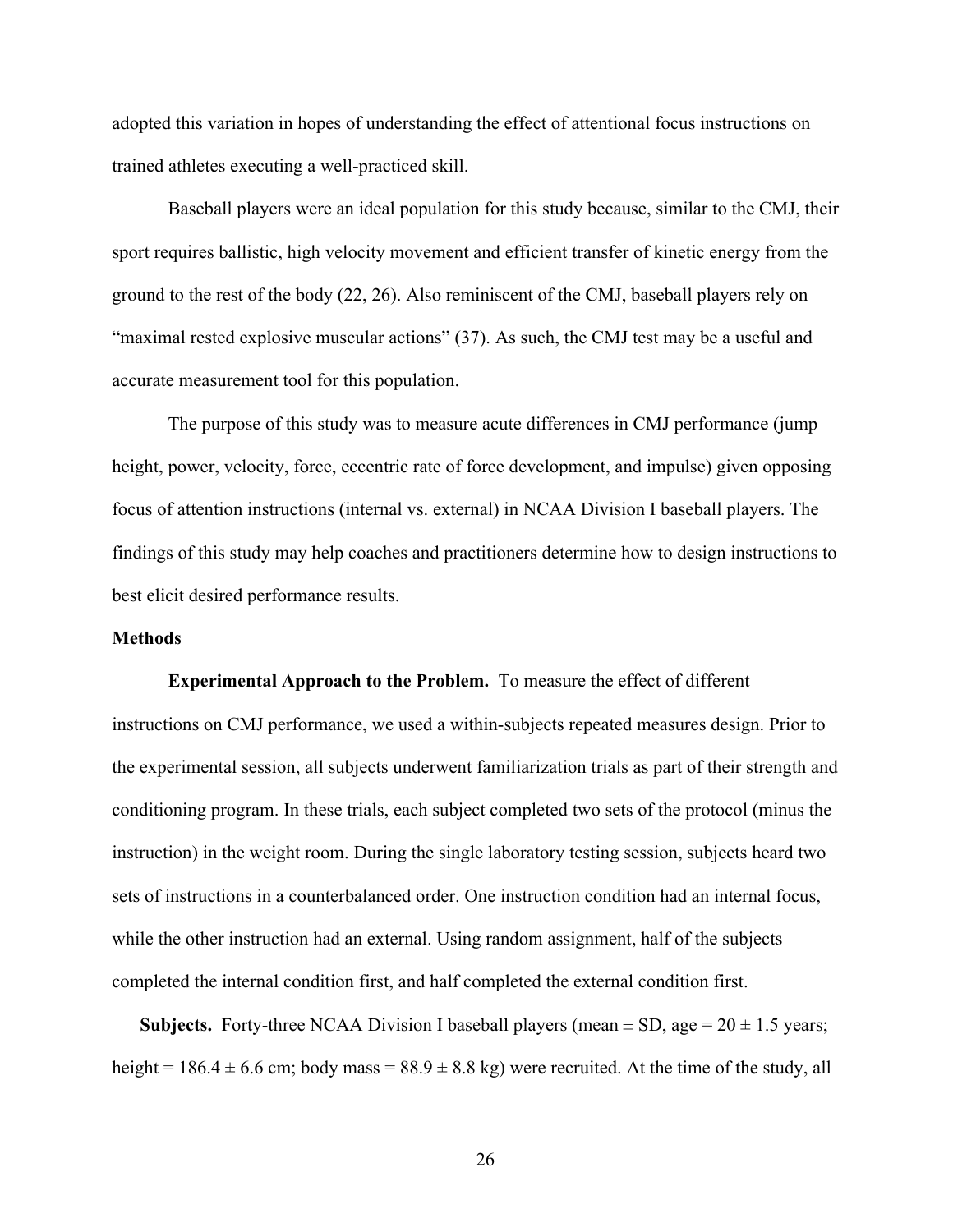subjects were participating in a 3-4x/week resistance training and conditioning program. All had at least 6 months' experience with resistance training, 5 years' experience playing competitive baseball and were considered "experts" at the CMJ. Athletes were recruited through voluntary participation and signed an informed consent form. The study was approved by the University of Kansas Human Research Protection Program.

**Procedures.** Upon arrival at the laboratory, participants were taken through a standardized warm-up. First, participants jogged for four minutes at a self-selected pace. Then, they completed a three-minute general stretching routine targeting the hamstrings, quadriceps, gastrocnemius, and gluteal muscles. Next, they performed four 20-meter submaximal running build-ups at 60, 70, 80 and 95% maximal effort. Following each run they were instructed to walk slowly back to the starting line. After the running warm-up, participants were given two minutes of rest and then asked to perform two sets of four warm-up CMJs (in the experimental set-up, *see Measurement of Squat Jump Variables*), at 50% and 95% effort, respectively. Participants then rested for another two minutes. Following the warm-up, an experimenter (coach) gave each subject a set of baseline instructions, "In each trial, the goal is to jump as high as possible." Then, the coach gave the first set of attentional focus instructions. The instructions were as follows: **Internal Focus**: "In this condition, just concentrate on extending your knees and hips as explosively as possible." **External Focus**: "In this condition, just concentrate on pushing away from the ground as explosively as possible." The instructions were designed to be similar in terms of length, sentence structure and those used by Talpey et al. (81).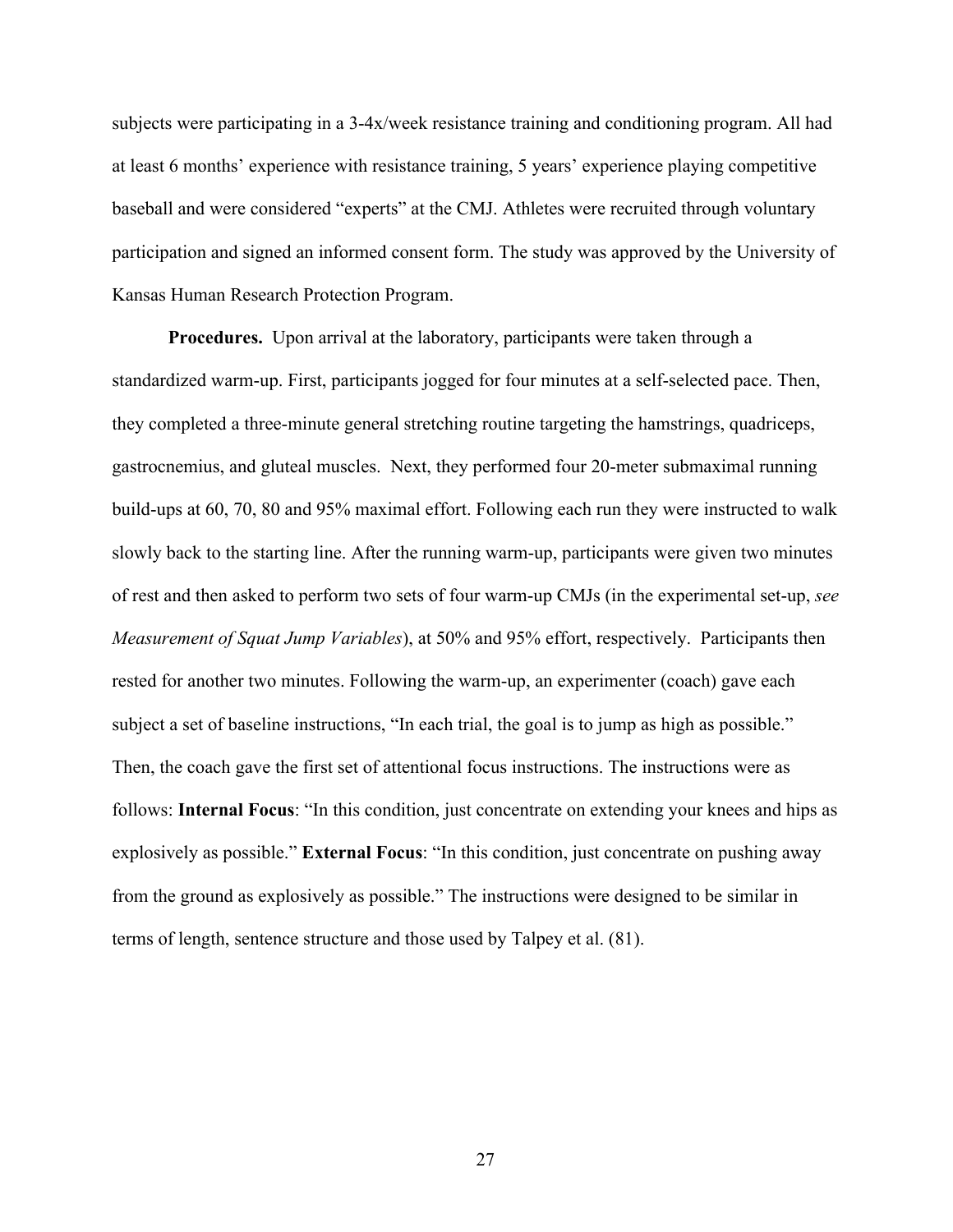

**Figure 1**: Sample experimental set-up.

No other instructions were given regarding the technique of the CMJs. The same coach delivered all instructions and made every effort to keep tone, inflection and eye contact consistent for each participant. The use of a coach to deliver instructions was critical for two reasons. First, coaching implies a direct connection between athlete and instructor. If instructions are administered via audio recording, the human-to-human interaction is lost. Additionally, when the athlete has to hold eye contact with the coach, the likelihood that they are giving undivided attention to the instruction is greater. Second, we wanted this study to be directly applicable to coaching, so it was vital to make this aspect as realistic as possible.

Immediately after hearing the instructions, subjects performed four maximal CMJs. Between any two CMJs in the same set, they were instructed to rest and reset on the force plate so they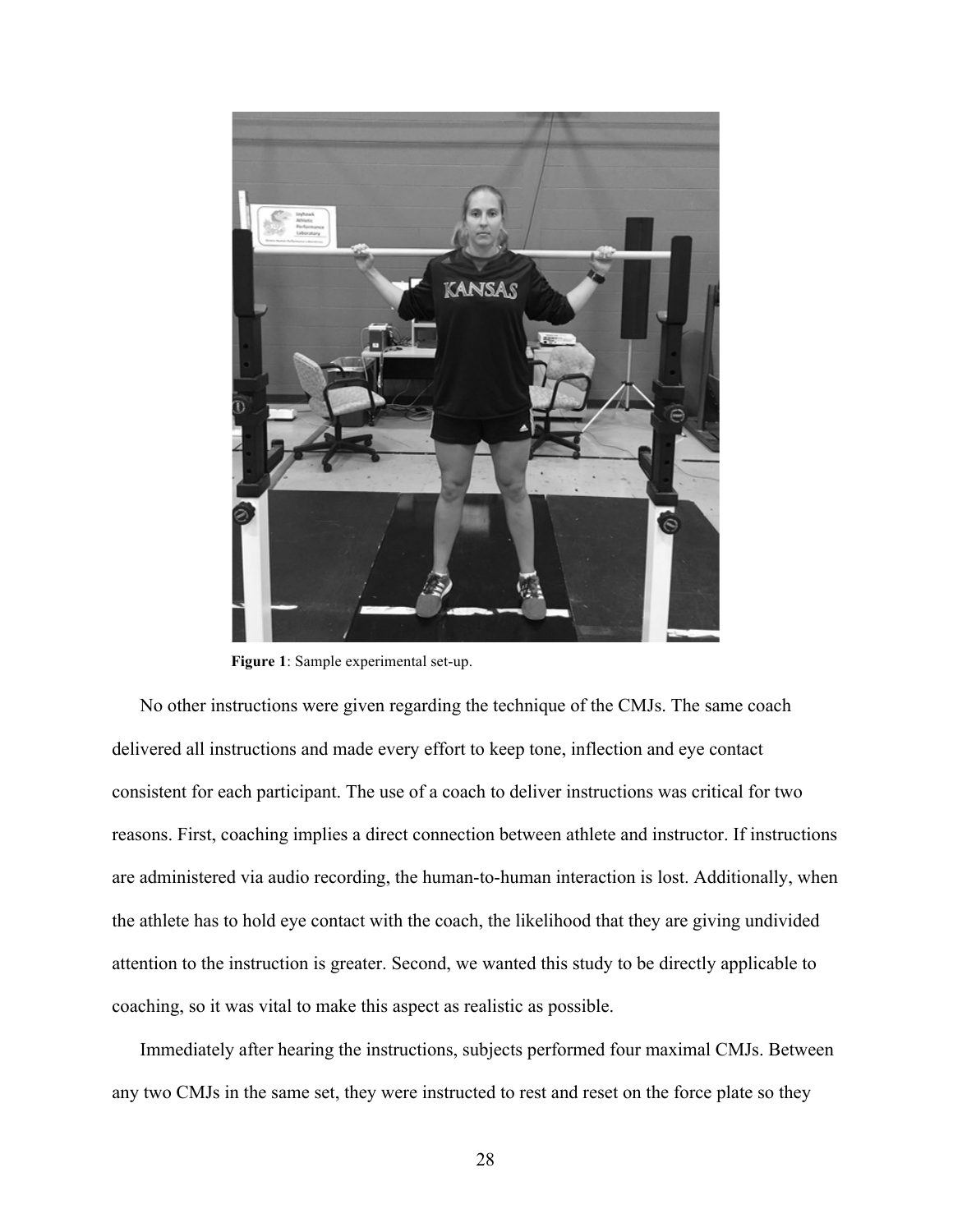were directly below the linear position transducer (roughly 3-5 seconds). After the first set of four CMJs, participants were given a three-minute rest. During this break they were asked to complete a manipulation check survey. They then heard the same instruction set, and performed the second set of four jumps in that condition. A five-minute rest was enforced between sets, during which they completed another manipulation check. At the conclusion of the five-minute rest, the protocol was repeated for the alternate instruction condition.

**Manipulation Check.** During each rest, participants were asked to fill out a short one question survey. The survey asked "What were you focusing on during the previous 4 trials? If you did not focus on anything in particular, leave the question blank." They were instructed to be honest, even if they did not focus on the instructions provided.

**Measurement of Jump Squat Variables.** Participants performed the CMJs on a force platform (Rough Deck HP, Rice Lake Weighing Systems, Rice Lake, WI), while holding a light stretching stick (132 cm length, 3.8 cm diameter, weighing  $\sim$  1kg) across their shoulders as if performing a back squat. The force plate sampled at 1000 Hz. A position transducer (Transducer Techniques, Temecula, CA) hanging from the ceiling directly above the force platform was affixed to the middle of the stretching stick (Figure 1). The downward countermovement (dip) was not controlled or standardized.

From the force platform + linear position transducer system we measured jump height (JH), peak power (PP), mean concentric power (MCP), peak velocity (PV), mean concentric velocity (MCV), peak force (PF) and mean concentric force (MCF). In addition, we analyzed mean eccentric rate of force development (ECC-RFD), relative mean concentric force (rCON) and relative net concentric impulse (rCON Impulse). JH was calculated as the height of the stretching stick at its highest point (peak of the jump) minus its initial height. PP, PV and PF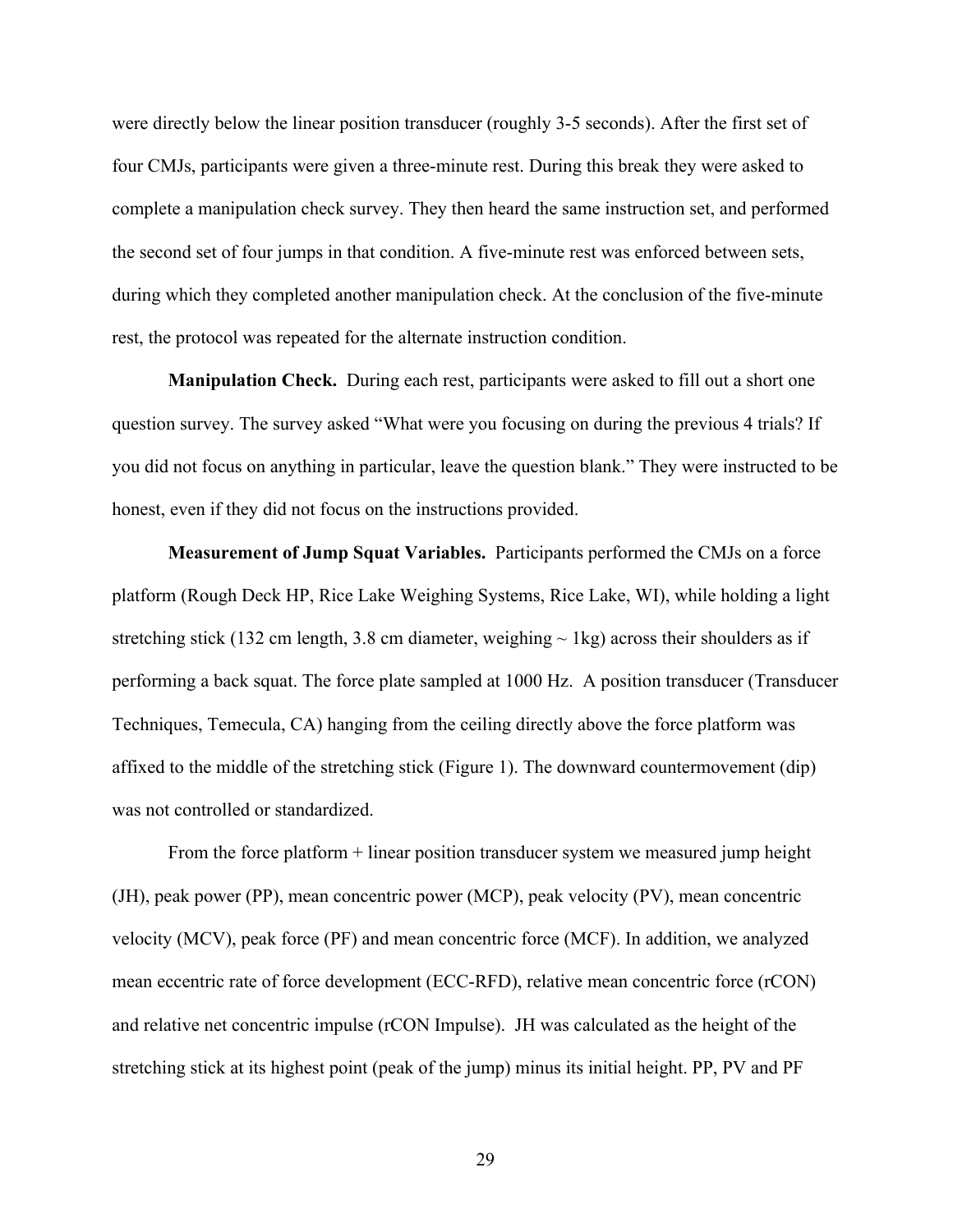were taken from the entire force curve prior to takeoff (both eccentric and concentric phases). MCF, MCP and MCV were measured from just the concentric phase of the jump. ECC-RFD was calculated as the average of the peak eccentric force and the instantaneous eccentric force when GRF returned to body weight. Relative mean concentric force (rCON) was measured as the average vertical force during the concentric phase of the jump relative to body mass  $(N/kg)$ , and relative net concentric impulse (rCON Impulse) as the integral of the vertical GRF during the concentric phase, relative to body mass (Ns/kg).

For force, power and velocity, we measured both peak and average values. We included both because of discrepancies in the literature as to which is a better predictor of jump height and vertical jump performance. Most of the debate surrounds the measurement of power. For example, Baker et al. (6) used mean power for determination of optimal loading in a jump squat. However, other authors have found that peak power is a greater predictor of vertical jump performance (2, 31). Nevertheless, both versions of the aforementioned variables are reliable (32).

**Statistical Analysis.** Prior to statistical analysis, we removed one subject's data due to software measurement error. To begin, we averaged each subjects' eight internal condition trials, and separately, their eight external condition trials. This eliminated outliers and/or variation in technique. Using the mean internal and external values for each subject, we then averaged all 42 internal condition values and compared them to the averaged external values using paired samples t-tests. The Statistical Package for the Social Sciences (version 23; SPSS, Inc. Chicago, IL, USA) was used to perform statistical testing, with a significance of  $p < 0.05$ . We also calculated the Cohen's *d* effect size for each difference of means. These effect sizes are described as:  $0.2$  = small,  $0.5$  = moderate and  $0.8$  = large.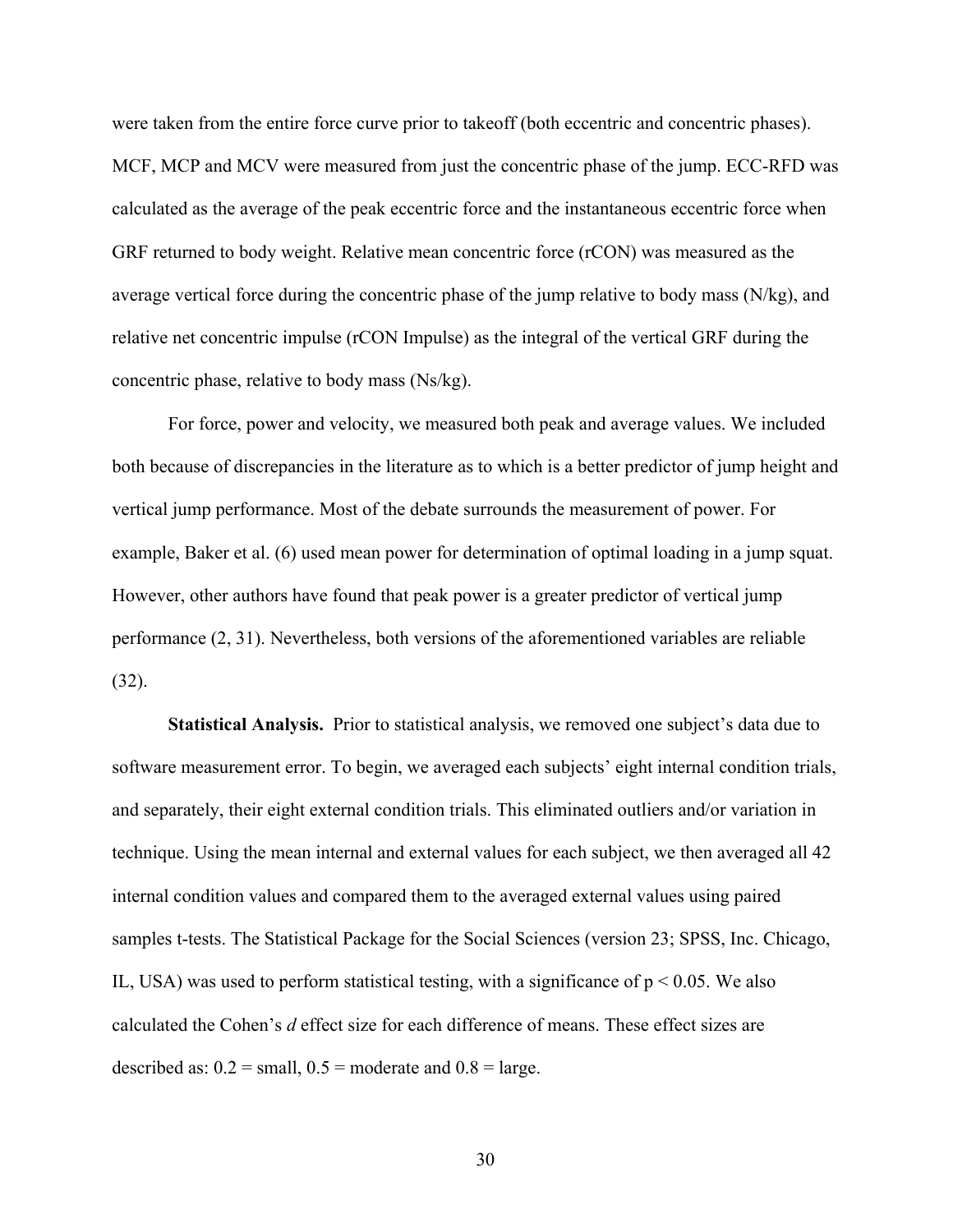#### **Results**

**Force-time and Position Variables.** Data were analyzed using paired samples t-tests. According to the results of these tests (see Table 1), when subjects were instructed using an external focus they demonstrated significantly ( $p < 0.05$ ) greater jump height, peak velocity, mean concentric power, mean concentric velocity, mean eccentric rate of force development, and relative net concentric impulse as compared to jumps performed with the internal focus. There was a moderate to large positive effect size (Cohen's *d*) for each of the significant variables. Peak force, peak power, mean concentric force, and relative mean concentric force were not significantly different but demonstrated positive effect sizes.

| <b>Jump Variable</b>                                     | <b>External Condition</b> | <b>Internal Condition</b> | Cohen's $d$ | $\mathbf{p}$ |
|----------------------------------------------------------|---------------------------|---------------------------|-------------|--------------|
| Jump height (cm)                                         | $48.0 \pm 5.6$            | $46.4 \pm 5.4$            | 0.6         | 0.001        |
| Peak velocity (m·s)                                      | $3.59 \pm 0.30$           | $3.51 \pm 0.31$           | 0.7         | < 0.001      |
| Peak force (N)                                           | $2,383.9 \pm 318.7$       | $2,378.4 \pm 308.7$       | 0.1         | 0.742        |
| Peak power (W)                                           | $7,778.3 \pm 1,018.2$     | $7,725.8 \pm 1,049.9$     | 0.2         | 0.288        |
| Mean concentric velocity<br>$(m \cdot s)$                | $2.31 \pm 0.22$           | $2.25 \pm 0.23$           | 0.8         | < 0.001      |
| Mean concentric force<br>(N)                             | $1,962.1 \pm 245.0$       | $1,956.5 \pm 247.4$       | 0.1         | 0.539        |
| Mean concentric power<br>(W)                             | $4,442.4 \pm 716.4$       | $4,350.9 \pm 729.8$       | 0.4         | 0.010        |
| Mean eccentric rate of<br>force development $(N's^{-1})$ | $1,512.5 \pm 249.1$       | $1,461.2 \pm 252.7$       | 0.6         | < 0.001      |
| Relative mean concentric<br>force $(N \cdot kg^{-1})$    | $19.74 \pm 1.66$          | $19.68 \pm 1.73$          | 0.1         | 0.548        |
| Relative net concentric<br>impulse $(Ns \cdot kg^{-1})$  | $3.38 \pm 0.30$           | $3.32 \pm 0.29$           | 0.6         | < 0.001      |

**Table 1:** Descriptive results (mean  $\pm$  SD) and statistical comparisons for the two instruction conditions.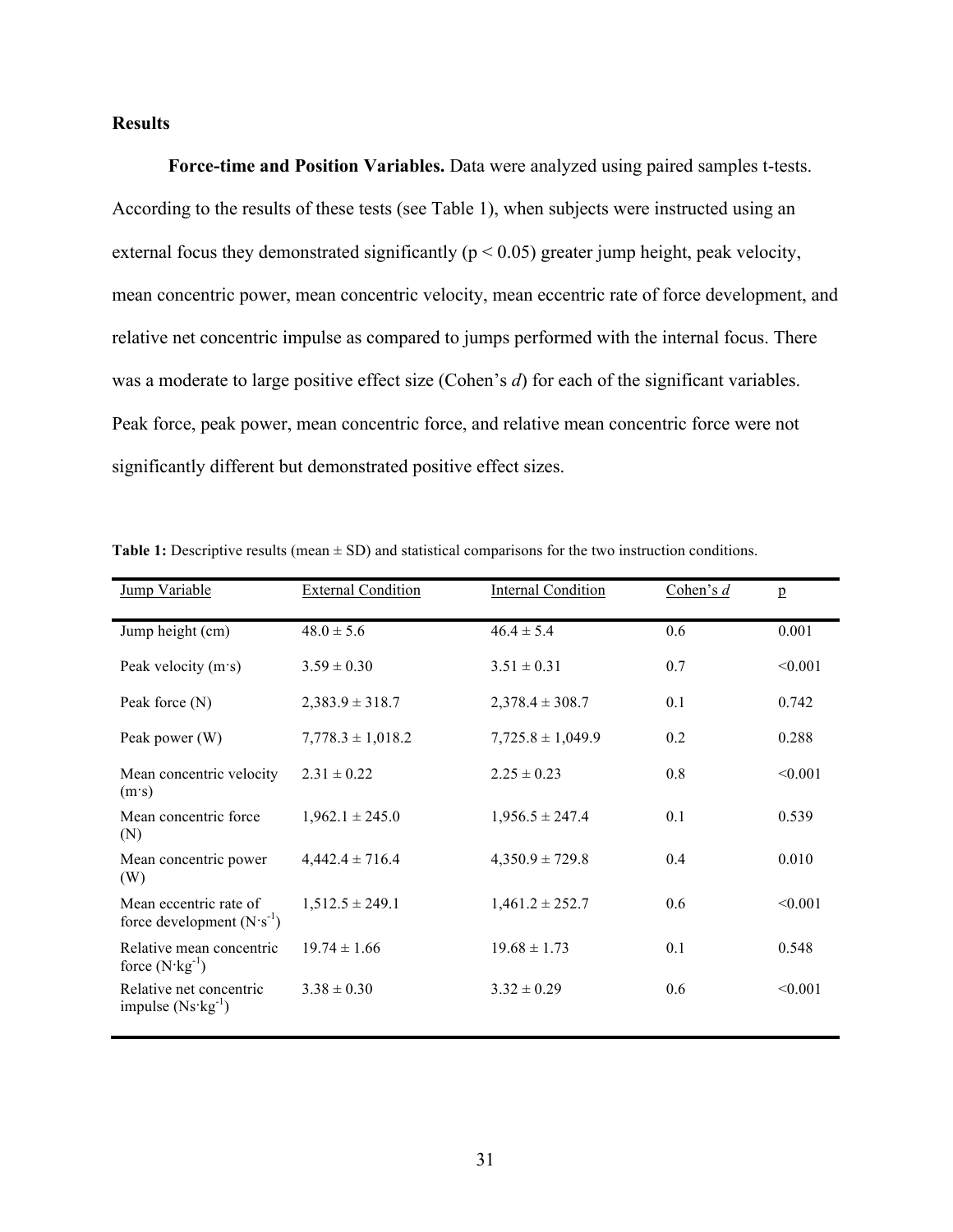**Manipulation Check.** Manipulation check surveys were collected after each set of jumps, a total of four per subject. These surveys were coded using a method described by Porter et al. (66). The primary investigator sorted each survey into one of four categories: *internal only*, *external only*, *mixed* or *other*. To be coded as *internal* or *external only*, the response had to resemble or consist of phrasing mentioned in the instruction set with no mention of the opposing type. The following are examples of *internal* and *external only* responses, respectively: internal - "…extending my knees and hips as explosively as possible;" external - "…pushing off the ground as hard as possible." To be coded as *mixed* the response had to contain both internal and external instructions, e.g. "…I focused on pushing away from the ground explosively while getting my hips more extended in the jump." Finally, responses were coded as *other* if they consisted of information not classifiable as internal/external or reported no particular focus, e.g., "…this time I focused on absolutely nothing. I was just trying to clear my head and not overthink anything." When comparing responses in the two conditions, more subjects reported the correct (desired) focus in the internal focus condition, than in the external focus condition (see Table 2). As a result, more subjects reported a *mixed* or *other* focus in the external instruction condition.

In addition, we also calculated the number of times subjects switched their focus within a particular condition. For example, if they reported an *internal only* focus after the first set of four jumps, but a *mixed* focus after the second set, they were considered to have switched their focus. Roughly the same number of subjects switched their focus in the internal and external conditions. Three subjects switched focus in both the internal and external conditions and 17 subjects were perfect in terms of reporting the correct focus of attention for the specific condition.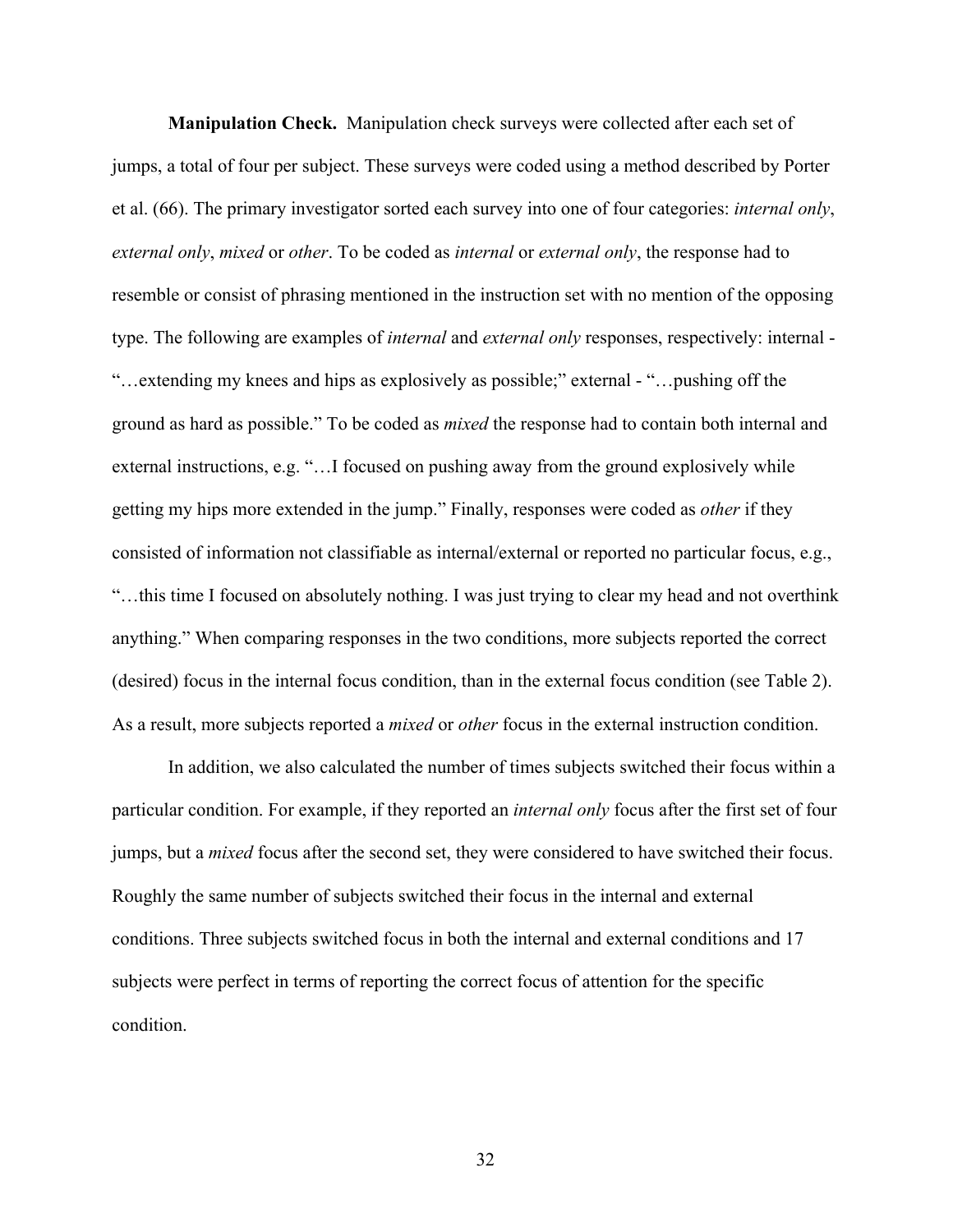| <b>Focus Code</b> | <b>External Condition</b> | <b>Internal Condition</b> |
|-------------------|---------------------------|---------------------------|
| Internal Only     | 3.5%                      | 73.8%                     |
| External Only     | 66.6%                     | $7.2\%$                   |
| Mixed             | 22.6%                     | $10.7\%$                  |
| Other             | $7.3\%$                   | 8.3%                      |
| Switched<br>Focus | 25 <sup>%</sup>           | 30%                       |

**Table 2:** Descriptive results of the manipulation check.

*Internal only* = focus pertaining only to the internal focus instructions, *external only* = focus pertaining only to the external focus condition, *mixed* = focus pertaining to both internal and external instructions, *other* = focus not pertaining to either internal or external instructions. Switched column indicates how frequently participants switched their focus within the same condition.

#### **Discussion**

The hypothesis that externally focusing attention increases CMJ height and related variables is supported by the results of this experiment. Several studies have proposed mechanisms to explain these observed increases in jump height. Such mechanisms include but are not limited to: increased maximal force production, greater intra and inter-muscular coordination, reduced co-contraction, enhanced neural adaptation and muscular recruitment (101). Given the limited scope and methods of our study, this discussion will focus on the possible contributions of force, power and velocity variables to increased jump height.

The primary finding was that jump trials instructed with an external focus demonstrated significantly ( $p < 0.05$ ) greater JH, PV, MCP, MCV, ECC-RFD and rCON impulse as compared to jumps performed with the internal focus. The variables of PF, PP, MCF and rCON force were not significantly different, but demonstrated positive effect sizes.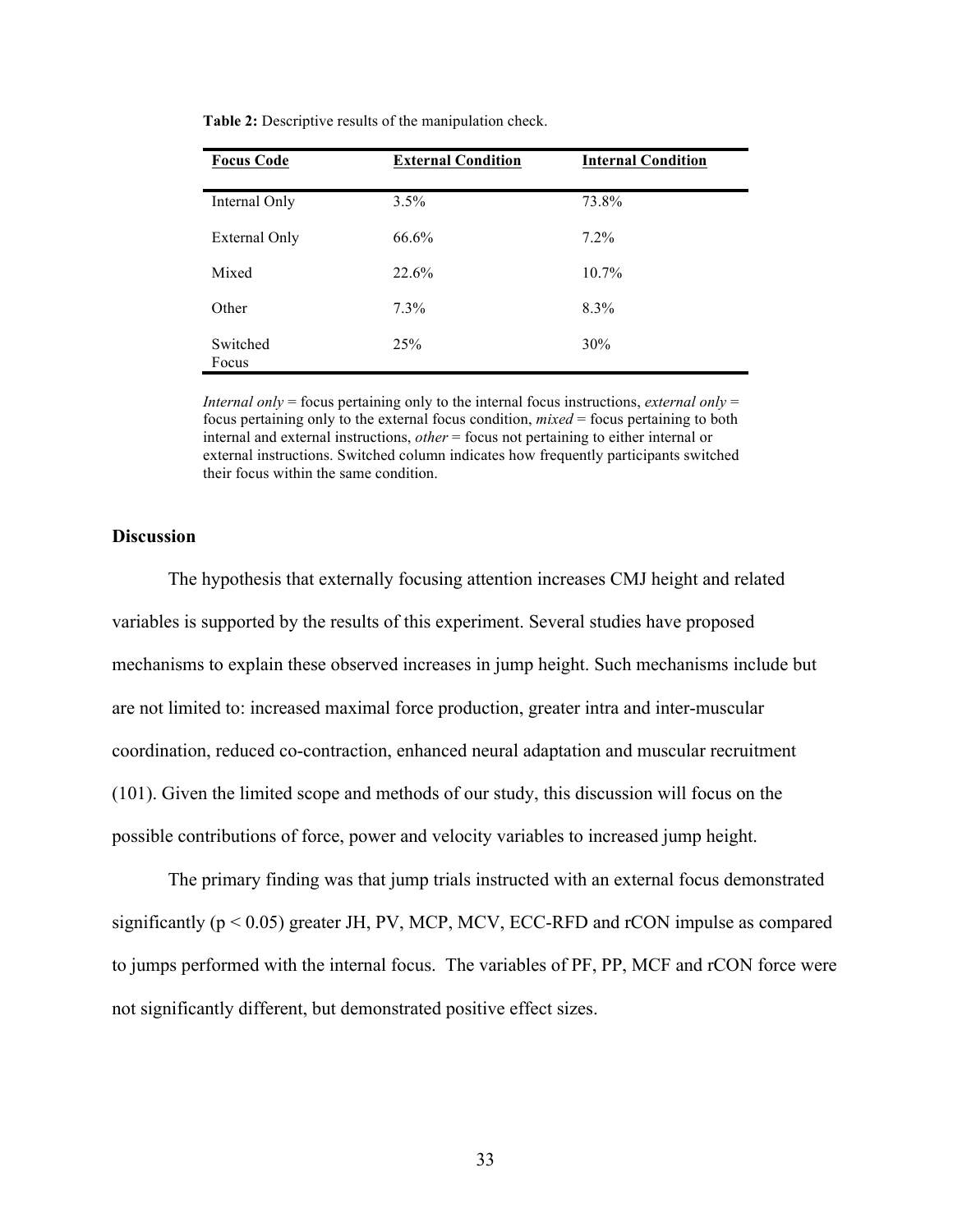Of particular interest is the significant increase in ECC-RFD. Most studies analyze concentric or peak RFD as predictors of vertical jump performance (47). However, Laffaye & Wagner (36) argue that ECC-RFD is a better predictor of vertical jump performance because it can illustrate the elasticity of the muscle-tendon structures during the stretch shortening cycle. They also propose that an increase in ECC-RFD can indicate faster muscle recruitment and greater force production during the eccentric phase (36). Even though these inferences are based on studies with an arm swing, it is worth mentioning that our study still found a significant increase.



Figure 2: Example of position graph comparing internal vs. external focus conditions for a representative subject.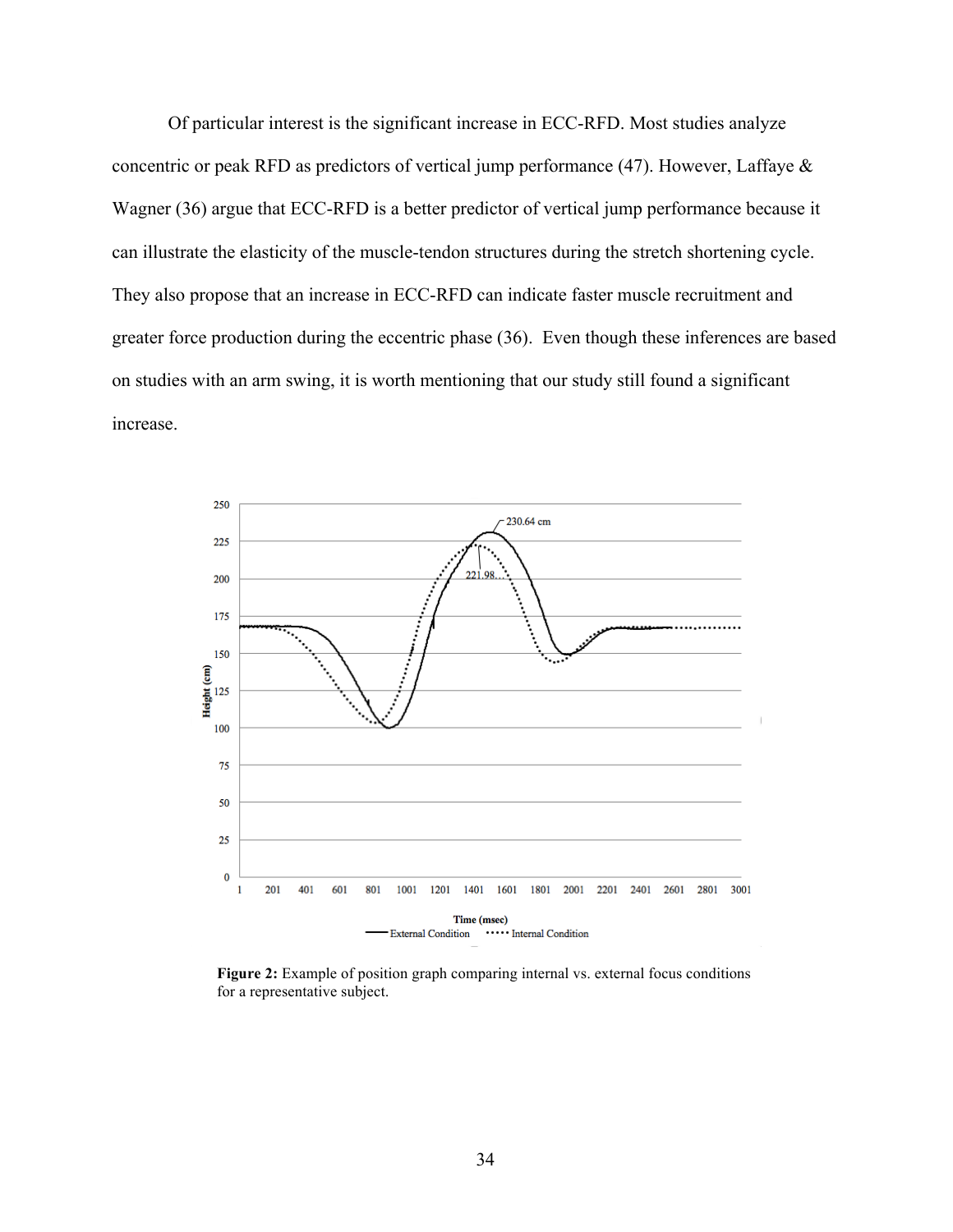

Figure 3: Example of force graph comparing internal vs. external focus conditions for a representative subject.

In the same study, Laffaye & Wagner (36) classified certain athletes based on values of ECC-RFD, rCON and rCON Impulse. They described baseball players as having an "explosive profile," characterized by high values of ECC-RFD and rCON. Our population of baseball players matched this profile with regard to high values of ECC-RFD, but not rCON.

It is also interesting to note the significant increase in relative net concentric impulse (rCON Impulse). Greater concentric impulse suggests an increase in the length of the concentric phase, the force, or both (19). However, relative net concentric impulse is a strong predictor of jump height regardless of countermovement depth (46). The same cannot be said for peak power and peak force, which depend heavily on the depth of the squat (46). One particular study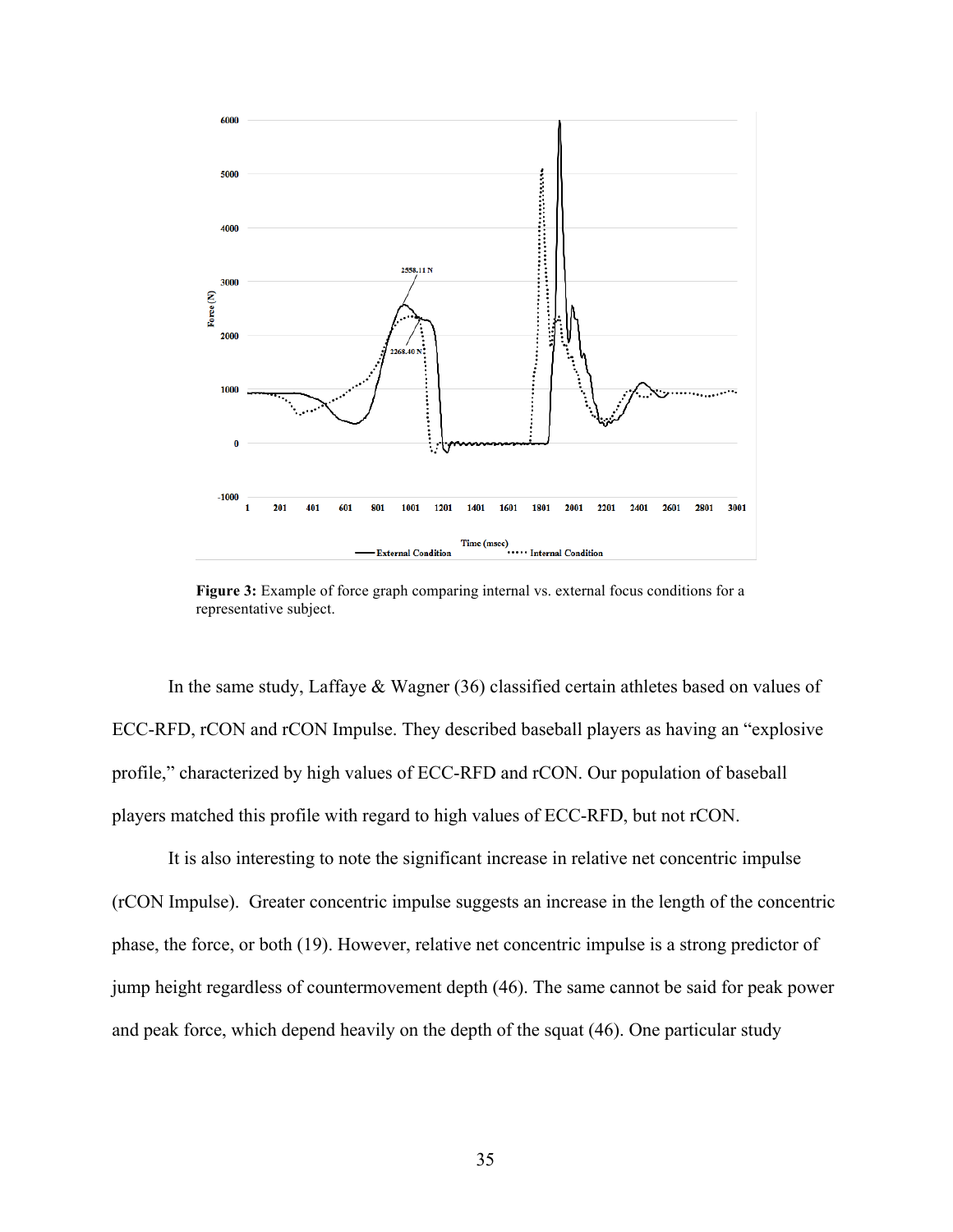observed that individuals with larger vertical impulses displayed simultaneous increases in vertical velocity at take-off and greater jump heights (24).

Take-off velocity is also chiefly important in vertical jump performance as the final height of the body's center of gravity is dependent on both vertical velocity and position at takeoff (24). In addition, all three major equations for determining jump height (work-energy, flight time, and impulse-momentum) require take-off velocity to determine jump height (39). In our study, peak velocity (PV) is largely synonymous with take-off velocity. Therefore, the concurrent increases we noted in PV and rCON Impulse are consistent with the literature. Our results also indicate a relationship between PV and mean concentric velocity (MCV). An increase in PV, which occurs in the concentric phase, seems to parallel the increase in mean velocity of that phase.

With considerable differences in both peak and mean concentric velocity, it seems surprising that peak power (PP) was not significant. This result was especially remarkable considering claims that PP is one of (if not the most) influential variable(s) in predicting jump height and vertical jump performance  $(2, 31)$ . Comparing our study to those that made these claims, differences in significance may be attributed to our method of measuring PP. Most studies restrict the calculation of peak power to the concentric phase, yet we measured PP over the entire contact phase. Depending on technique, PP occurred in the concentric phase for some, and the eccentric for others. Therefore, the PP measurement captured the data in a way consistent with other studies only when the individual happened to exhibit PP in the concentric phase. For comparison purposes, future studies should limit PP measurements to the concentric phase.

Similar to many attentional focus studies, our results showed an increase in performance within the external condition (65, 81, 93). The prevailing theory for these results, the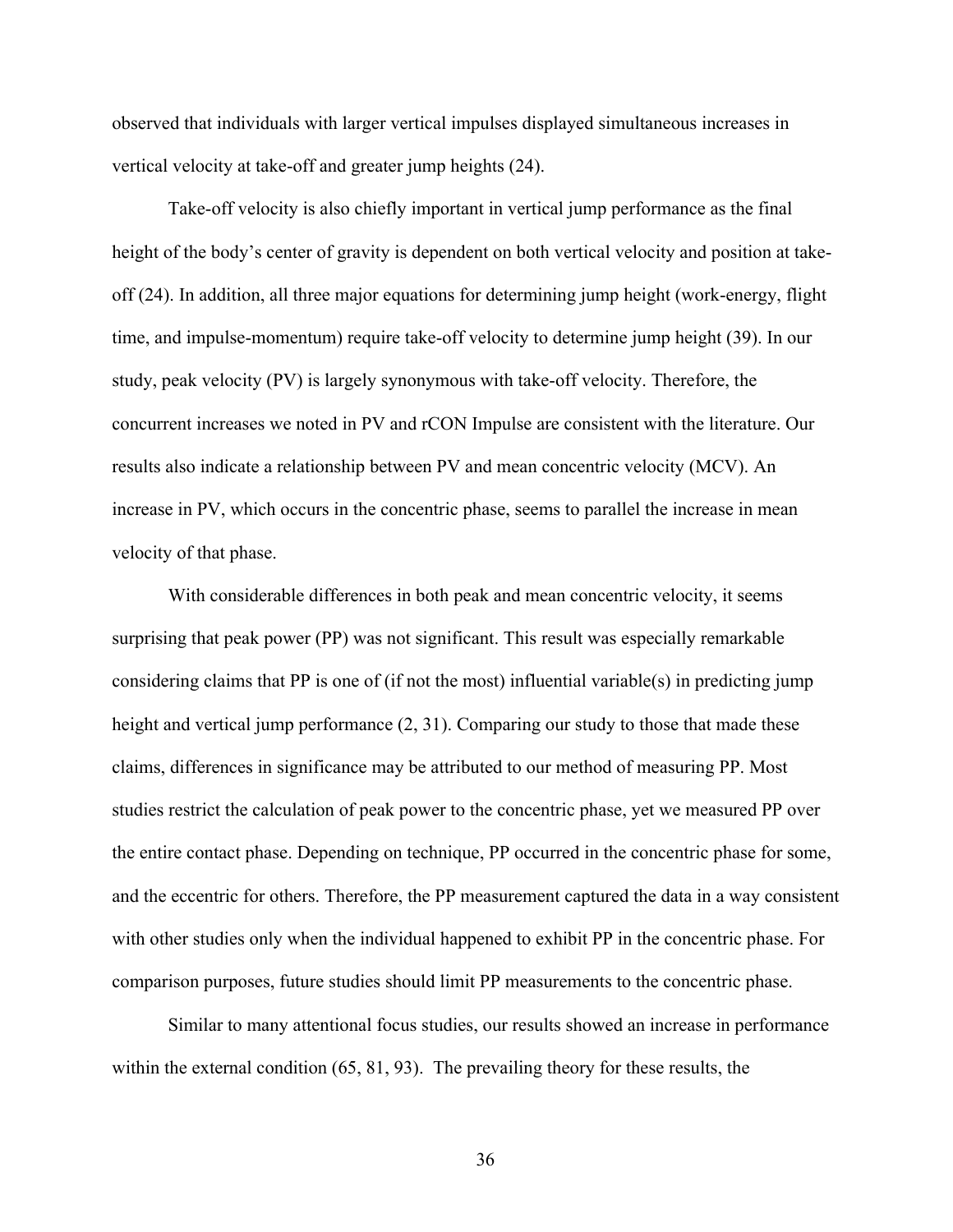Constrained Action Hypothesis, suggests that the brain defaults to subconscious selforganization when performing a well-practiced skill (like the CMJ). In other words, it subconsciously coordinates motor patterns in the most efficient way possible. When we redirect focus to specific body parts (e.g. extend the hips and knees) instead of the movement as a whole (e.g. push away from the ground), the individual tries to control or adjust the skill in their conscious mind. Therefore, the internal focus interferes with the normal motor process as the individual tries to incorporate the instruction into their current movement pattern (90).

The CAH may also explain our manipulation check results. As seen in *Table 2*, individuals in the internal focus condition demonstrated better recall of the instruction set. Their enhanced recall may be the result of having to process the internal instruction in their conscious mind. Alternatively, the internal instruction may have sounded different or more complex, causing them to think about it longer and store it in the working memory. Either way, this difference in recall may signify a cause for differential performance in the two conditions.

The CAH may also explain the connection between improved performance in the external condition and the skill level of the participants. In our population, all subjects were well practiced or 'experts' in the CMJ. Based on the CAH, elite performers should be more successful when not consciously thinking about bodily movements. Singer et al. (74) concur that trained performers tend to be more successful when adopting "non-awareness" strategies. Expertise also relates to the athlete's previous experience with coaching. At the Division I level, most athletes receive frequent coaching and diverse cues. This exposure to varied instructions may explain their ability pick up on nuances in the instruction and apply it to their performance. Had our study used novice athletes, it is possible that any kind of instruction would have been disruptive because these individuals are not accustomed to manipulating movement based on coaching.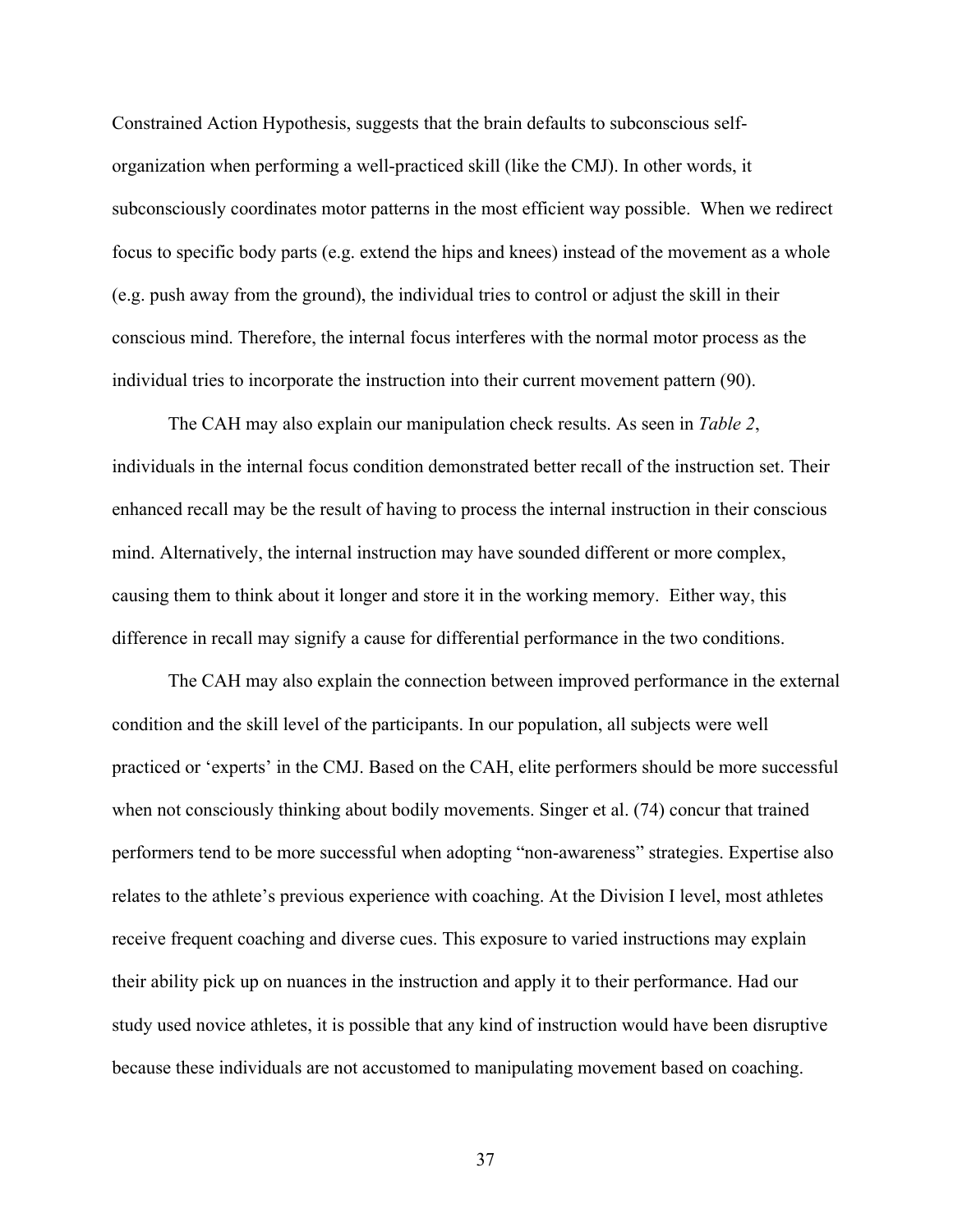Our study was limited in that we did not measure downward (dip) displacement during the countermovement. Countermovement depth may be a key variable given the relationship between depth and power or force, as well the ability for joint angles to explain differences in technique that leads to variance in CMJ performance (81). Another limitation of our study is that subjects experienced both conditions within a single experimental session. It is possible that subjects in the second condition had the advantage or disadvantage of still holding the opposing instructions in their conscious mind. Finally, this study did not include a neutral focus, so it is not possible to determine if performance decreased with the internal focus condition, or if it was just worse than the external condition.

Future studies should continue evaluating the effect of attentional focus instructions on movement efficiency. Several studies have used EMG to measure muscular activity in subjects with an external or internal focus. In one vertical jump study, the external focus condition not only produced greater jump heights, but also demonstrated simultaneously reduced muscle activity (98). These results are significant because they indicate that the external focus can improve performance while lowering the neural and muscular cost to the athlete.

Unfortunately, none of the existing studies have analyzed EMG with an elite population. Seeing as trained performers are already efficient in certain movement patterns, it would be interesting to see if attentional focus instructions can have the same affect on muscular efficiency.

#### **Practical Application**

The present study demonstrates that attentional focus instructions significantly influence several CMJ jump variables (including jump height). The finding that instructions can alter efficiency and performance of a skill indicate that they need to be designed and applied to suit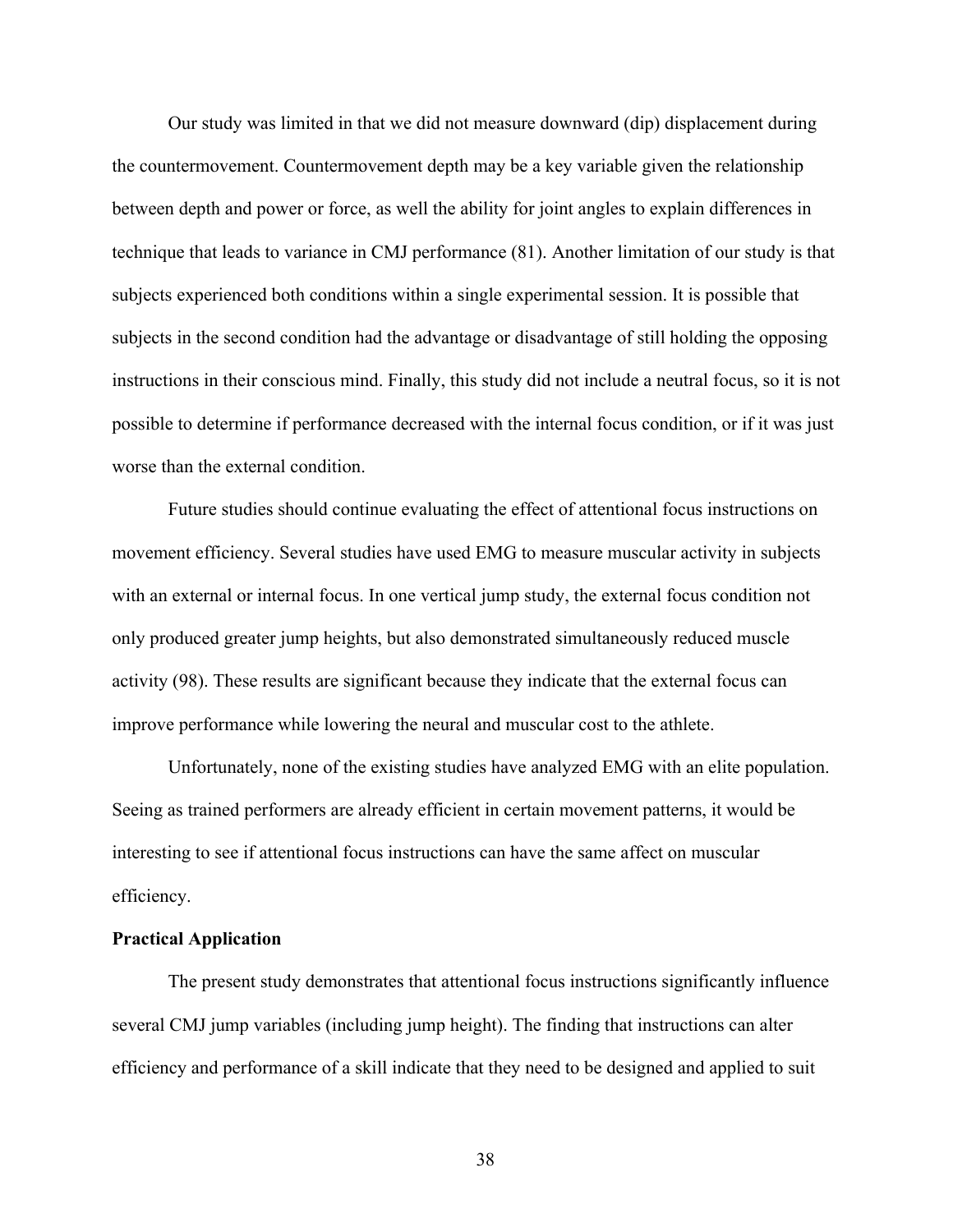the context. According to the literature and present study, if coaches want to optimize a specific performance metric (jump height, velocity, power, and rate of force development), they should use external focus of attention instructions.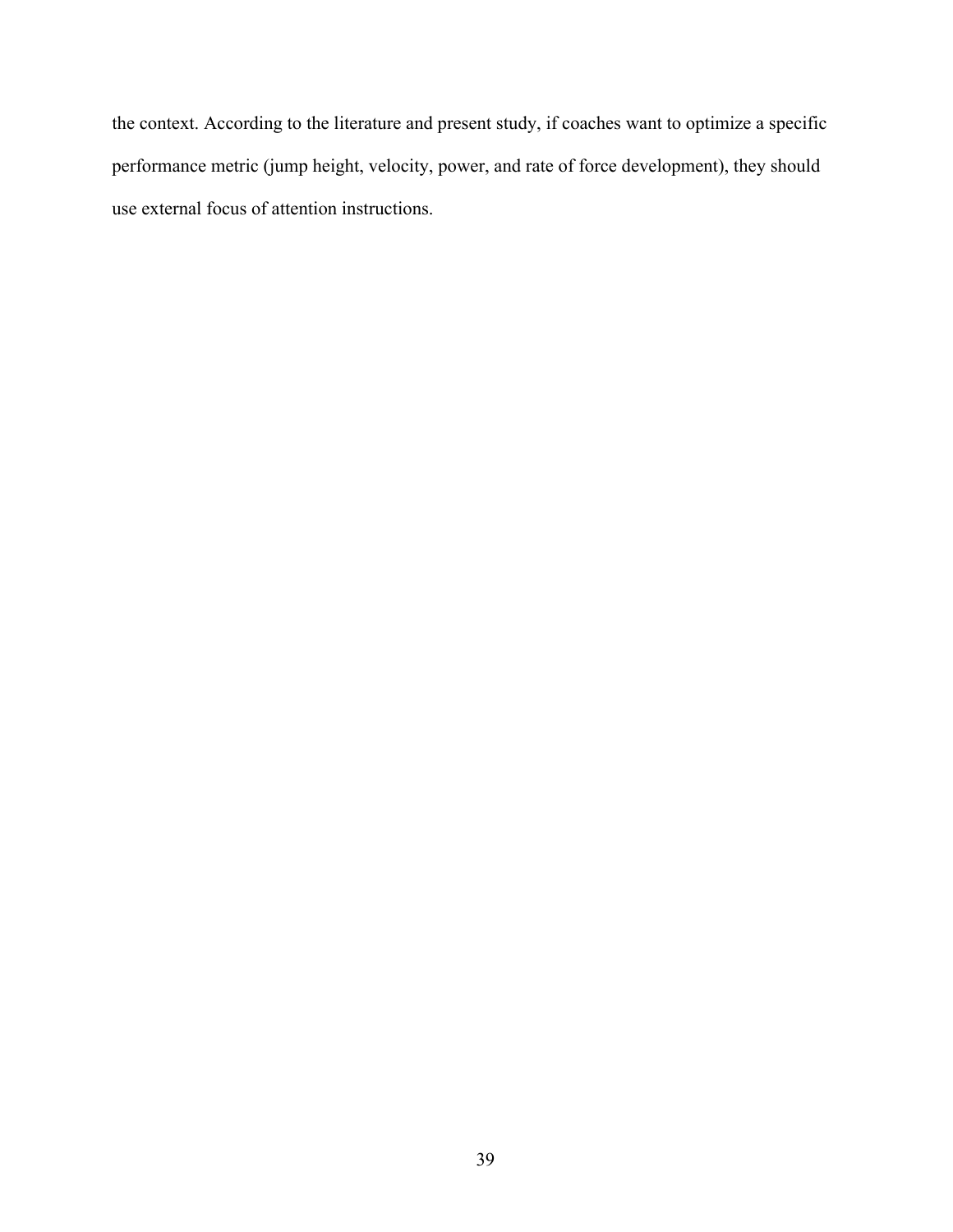#### **References**

- 1. Al-Abood, S.A., Bennett, S.J., Moreno Hernandez, F., Ashford, D., Davids, K. (2002). Effect of verbal instructions and image size on visual search strategies in basketball free throw shooting. *Journal of Sports Sciences,* (20), 271-278.
- 2. Arágon-Vargas, L.F., Gross, M.M. (1997). Kinesiological factors in vertical jump performance: differences within individuals. *Journal of Applied Biomechanics*, 13, 45-65.
- 3. Ashby, F.G., Turner, B.O., Horvitz, J.C. (2010). Cortical and basal ganglia contributions to habit learning and automaticity. *Trends in Cognitive Sciences,* (14), 208-215.
- 4. Atkinson, R.C., Shiffrin, R.M. (1968). *Human Memory: A Proposal System and its Control Processes.* London, UK: Academic Press.
- 5. Ávila, L.T.G., Chiviacowsky, S., Wulf., G., Lewthwaite, R. (2012). Positive socialcomparative feedback enhances motor learning in children. *Psychology of Sport and Exercise*, 13, 849-853.
- 6. Baker, D., Nance, S., Moore, M. (2001). The load that maximizes the average mechanical power output during jump squats in power-trained athletes. *Journal of Strength and Conditioning Researc*h, 15(1), 92-97.
- 7. Bartholomew, B. (2012). Attentional focus does not affect agility performance amongst division I women's collegiate tennis players. *Research Papers*, Paper 259.
- 8. Beilock, S.L., Carr, T.H. (2001). On the fragility of skilled performance: what governs choking under pressure? *Journal of Experimental Psychology: General* (130), 701-725.
- 9. Beilock, S.L., Carr, T.H., MacMahon, C., Starkes, J.L. (2002). When paying attention becomes counterproductive: impact of divided versus skill-focused attention on novice and experienced performance of sensorimotor skills. *Journal of Experimental Psychology: Applied* (8), 6-16.
- 10. Beilock, S.L., Kulp, C.A., Holt, L.E., Carr, T.H. (2004). More on the fragility of performance: choking under pressure in mathematical problem solving. *Journal of Experimental Psychology*: *General*, 133, 584-600.
- 11. Bell, J.J., Hardy, J. (2009). Effects of attentional focus on skilled performance in golf. *Journal of Applied Sport Psychology,* (21), 163-177.
- 12. Bennett, S. (2008). Testing and evaluation; protocols and use, part 1. *Strength and Conditioning Journal,* (30), 39-41.
- 13. Benz, J.A., Winkelman, N., Porter, J., Nimphius, S. (2016). Coaching instructions and cues for enhancing sprint performance. *Journal of Strength and Conditioning Research,* 38, 1-11.
- 14. Bernstein, N.A. (1976). *The co-ordination and regulation of movements.* Oxford, New York: Pergamon Press.
- 15. Button, C., Davids, K., Button, C., Bennett, S.J. (2008). Traditional theories of skill acquisition In *Dynamics of Skill Acquisition*. Champaign, IL: Human Kinetics.
- 16. Castaneda, B., Gray, R. (2007). Effects of focus of attention on baseball batting performance in players of differing skill levels. *Journal of Sport & Exercise Psychology,* 29, 60-77.
- 17. Chiviacowsky, S., Wulf, G. (2007). Feedback after good trials enhances learning. *Research Quarterly for Exercise and Sport,* 78, 40-47.
- 18. Chiviacowsky, S., Wulf, G., Avila, L.T.G. (2012). An external focus of attention enhances motor learning in children with intellectual disabilities. *Journal of Intellectual Disability Research.* 57, 627-634.
- 19. Cordova, M.L., Armstrong, C.W. (1996). Reliability of ground reaction forces during a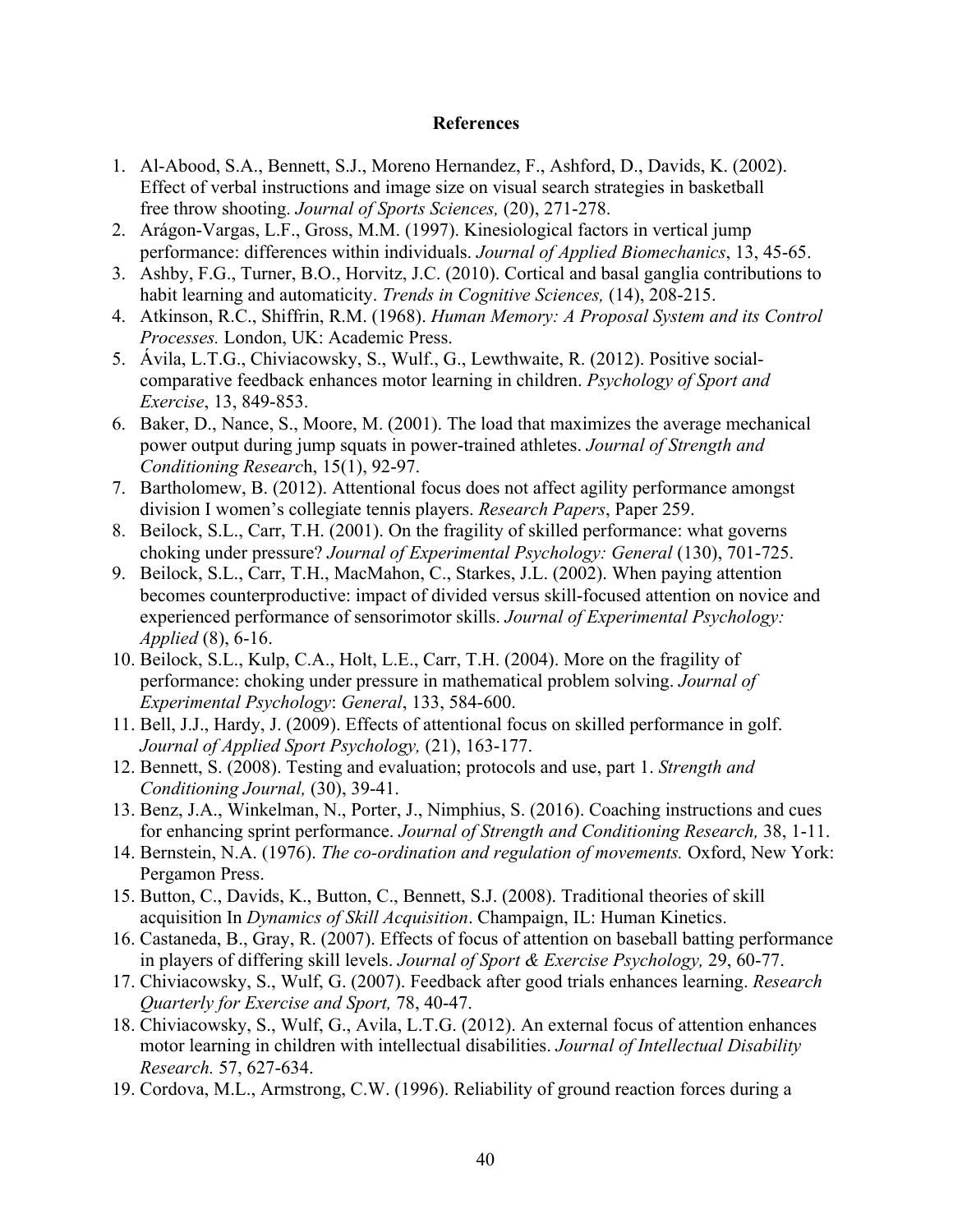vertical jump: implications for functional strength assessment. *Journal of Athletic Training*, 31(4), 342-345.

- 20. Cowan, N. (1998). *Attention and Memory: An Integrated Framework.* Oxford, UK. Oxford University Press.
- 21. Dayne, A.M., McBride, J.M., Nuzzo, J.L., Triplett, N.T., Skinner, J., Burr, A. (2011). Power output in the jump squat in adolescent male athletes. *Journal of Strength and Conditioning Research* 25, 585-589.
- 22. DeRenne, C., Kwok, W., Hetzler, R.K., Chai, D.X. (1992). Effects of warm up with various weighted implements on baseball bat swing velocity. *Journal of Strength and Conditioning Research*, 6(4), 214-218.
- 23. Domire, Z.J., Challis, J.H. (2010). An induced energy analysis to determine the mechanism for performance enhancement as a result of arm swing during jumping. *Sports Biomechanics* 9, 38-46.
- 24. Dowling, J.J., Vamos L. (1993). Identification of kinetic and temporal factors related to vertical jump performance. *Journal of Applied Biomechanics*. 9, 95-110.
- 25. Ebben, W.P., Hintz, M.J., Simenz, C.J. (2005). Strength and conditioning practices of major league baseball strength and conditioning coaches. *Journal of Strength and Conditioning Research,* 19, 538-546.
- 26. Ebben, W.P., Fotsch, A. (2006). Multimode resistance training to improve baseball batting power. *Strength and Conditioning Journal,* 28, 32-36.
- 27. Ford, K.R., Myer, G.D., Smith, R.L., Byrnes, R.N., Dopirak, S.E., Hewett, T.E. (2005). Use of an overhead goal alters vertical jump performance and biomechanics. *Journal of Strength and Conditioning Research,* 19, 394-399.
- 28. Ford, P., Williams, M.A., Hodges, N.J. (2005). Online attentional-focus manipulations in a soccer-dribbling task: implications for the proceduralization of motor skills. *Journal of Motor Behavior* 37, 9.
- 29. Furley,P., Wood, G. (2016). Working memory, attentional control, and expertise in sports: a review of current literature and directions for future research. *Journal of Applied Research in Memory and Cognition*, 1-11.
- 30. Gantert, C., Honerkamp, J., Timmer, J. (1992). Analyzing the dynamics of hand tremor time series. *Biological Cybernetic,* 66, 479-484.
- 31. Harman, E.A., Rosenstein, M.T., Frykman, P.N., Rosenstein, R.M. (1990). The effects of arms and countermovement on vertical jumping. *Medicine and Science in Sports and Exercise*, 22(6), 825-833.
- 32. Hori, N., Newton R.U., Kawamori, N., McGuigan, M.R., Kraemer W.J. (2009). Reliability of performance measurements derived from ground reaction force data during countermovement jump and the influence of sampling frequency. J*ournal of Strength and Conditioning Research,* 23(3), 874-882.
- 33. Jones, M.T. (2014). Effect of compensatory acceleration training in combination with accommodating resistance on upper body strength in collegiate athletes. *Open Access Journal of Sports Medicine*, (5), 183-189.
- 34. Kal, E.C., van der Kamp, J., Houdijk, H. (2013). External attentional focus enhances movement automatization: a comprehensive test of the constrained action hypothesis. *Human Movement Science,* 32, 527-539.
- 35. Kreighbaum, E., Barthels, K.M. (1990). *Biomechanics: A Qualitative Approach for Studying Human Movement (3rd Ed)*. New York: Macmillan.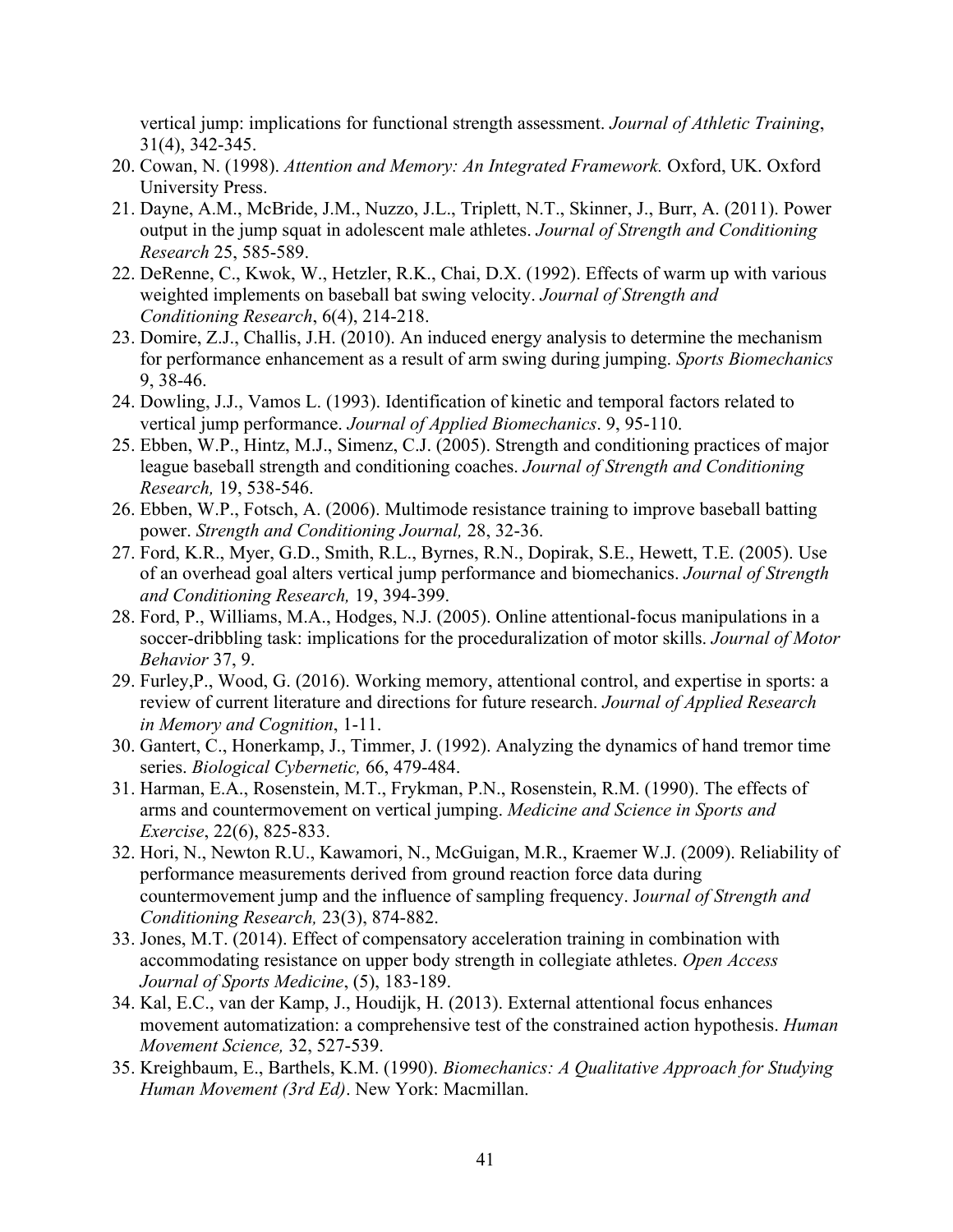- 36. Laffaye G., Wagner, P. (2013). Eccentric rate of force development determines jumping performance. *Computer Methods in Biomechanics and Biomedical Engineering*, 16(S1), 1-2.
- 37. Laffaye, G., Wagner, P.P., Tombleson, T.I.L. (2014). Countermovement jump height: gender and sport-specific differences in the force-time variables. *Journal of Strength and Conditioning Research,* 28, 1096-1105.
- 38. Liao, C., Masters, R.S.W. (2001). Analogy learning: a means to implicit motor learning. *Journal of Sports Sciences*, 19, 307-319.
- 39. Linthorne, N.P. (2001). Analysis of standing vertical jumps using a force platform. *American Journal of Physiology,* 69, 1198-1204.
- 40. Lohse, K.R., Sherwood, D.E., Healy, A.F. (2010). How changing the focus of attention effects performance, kinematics, and electromyography in dart throwing. *Human Movement Science,* 29, 542-555.
- 41. Lohse, K.R., Sherwood, D.E. (2011). Defining the focus of attention: effects of attention on perceived exertion and fatigue. *Frontiers in Psychology,* 2, 1-10.
- 42. Lohse, K.R., Jones, M., Healy, A.F., Sherwood, D.E. (2014). The role of attention in motor control. *Journal of Experimental Psychology: General,* 143, 930-948.
- 43. Marchant, D.R. (2011). Attentional focusing instructions and force production. *Frontiers in Psychology,* 1, 1-9.
- 44. Markovic, G., Dizdar, D., Jukic, I., Cardinale, M. (2004). Reliability and factorial validity of squat and countermovement jump tests. *Journal of Strength and Conditioning Research,* 18, 551-555.
- 45. Maxwell, J.P., Masters, R.S.W., Eves, F.F. (2003). The role of working memory in motor learning and performance. *Consciousness and Cognition,* 12, 376-402.
- 46. McBride, J.M., Kirby, T.J., Haines, T.L., Skinner, J. (2010). Relationship between relative net vertical impulse and jump height in jump squats performed to various squat depths and with various loads. International Journal of Sports Physiology and Performance, 5, 484-496.
- 47. McLellan, C.P., Lovell, D.I., Gass, G.C. (2011). The role of rate of force development on vertical jump performance. *Journal of Strength and Conditioning Research*, 25(2), 379-385.
- 48. McNevin, N.H., Shea, C.H., Wulf, G. (2003). Increasing the distance of an external focus of attention enhances learning. *Psychological Research,* 67, 22-29.
- 49. Miller, G.A. (1994). The magical number seven, plus or minus two: some limits on our capacity for processing information. *Psychological Review*, 101, 343-352.
- 50. Moran, T.P. (2016). Anxiety and working memory capacity: a meta-analysis and narrative review. *Psychological Bulletin*, 142 (8), 831-864
- 51. Moir, G., Sanders, R., Button, C., Glaister, M. (2005). The influence of familiarization on the reliability of force variables measured during unloaded and loaded vertical jumps. *Journal of Strength and Conditioning Research,* 19, 140-145.
- 52. Muller, H., Loosch, E. (1999). Functional variability and an equifinal path of movement during targeted throwing. *Journal of Human Movement Studies,* 36, 103-126.
- 53. Newberg, A., Waldman, M.R. (2012). *Words Can Change Your Brain: 12 Conversation Strategies to Build Trust, Resolve Conflict and Increase Intimacy*. New York: Penguin Group.
- 54. Newell, K. M. (1985). Coordination, Control and Skill. Differing Perspectives. In D. Goodman, R.B. Wilberg & I.M. Franks, (Eds.), *Motor Learning, Memory, and Control*, (pp. 295-317). Amsterdam: Elsevier.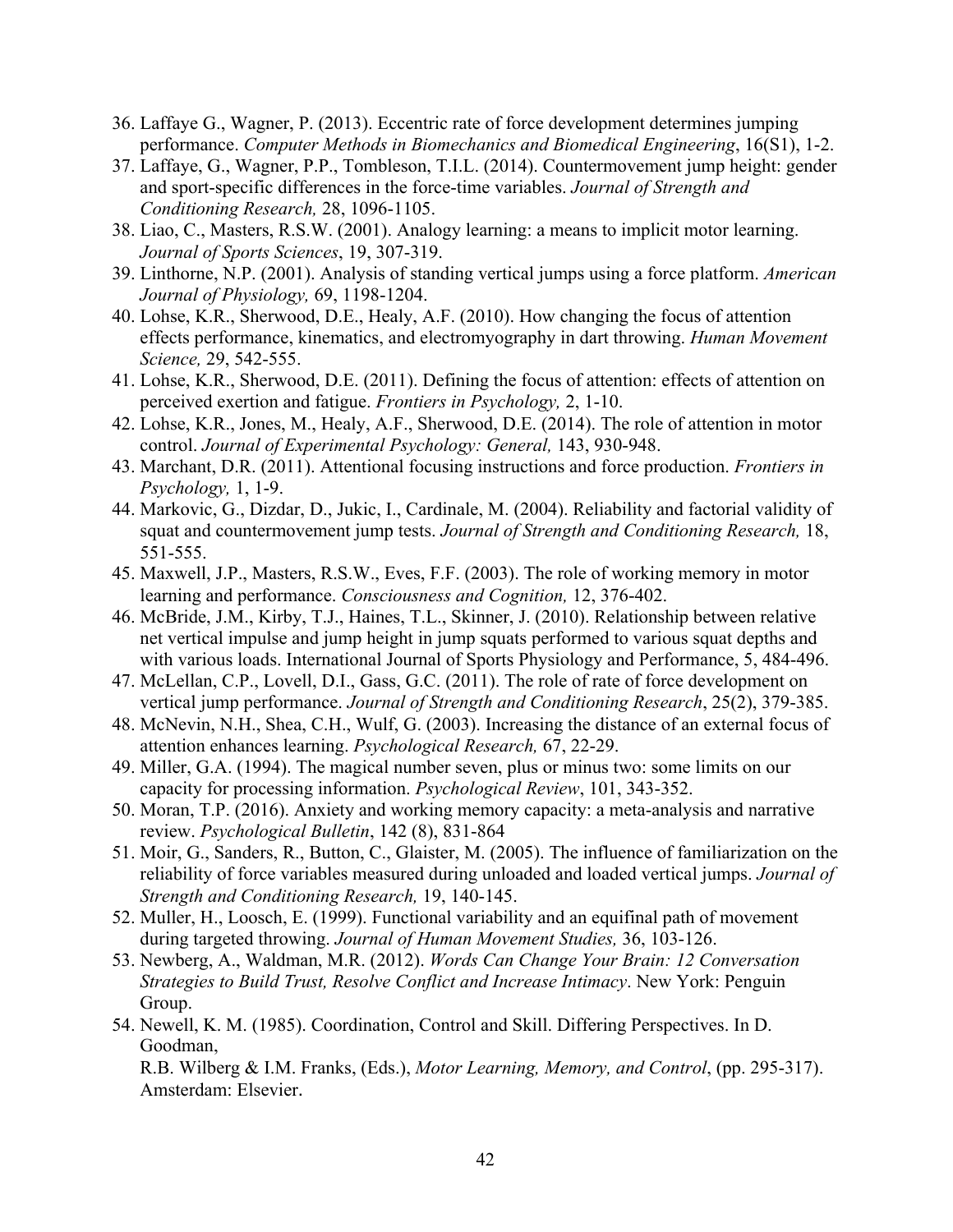- 55. Newell, K.M., Gao, F., Sprague, R.L. (1995). The dynamical structure of tremor in tardive dyskinesia. *Chaos: An Interdisciplinary Journal of Nonlinear Science,* 5, 43-47.
- 56. Newell, K.M., Slifkin, A.B. (1996). *The Nature of Movement Variability.* Champaign, IL: Human Kinetics.
- 57. Nibali, M.L., Tombelson, T., Brady, P.H., Wagner ,P. (2015). Influence of familiarization and competitive level on the reliability of countermovement vertical jump kinetic and kinematic variables. *Journal of Strength and Conditioning Research*, 29, 2827-2835.
- 58. Nideffer, R. (1976). Test of attentional and interpersonal style. *Journal of Personality and Social Psychology,* 34, 394-404.
- 59. Ong, N.T., Bowcock, A., Hodges, N.J. (2010). Manipulations to the timing and type of instructions to examine motor skill performance under press. *Frontiers in Psychology,* 1, 1-13.
- 60. Pappas, A.M., Zawacki, R.M., Sullivan, T.J. (1985). Biomechanics of baseball pitching: a preliminary report. *American Journal of Sports Medicine,* 13, 216-222.
- 61. Pascua, L.A., Wulf, G., Lewthwaite, R. (2015). Additive benefits of external focus and enhanced performance expectancy for motor learning. *Journal of Sports Sciences,* 33, 58-66.
- 62. Peh, S.Y.C., Chow, J.Y., Davids, K. (2011). Focus of attention and its impact on movement behaviour. *Journal of Science and Medicine in Sport,* 14, 70-78.
- 63. Pollock, A.S., Durward, B.R., Rowe, P.J., Paul, J.P. (2000). What is balance? *Clinical Rehabilitation*, 14(4), 402-406.
- 64. Poolton, J., Maxwell, J., Masters, R. (2004). Rules for reinvestment. *Perceptual and Motor Skills*, 99, 771-774.
- 65. Porter, J.M., Ostrowski, E.J., Nolan, R.P., Wu, W.F.W. (2010). Standing long jump performance is enhanced when using an external focus of attention. *Journal of Strength and Conditioning Research,* 27, 1746-1750.
- 66. Porter, J.M., Nolan, R.P., Ostrowski, E.J., Wulf, G. (2010). Directing attention externally enhances agility performance: a qualitative and quantitative analysis of the efficacy of using verbal instructions to focus attention. *Frontiers in Psychology,* 1, 1-7.
- 67. Porter, J.M., Anton, P.M., Wu, W.F.W. (2012). Increasing the distance of an external focus of attention enhances standing long jump performance. *Journal of Strength and Conditioning Research,* 26, 2389-2393.
- 68. Roberts, P.L., MacLeod, C. (1999). Automatic and strategic retrieval of structure knowledge following two modes of learning. *The Quarterly Journal of Experimental Psychology,* 52, 31-46.
- 69. Robertson, R.I. (2001). Problem solving. Taylor & Francis e-Library: Psychology Press Ltd.
- 70. Rossetti, Y., Revonsuo, A. (2000). *Beyond Dissociation: Interaction Between Dissociated Implicit and Explicit Processing.* John Benjamin's Publishing Company.
- 71. Sayers, A., Sayers, B.E., Binkley, H. (2008). Preseason fitness testing in national collegiate athletic association soccer. *Strength and Conditioning Journal,* 30, 70-75.
- 72. Shea, C.H., Wulf, G. (1999). Enhancing motor learning through external-focus instructions and feedback. *Human Movement Science*, 18, 553-571.
- 73. Shiffrin, R.M., Schneider, W. (1977). Controlled and automatic human information processing: II. perceptual learning, automatic attending, and a general theory. *Psychological Review*, 84, 127-190.
- 74. Singer, R.N., Lidor, R., Cauraugh, J.H. (1993). To be aware or not aware? what to think about when learning and performing a motor skill. *Sport Psychology*, 7, 19-30.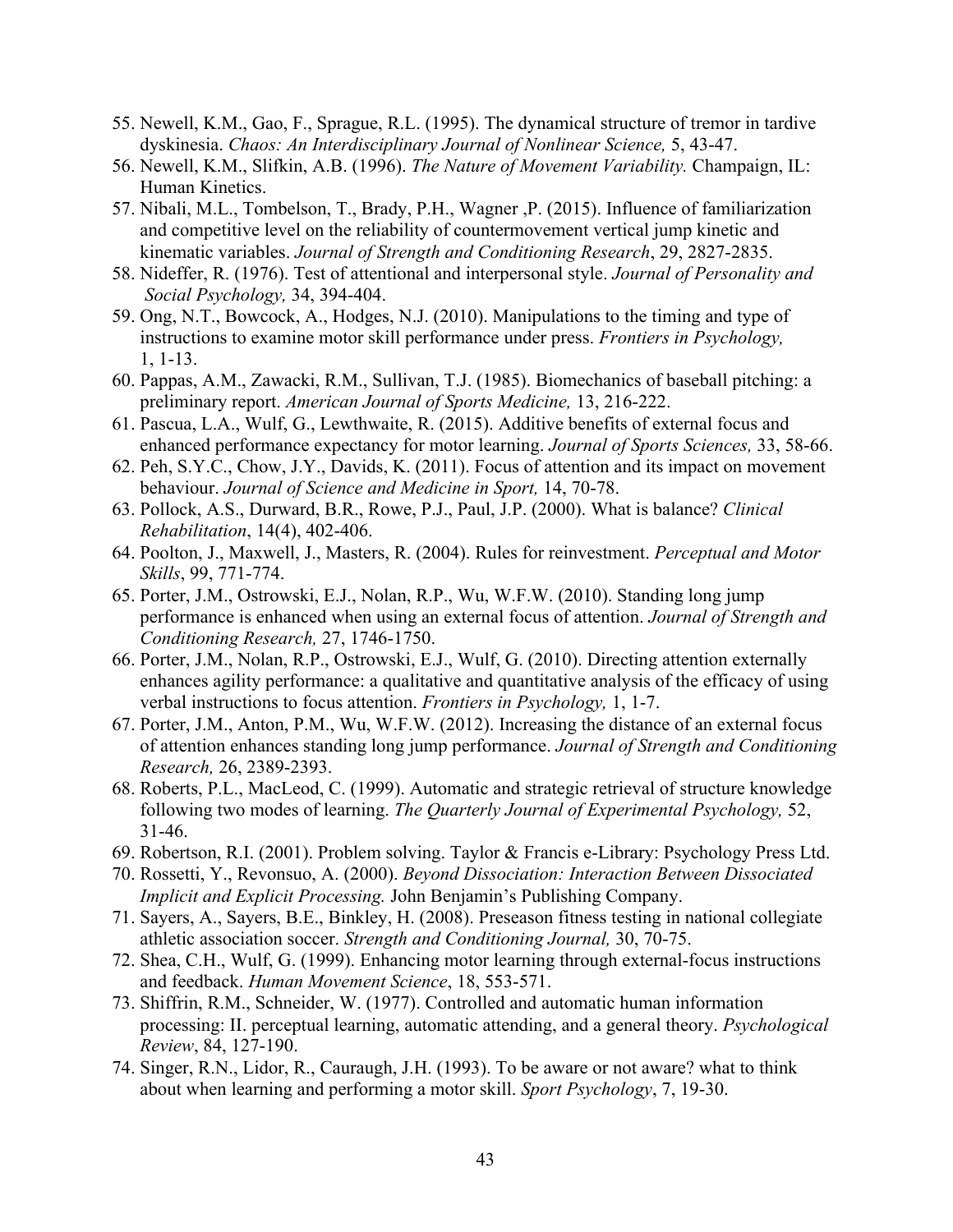- 75. Slobounov, S., Yukelson, D., O'Brien, R. (1997). Self-efficacy and movement variability of olympic-level springboard divers. *Journal of Applied Sport Physiology,* 9.
- 76. Soto, D., Humphreys, G.W. (2007). Automatic guidance of visual attention from verbal working memory. *Journal of Experimental Psychology: Human Perception and Performance,* 33, 730-757.
- 77. Soto, D., Hodsoll, J., Rotshtein, P., Humphreys, G.W. (2008). Automatic guidance of attention from working memory. *Trends in Cognitive Sciences,* 12, 342-348.
- 78. Spaniol, F. (2009). Baseball athletic test: a baseball specific test battery. *Strength and Conditioning Journal,* 31, 26-29.
- 79. Stoate, I., Wulf, G. (2011). Does the attentional focus adopted by swimmers affect their performance? *International Journal of Sports Science & Coaching,* 6, 99-108.
- 80. Stone, M.H., O'Bryant, H.S., Coglianese, R., Lehmkuhl, M., Schilling, B. (2003). Power and maximum strength relationships during performance of dynamic and static weighted jumps. *Journal of Strength and Conditioning Research*, 17(1), 140-147.
- 81. Talpey, S., Young, W., Beseler, B. (2014). Effect of instructions on selected jump squat variables. *Journal of Strength and Conditioning Research,* 30, 2508-2513.
- 82. Totsika, V., Wulf, G. (2003). The influence of external and internal foci of attention on transfer to novel situations and skills. *Research Quarterly for Exercise and Sport,* 74, 220- 232.
- 83. Vance, J., Wulf, G., Tollner, T., McNevin, N., Mercer, J. (2004). EMG activity as a function of the performer's focus of attention. *Journal of Motor Behavior,* 36, 450-459.
- 84. Winkelman, N. (2015). Attentional focus and cueing. *IDEA Fitness Journal*: 38-45.
- 85. Wu, T., Kansaku, K., Hallett, M. (2004). How self-initiated movements become automatic: A functional MRI study. *Journal of Neurophysiology,* 91, 1690-1698.
- 86. Wu, T., Chan, P., Hallett, M. (2008). Modifications of the interactions in the motor networks when a movement becomes automatic. *Journal of Physiology,* 586, 4295-4304.
- 87. Wulf, G., Höß, M., Prinz, W. (1998). Instructions for motor learning: differential effects of internal vs. external focus of attention. *Journal of Motor Behavior,* 30, 169-179.
- 88. Wulf, G., Lauterbach, B., Toole, T. (1999). The learning advantages of an external focus of attention in golf. *Research Quarterly for Exercise and Sport,* 70, 120-126.
- 89. Wulf, G., Shea, C., Park, J. (2001). Attention and motor performance: preferences for and advantages of an external focus. *Research Quarterly for Exercise and Sport,* 72, 335-344.
- 90. Wulf, G., McNevin, N.H., Shea, C.H. (2001). The automaticity of complex motor skill learning as a function of attentional focus. *Quarterly Journal of Experimental Psychology*, 54A, 1143-1154.
- 91. Wulf, G., Prinz, W. (2001). Directing attention to movement effects enhances learning: a review. *Psychonomic Bulletin & Review*, 8, 648-660.
- 92. Wulf, G., McConnel, N., Gartner, M., Schwarz, A. (2002). Enhancing the learning of sport skills through external-focus feedback. *Journal of Motor Behavior* 34, 12.
- 93. Wulf, G., Zachry, T., Granados, C., Dufek, J.S. (2007). Increases in jump-and-reach height through an external focus of attention. *International Journal of Sports Science & Coaching,* 2, 275-284.
- 94. Wulf, G., Su, J. (2007). An external focus of attention enhances golf shot accuracy in beginners and experts. *Research Quarterly for Exercise and Sport,* 78, 384-389.
- 95. Wulf, G., Dufek, J.S. (2009). Increased jump height with an external focus due to enhanced lower extremity joint kinetics. *Journal of Motor Behavior,* 41, 401-409.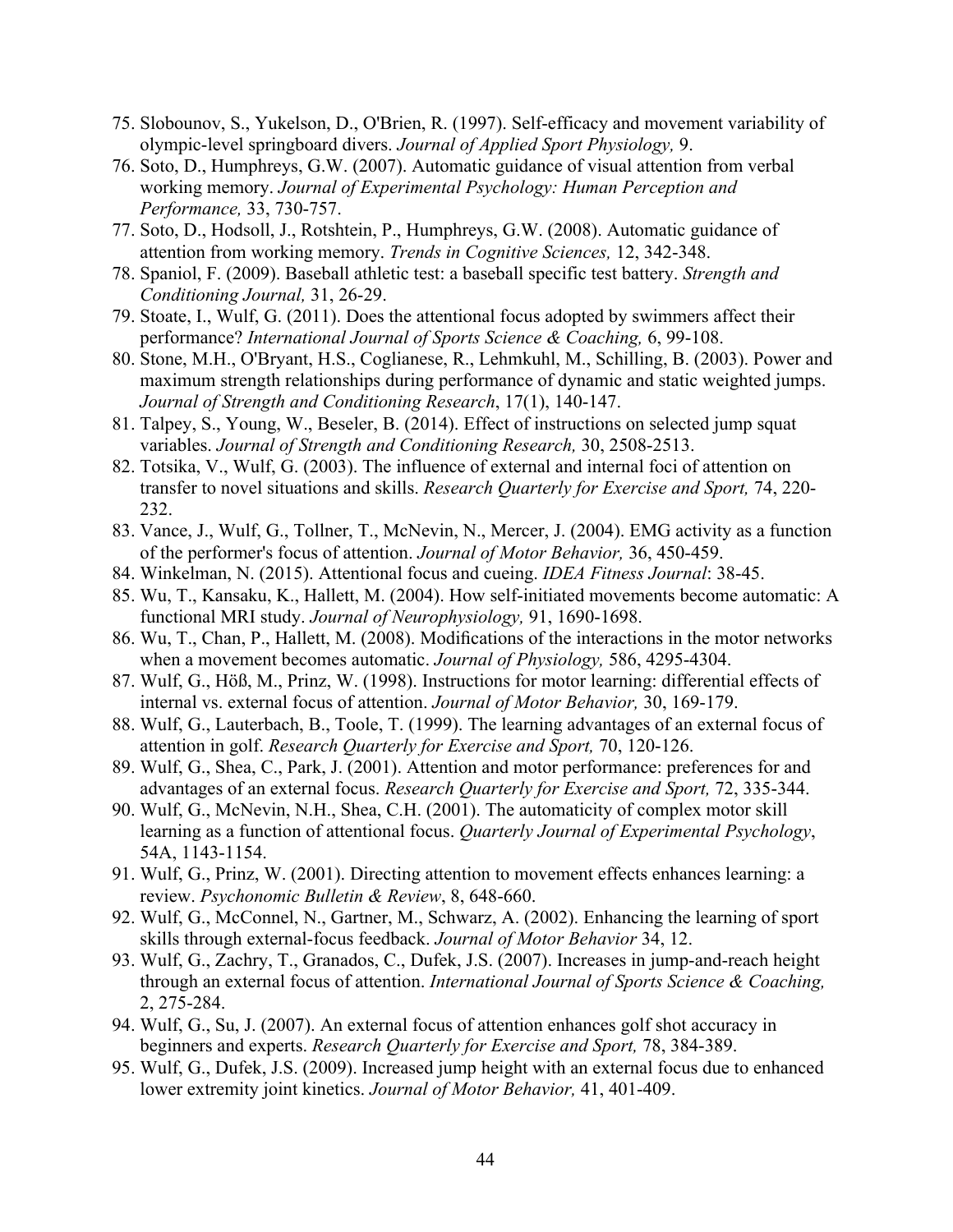- 96. Wulf, G., Shea, C., Lewthwaite, R. (2009) Motor skill learning and performance: a review of influential factors. *Medical Education,* 44, 75-84.
- 97. Wulf, G., Landers, M., Lewthwaite, R., Tollner, T. (2009). External focus instructions reduce postural instability in individuals with Parkinson disease. *Physical Therapy* 89, 162-172.
- 98. Wulf, G., Lewthwaite, R. (2009). Conceptions of ability affect motor ability. *Journal of Motor Behavior*, 41, 461-467.
- 99. Wulf, G., Dufek, J.S., Lozano, L., Pettigrew, C. (2010). Increased jump height and reduced EMG activity with an external focus. *Human Movement Science*, 440-448.
- 100. Wulf, G., Chiviacowsky, S., Schiller, E., Avila, L.T.G. (2010). Frequent external-focus feedback enhances motor learning. *Frontiers in Psychology,* 1, 1-7.
- 101. Wulf, G. (2013). Attentional focus and motor learning: a review of 15 years. *International Review of Sport and Exercise Psychology*, 6(1), 77-104.
- 102. Wulf, G., Lewthwaite, R. (2016). Optimizing performance through intrinsic motivation and attention for learning: the optimal theory of motor learning. *Psychonomic Bulletin & Review,* 23, 1382-1414.
- 103. Young, W., MaDonald, C.H., Heggen, T., Fitzpatrick, J. (1997). An evaluation of the specificity, validity and reliability of jumping tests. *Journal of Sports Medicine and Physical Fitness*, 37(4), 240-245.
- 104. Zachry, T., Wulf, G., Mercer, J., Bezodis, N. (2005). Increased movement accuracy and reduced EMG activity as the result of adopting an external focus of attention. *Brain Research Bulletin* 67, 304-309.
- 105. Zachry, T. (2005). Effects of attentional focus on kinematics and muscle activation patterns as a function of expertise, in: *Department of Kinesiology*. ProQuest: University of Nevada, Las Vegas, 62.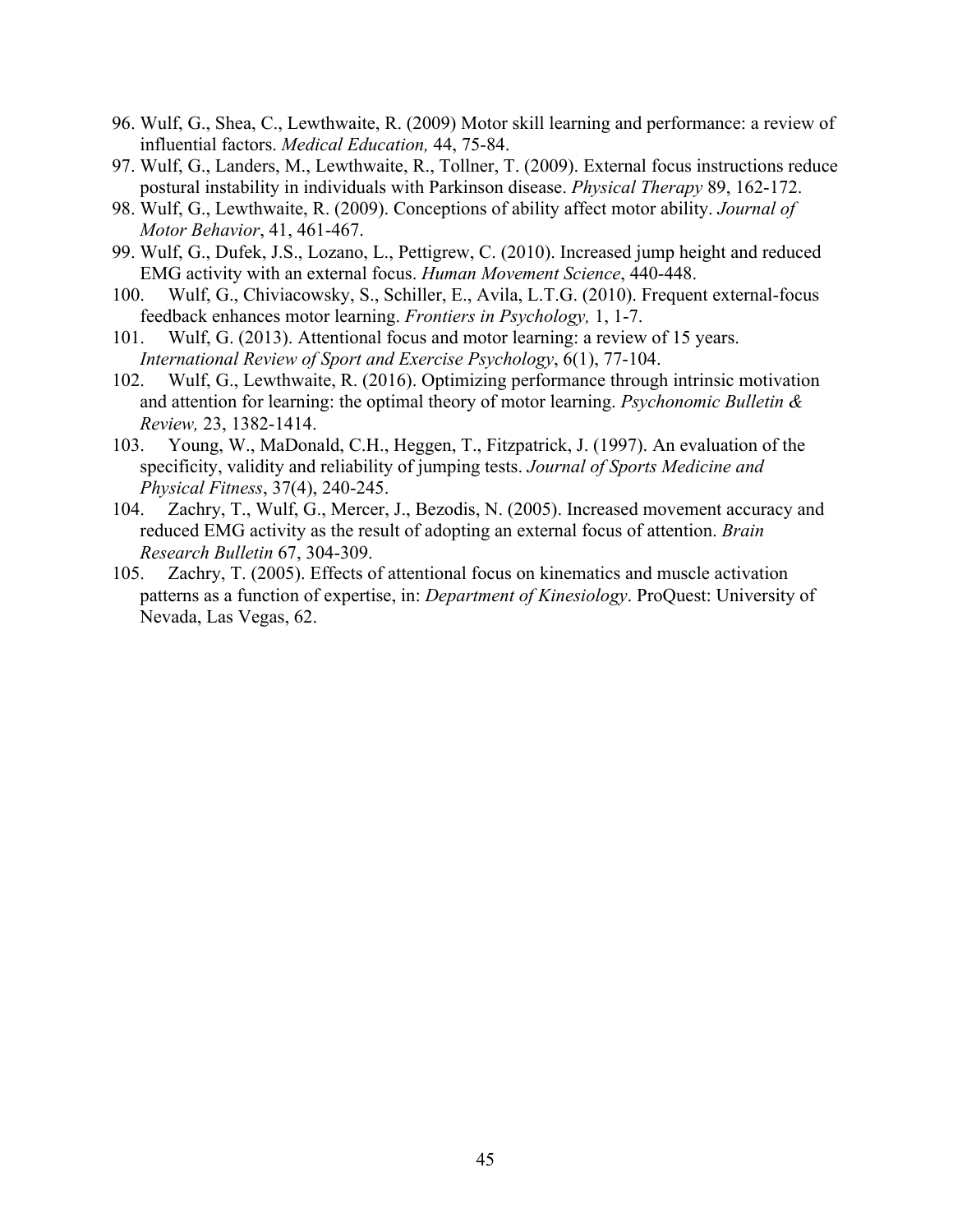# **Appendix**

# **The Effect of External vs. Internal Focus of Attention Instructions on Selected Countermovement Jump Variables**

# **Informed Consent**

# **INTRODUCTION**

The Department of Health, Sport and Exercise Sciences at the University of Kansas supports the practice of protection for human subjects participating in research. The following information is provided for you to decide whether you wish to participate in the present study. This study will be conducted in the Jayhawk Athletic Performance Laboratory (Robinson Center 207). Sports performance monitoring equipment will be used to analyze vertical jump performance. The following information is provided to help you make an informed decision on whether or not to participate in the present study. You may refuse to sign this form and not participate in this study. You should be aware that even if you agree to participate, you are free to withdraw at any time. If you do withdraw from this study, it will not affect your relationship with this unit, the services it may provide to you, or the University of Kansas.

### **PURPOSE OF THE STUDY**

The purpose of this study is to analyze differences in countermovement (vertical) jump (CMJ) performance when individuals are instructed to focus their attention on different aspects of the movement.

A countermovement jump is a movement in which the jumper starts from an upright standing position, makes a preliminary downward movement by flexing at the knees and hips, then immediately and vigorously extends the knees and hips again to jump vertically up off the ground (Linthorne, 2001). We will compare jump height, power, velocity, force, eccentric rate of force development, concentric force and impulse (from the CMJ) given opposing instructions.

Eccentric rate of force development is the average force produced during the descent of the jump. Concentric force is the average force developed during the ascent of the jump. Impulse is the length of time the force is applied (force x time), or the time spent on the ground during the jump. It is hypothesized that instructing athletes with an external focus will elicit different values for certain variables compared to the internal focus.

### **PROCEDURES**

A time-line of the testing procedures and an overview of the testing sequence are below. You will be asked to visit the Jayhawk Athletic Performance Laboratory (Robinson Center, Rm. 207) for one experimental session.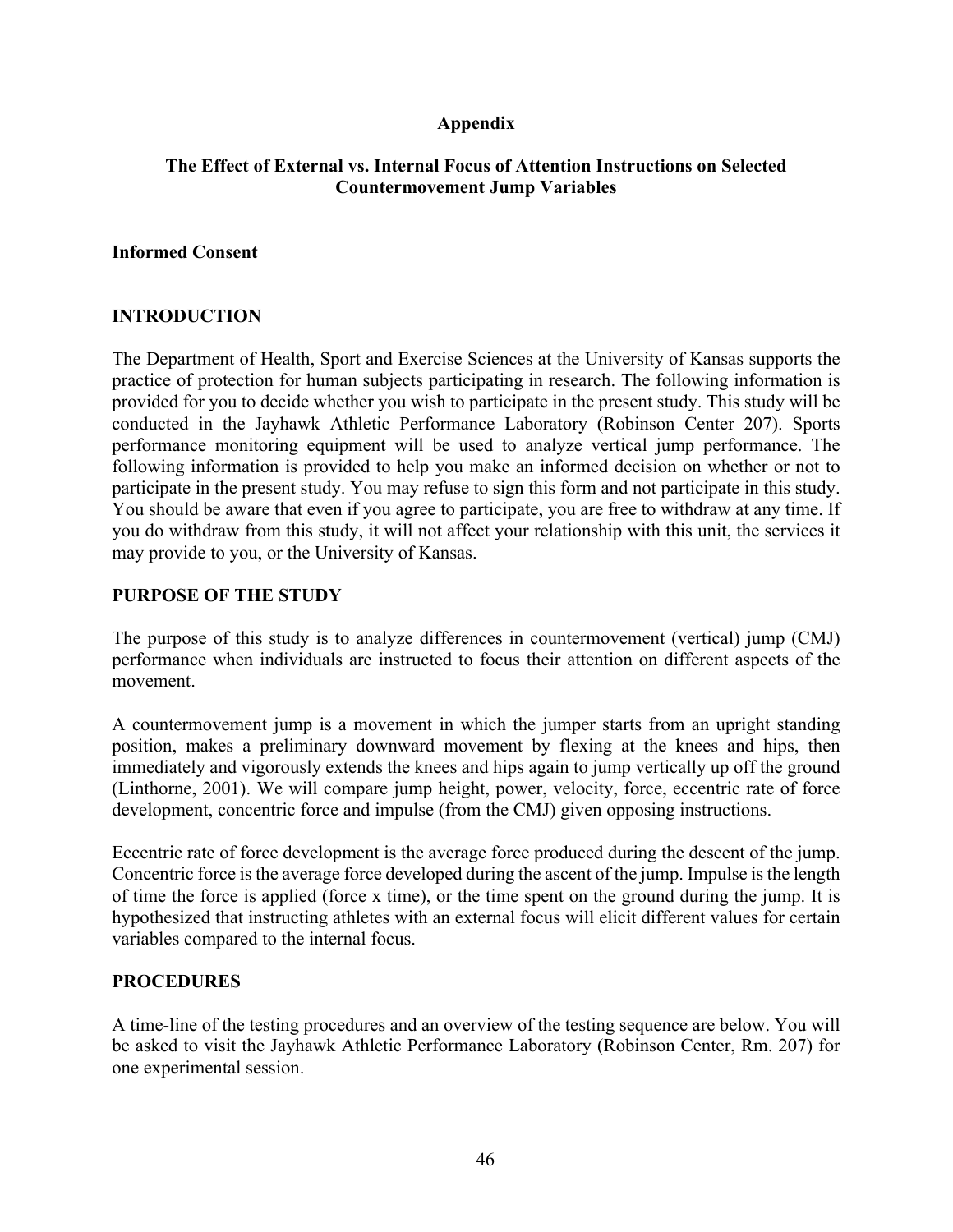Experimental Session (45 minutes): Upon arrival at the laboratory you will be debriefed regarding the study. Then you will be asked to complete both a consent form and a health exercise status questionnaire. Anthropometric data will be collected (age, height, weight, etc.).

You will undergo a standardized  $\sim$ 10-minute warm-up consisting of both general and jump specific warm-up routines. You will then stand on a force plate holding a stretching stick (132 cm length, 3.8 cm diameter, weighing  $\sim$ 1 kg) across your shoulders. A coach will give you a set of verbal instructions and you will perform 2 sets of 4 maximal countermovement jumps (3 min. rest between sets). During the rest between sets, the coach will give you a one question survey to complete. You will then be given a different set of instructions and repeat the same jump and survey protocol.

# **RISKS**

As with all types of physical activity, the countermovement (vertical) jump protocol in this study carries a low risk of injury or harm to the musculoskeletal system. A medical history questionnaire will also be required prior to participation, which will include personal and private information.

# **BENEFITS**

You will be given a chance to learn significant insight regarding sport performance technology data collection, and the importance of proper instruction. Following completion of the study, you will be allowed to observe how your vertical jump results compare to the rest of the group. **PAYMENT TO PARTICIPANTS** 

There will be no compensation for participation in this study.

# **PARTICIPANT CONFIDENTIALITY**

Confidentiality will be maintained by coding all information with individual identification numbers. The master list will be kept in a locked file cabinet in an Anderson Strength Center office (Rm. 1687). By signing this form, you give permission for the use and disclosure of your information for the disclosure of this study. Only qualified research personnel at the Jayhawk Athletic Performance Laboratory and University of Kansas Institutional Review Board (IRB) will have access to the database containing study information. Your identifiable information will NOT be shared unless (a) it is required by law or university policy, or (b) you give written permission. All study data entered into statistical analyses and publications reports will refer to group mean data. No individual or group other than the research team will be given information, unless specifically requested by the IRB. Jayhawk Athletic Performance Laboratory employees will only be granted access to the performance data collected. All electronic data will be kept on password protected computers. All data will be stored for a minimum of three years or until papers and abstracts can no longer be published off the data, at which point this data will be destroyed. Only abstracts and papers without identifying information will be transmitted through email with the study participation and research personnel that are involved with the project.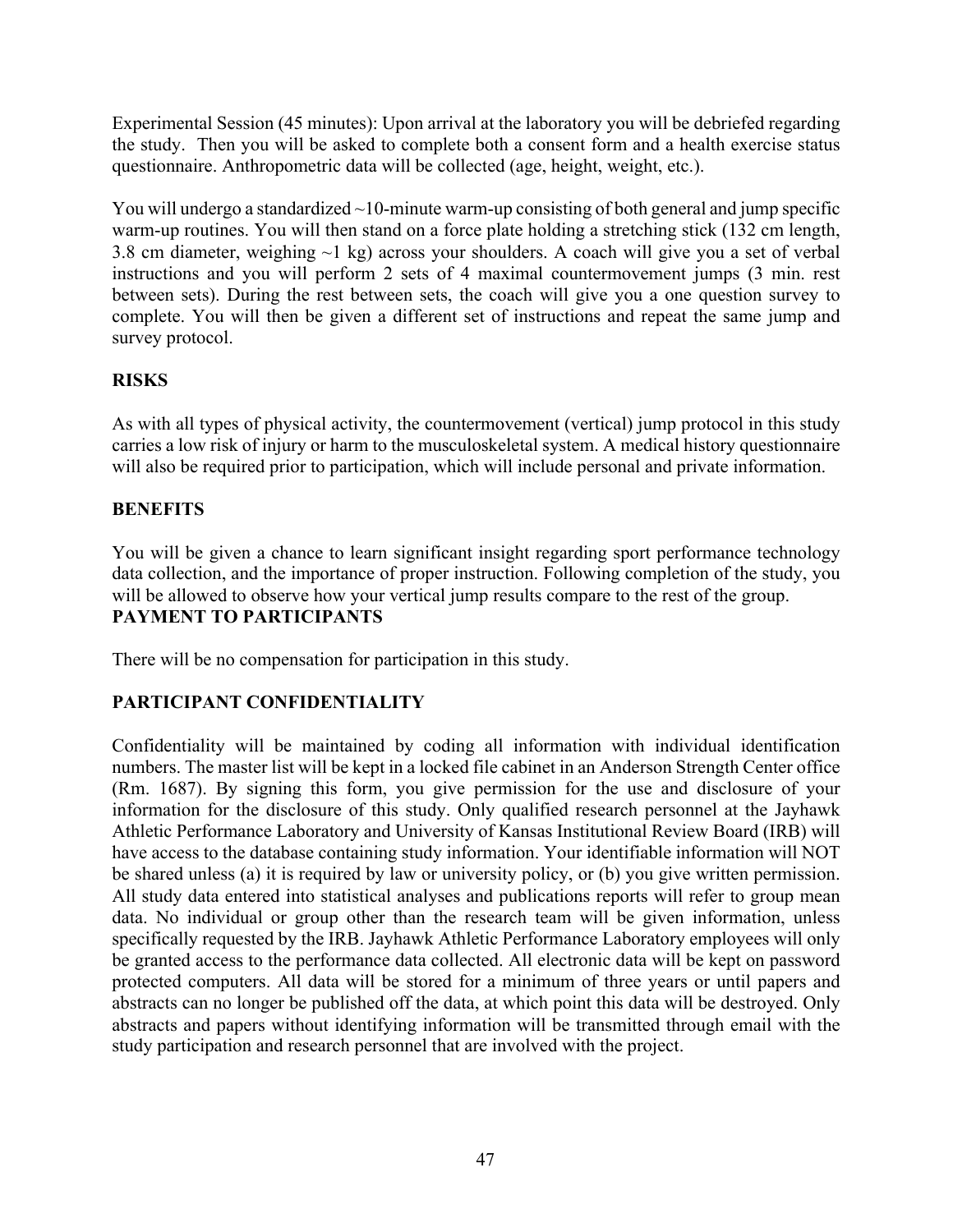Permission granted on this date to use and disclose your information remains in effect indefinitely. By signing this form, you give permission for the use and disclosure of your information for purposes of this study at any time in the future.

# **INSTITUTIONAL DISCLAIMER STATEMENT**

In the event of injury, the Kansas Tort Claims Act provides for compensation if it can be demonstrated that the injury was caused by the negligent or wrongful act or omission of the state employee acting within the scope of his/her employment.

# **INFORMATION TO BE COLLECTED**

To perform in this study, researchers will collect information about you. This information will be obtained from the medical questionnaire form. Your name and personal information will not be associated in any way with the information collected about you or with the research findings from this study. The researchers will use a numbering system in which you will be randomly assigned to any number between 1 and 48 as your study identification. All screen forms will only contain the subject number that is assigned to you. All the data collected will be stored on a password protected computer in a locked office in the Anderson Strength Center (Rm. 1687).

# **REFUSAL TO SIGN THIS CONSENT AND AUTHORIZATION**

You are not required to sign this consent form and you may refuse to do so without affecting your right to any services you are receiving or may receive from the University of Kansas or to participate in any programs or events of the University of Kansas. However, if you refuse to sign the informed consent form, you cannot participate in the study. You have the option to cancel your authorization at any time.

# **CANCELLING THIS CONSENT AND AUTHORIZATION**

You may withdraw your consent to participate in this study at any time. You also have the right to cancel your permission to use and disclose further information collected about you, in writing, at any time, by sending your written request to: Andrew C. Fry, 1301 Sunnyside Avenue 146C, Robinson Center, Lawrence, KS 66045.

If you cancel permission to use your information, the researchers will stop collecting additional information about you. However, the research team may use and disclose information that was gathered before they received your cancellation, as described above.

# **QUESTIONS ABOUT PARTICIPATION**

Questions about procedures should be directed to the researcher(s) listed at the end of this consent form.

# **PARTICIPANT CERTIFICATION:**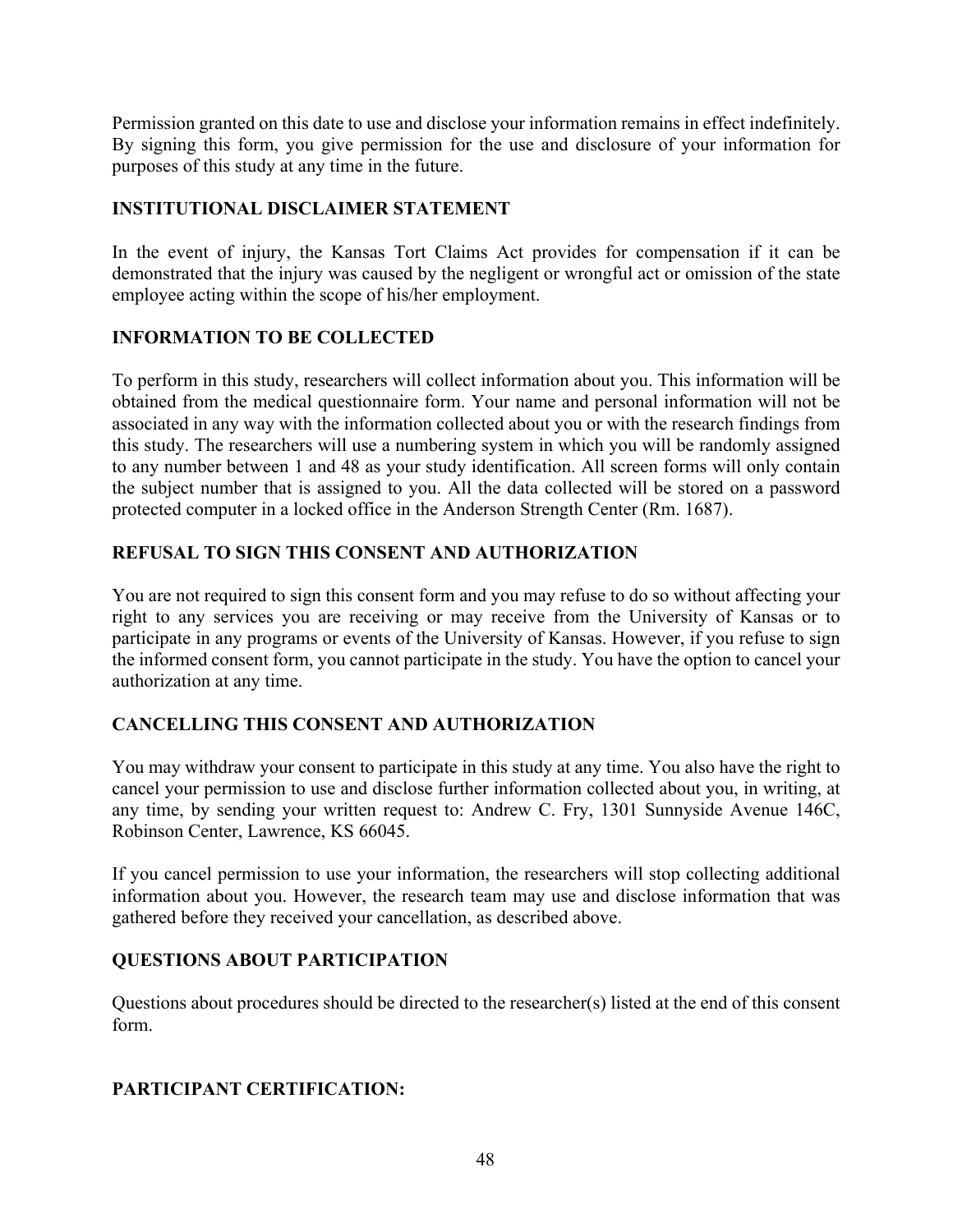I have read this Consent and Authorization form. I have had the opportunity to ask, and I have received answers to, any questions I had regarding the study. I understand that if I have any additional questions about my rights as a research participant, I may call (785) 864-7429 or (785) 864-7385, write the Human Research Protection Program (HRPP), University of Kansas, 2385 Irving Hill Road, Lawrence, Kansas 66045-7568, or email irb@ku.edu.

I agree to take part in this study as a research participant. By my signature I affirm that I am at least 18 years old and that I have received a copy of this Consent and Authorization form.

Type/Print Participant's Name Date

Participant's Signature

 $\mathcal{L}_\text{max}$ 

 $\mathcal{L}_\text{max}$  , and the contribution of the contribution of  $\mathcal{L}_\text{max}$ 

Researcher Contact Information:

Ali Kershner, MSE Andrew C. Fry, PhD Principal Investigator Faculty Supervisor 1651 Naismith Dr. 101A Robinson Center University of Kansas University of Kansas Lawrence, KS 66045 Lawrence, KS 66045 650-776-9202 785-864-4656

KU Sport Performance Health, Sport and Exercise Sciences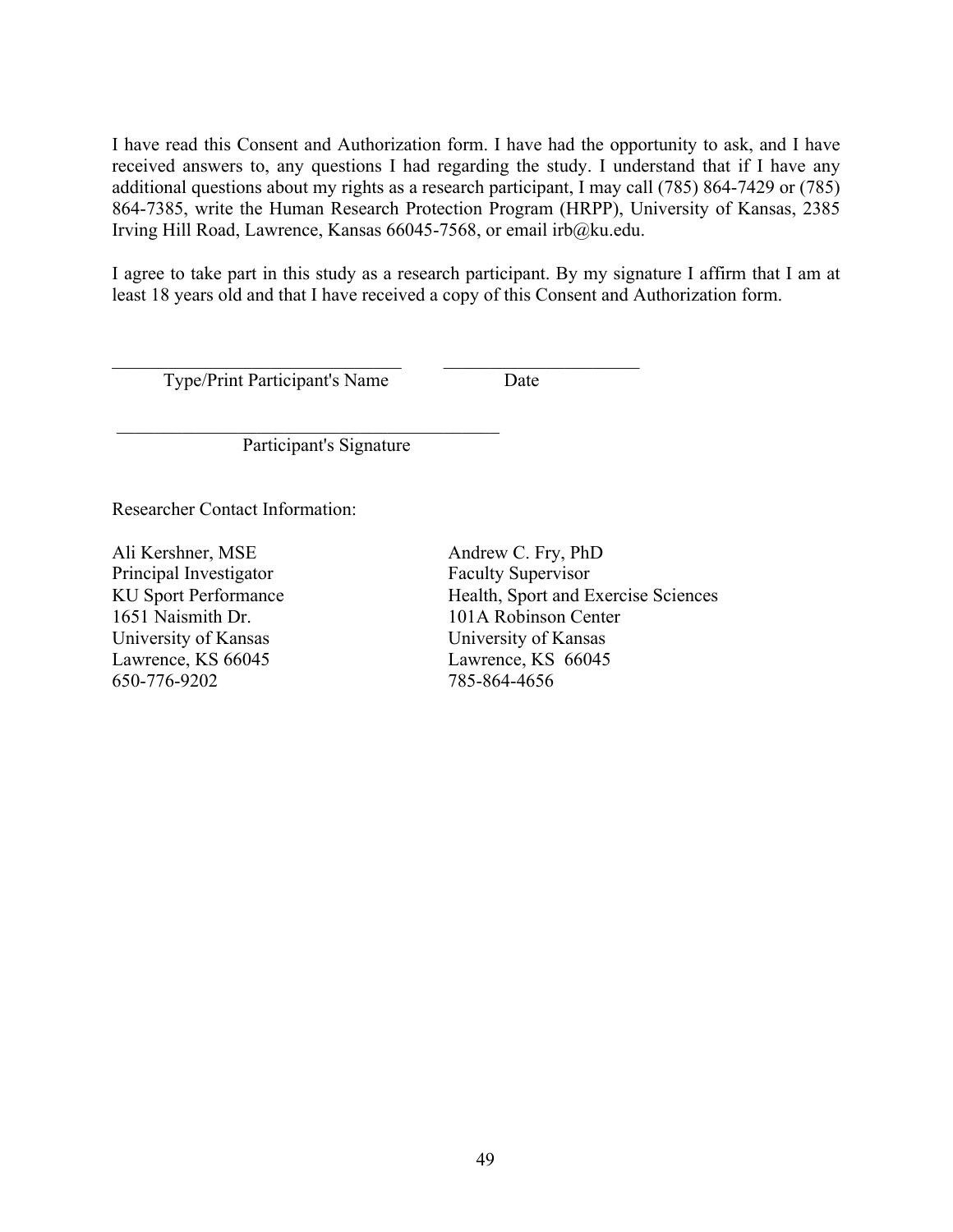# **Manipulation Check**

Instruction Set A  $(B)$  Set 1 (2)

Please answer the following question:

1. What were you focusing on during the previous four jumps? Be as specific as possible.



Check this box if you did not focus on anything in particular

Type/Print Participant's Name Date

Participant's Signature

 $\mathcal{L}_\text{max}$  , and the set of the set of the set of the set of the set of the set of the set of the set of the set of the set of the set of the set of the set of the set of the set of the set of the set of the set of the

 $\mathcal{L}_\text{max}$  , and the contribution of the contribution of the contribution of the contribution of the contribution of the contribution of the contribution of the contribution of the contribution of the contribution of t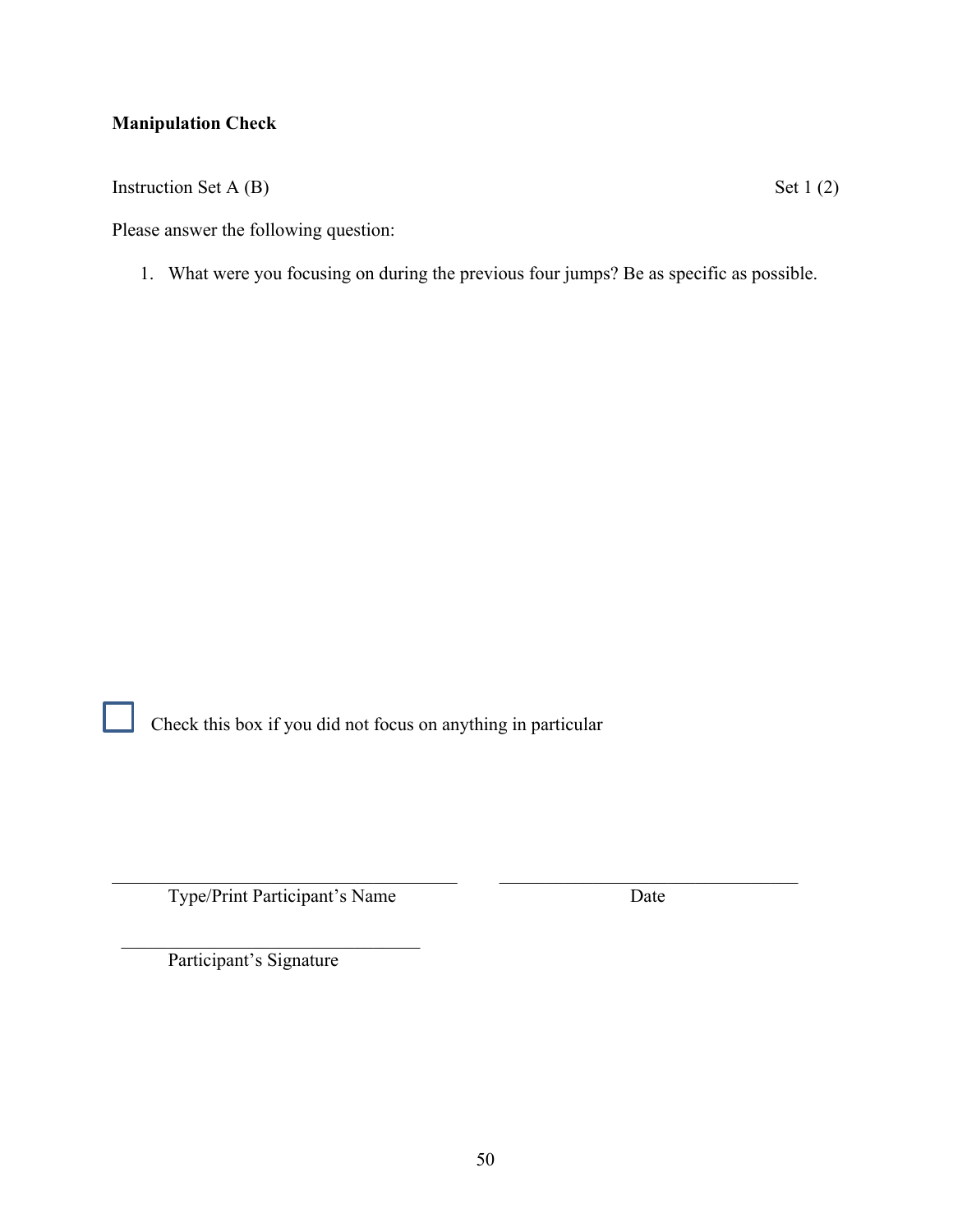

# **Pre Exercise Testing Health & Exercise**

#### **Questionnaire**

|                                                                                                                                                                                                                                | Date <u>in the set of the set of the set of the set of the set of the set of the set of the set of the set of the set of the set of the set of the set of the set of the set of the set of the set of the set of the set of the </u> |
|--------------------------------------------------------------------------------------------------------------------------------------------------------------------------------------------------------------------------------|--------------------------------------------------------------------------------------------------------------------------------------------------------------------------------------------------------------------------------------|
|                                                                                                                                                                                                                                |                                                                                                                                                                                                                                      |
|                                                                                                                                                                                                                                |                                                                                                                                                                                                                                      |
| Birthday (mm/dd/yy) $\frac{1}{2}$                                                                                                                                                                                              |                                                                                                                                                                                                                                      |
| Person to contact in case of emergency                                                                                                                                                                                         |                                                                                                                                                                                                                                      |
| Emergency Contact Phone                                                                                                                                                                                                        |                                                                                                                                                                                                                                      |
| Personal Physician Physician Physician Physician Physician Physician Physician Physician Physician Physician Physician Physician Physician Physician Physician Physician Physician Physician Physician Physician Physician Phy |                                                                                                                                                                                                                                      |
| Gender Age (yrs) Height (ft) (in) Weight (lbs)                                                                                                                                                                                 |                                                                                                                                                                                                                                      |
| Does the above weight indicate: a gain a loss no change in the past year?<br>If a change, how many pounds? (lbs)                                                                                                               |                                                                                                                                                                                                                                      |

**A. JOINT-MUSCLE STATUS** (Check areas where you currently have problems)

| <b>Joint Areas</b>       | <b>Muscle Areas</b>             |  |
|--------------------------|---------------------------------|--|
| )Wrists                  | )Arms                           |  |
| Elbows)                  | )Shoulders                      |  |
| )Shoulders               | )Chest                          |  |
| $( )$ Upper Spine & Neck | $\rightarrow$ Upper Back & Neck |  |
| Lower Spine              | Abdominal Regions               |  |
| Hips                     | ) Lower Back                    |  |
| Knees                    | <b>Buttocks</b>                 |  |
| ) Ankles                 | ) Thighs                        |  |
| )Feet                    | ) Lower Leg                     |  |
| )Other                   | ) Feet                          |  |
| (1)                      |                                 |  |

 $($  )Other

**B. HEALTH STATUS** (Check if you currently have any of the following conditions)

- 
- 
- ( ) High Blood Pressure ( ) Acute Infection<br>
( ) Heart Disease or Dysfunction ( ) Diabetes or Bloo
- ( )Peripheral Circulatory Disorder ( )Anemia<br>( ) Lung Disease or Dysfunction ( )Hernias
- ( ) Lung Disease or Dysfunction<br>( )Arthritis or Gout
	-
- 
- 
- 
- ( )<br>Diabetes or Blood Sugar Level Abnormality ( )<br>Anemia
- 
- 
- 
- ( ) Arthritis or Gout ( ) Thyroid Dysfunction ( ) Edema ( ) Pancreas Dysfunction ( ) Pancreas Dysfunction
- ( )Epilepsy ( ) Liver Dysfunction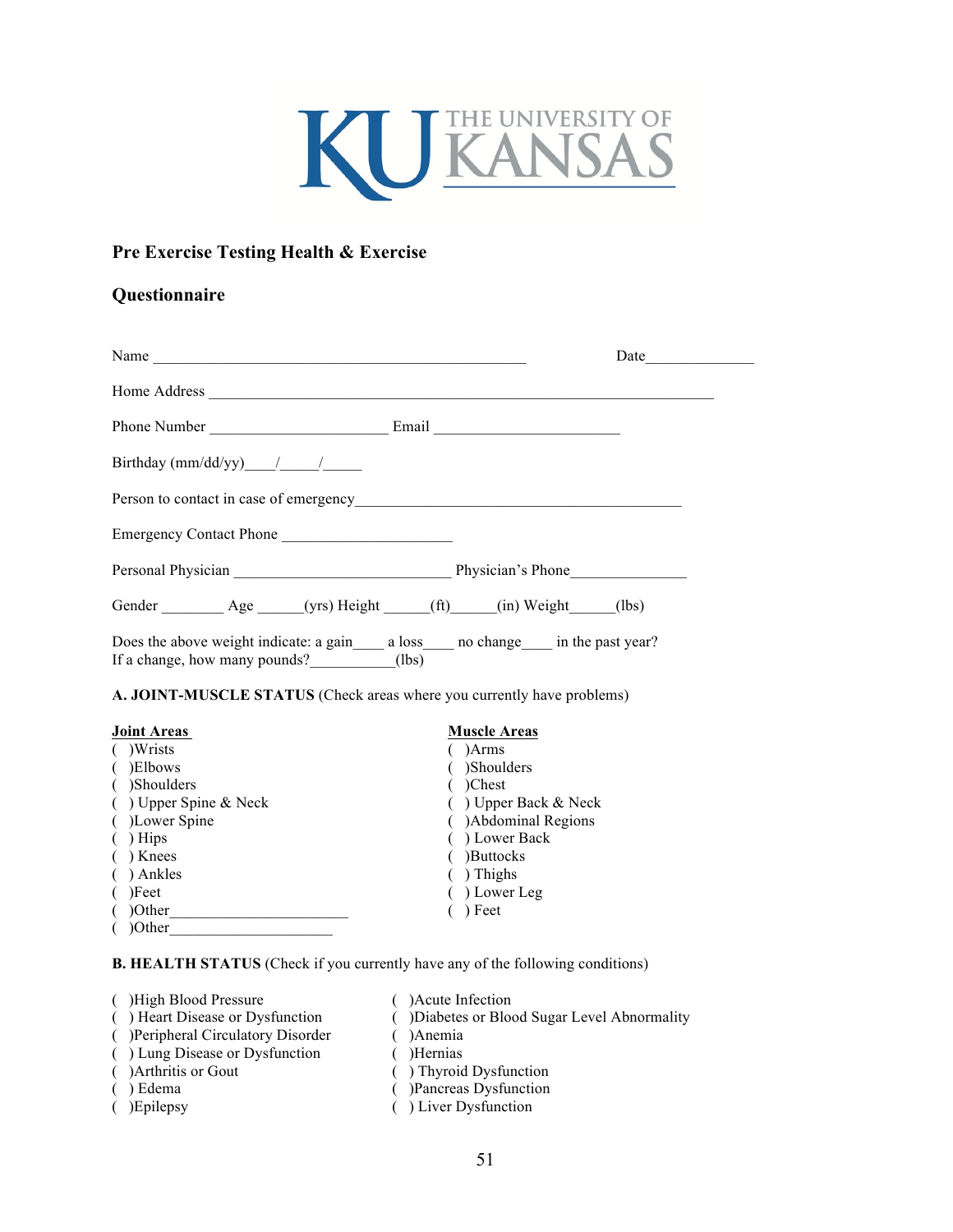- ( ) Multiply Sclerosis ( ) Kidney Dysfunction
- ( ) High Blood Cholesterol or ( ) Phenylketonuria (PKU)<br>( ) Triglyceride Levels ( ) Loss of Consciousness
- 

- 
- $( )$  Loss of Consciousness
- ( )Allergic reactions to rubbing alcohol

*\* NOTE: If any of these conditions are checked, then a physician's health clearance will required.* **C. PHYSICAL EXAMINATION HISTORY**

Approximate date of your last physical examination

Physical problems noted at that time\_\_\_\_\_\_\_\_\_\_\_\_\_\_\_\_\_\_\_\_\_\_\_\_\_\_\_\_\_\_\_\_\_\_\_\_\_\_\_\_\_\_

Has a physician ever made any recommendations relative to limiting your level of physical exertion? \_\_\_\_\_\_\_\_\_YES \_\_\_\_\_\_\_\_\_\_\_NO

If YES, what limitations were recommended?

**D. CURRENT MEDICATION USAGE** (List the drug name, the condition being managed, and the length of time used)

\_\_\_\_\_\_\_\_\_\_\_\_\_\_\_\_\_\_\_\_\_ \_\_\_\_\_\_\_\_\_\_\_\_\_\_\_\_\_\_\_\_\_\_\_\_\_\_\_\_\_\_ \_\_\_\_\_\_\_\_\_\_\_\_\_\_\_\_\_\_\_

MEDICATION CONDITION LENGTH OF USAGE

**E. PHYSICAL PERCEPTIONS** (Indicate any unusual sensations or perceptions. Check if you have recently experienced any of the following during or soon after physical activity (PA); or during sedentary periods (SED))

 $\frac{PA}{( ) ( )}$  Chest Pain<br>  $\frac{PA}{( ) ( )}$  Chest Pain ( ) ( ) Chest Pain ( ) ( ) Nausea<br>( ) ( ) Heart Palpitations ( ) ( ) Light Headedness  $( )$  ( ) Heart Palpitations ( ) ( ) Unusually Rapid Breathing ( ) ( ) Loss of Consciousness<br>( ) ( ) Overheating ( ) ( ) Loss of Balance  $( )$  ( ) Loss of Balance ( ) ( ) Muscle Cramping ( ) ( ) Loss of Coordination<br>( ) ( ) Muscle Pain ( ) ( ) Extreme Weakness ( ) ( ) Extreme Weakness<br>( ) ( ) Numbness  $( )$  ( ) Joint Pain ( ) ( ) Other  $( )$  ( ) Other  $( )$  ( ) Mental Confusion

**F. FAMILY HISTORY** (Check if any of your blood relatives . . . parents, brothers, sisters, aunts, uncles, and/or grandparents . . . have or had any of the following)

- ( ) Heart Disease
- ( ) Heart Attacks or Strokes (prior to age 50)
- ( ) Elevated Blood Cholesterol or Triglyceride Levels
- ( ) High Blood Pressure
- ( ) Diabetes
- ( ) Sudden Death (other than accidental)

#### **G. EXERCISE STATUS**

Do you regularly engage in aerobic forms of exercise (i.e., jogging, cycling, walking, etc.)? YES NO

How long have you engaged in this form of exercise? years months

How many hours per week do you spend for this type of exercise? hours